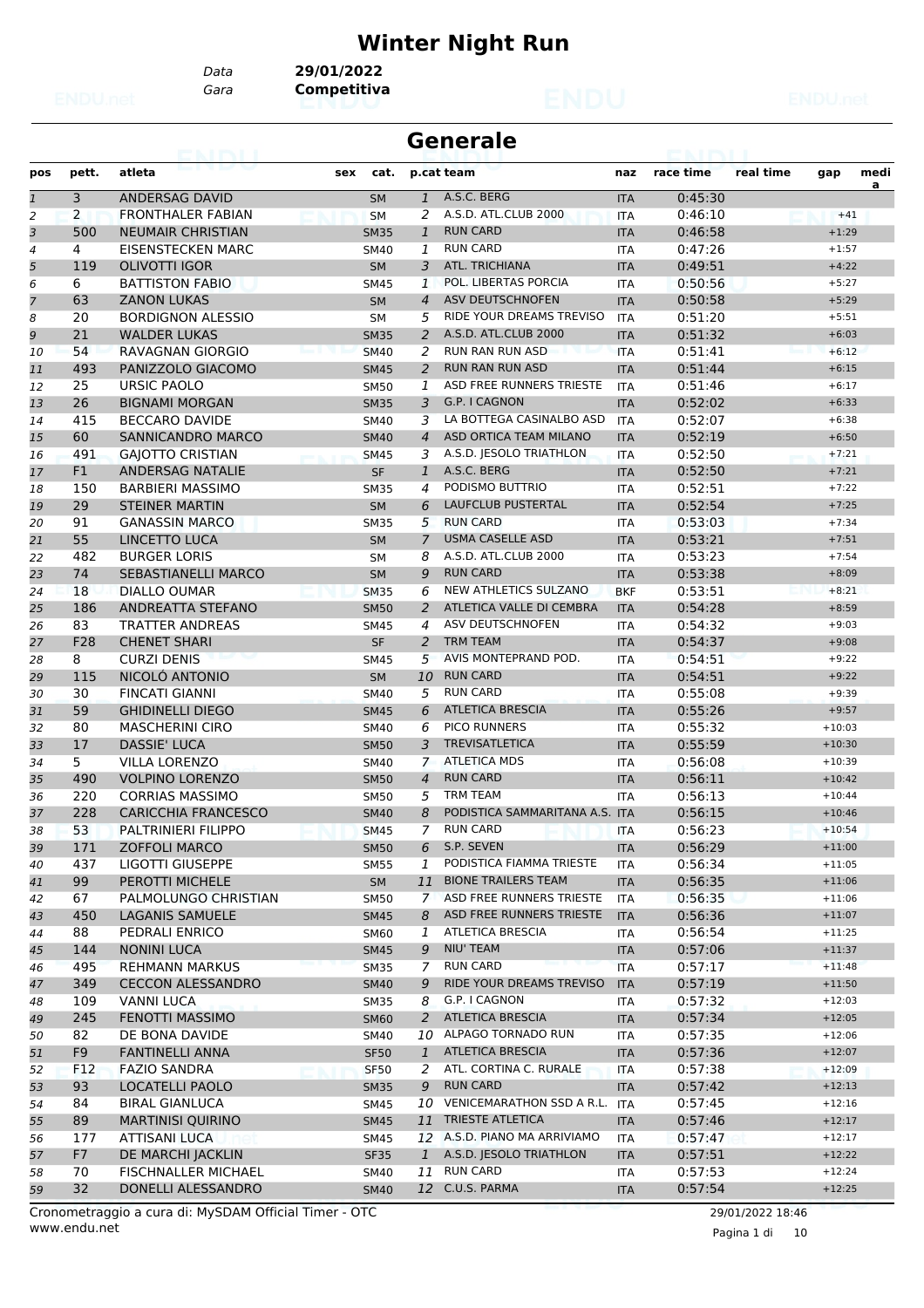| C.U.S. PARMA<br><b>ADORNI ELISA</b><br>0:57:54<br>$+12:25$<br>60<br>F30<br>$\mathbf{1}$<br><b>ITA</b><br><b>SF40</b><br>POLISPORTIVA CAPRIOLI<br><b>CALDART RICCARDO</b><br>0:57:57<br>446<br>1<br>61<br><b>ITA</b><br>$+12:28$<br>JМ<br>A.ATL.DOLOMITI BELLUNO<br>0:58:00<br>94<br>PIERNI NICOLO' GUIDO<br>62<br><b>SM</b><br>12<br><b>ITA</b><br>$+12:31$<br><b>RUN CARD</b><br>MAGGIOTTO STEFANO<br>0:58:01<br>$+12:31$<br>63<br>357<br><b>SM35</b><br>10<br><b>ITA</b><br><b>RUN CARD</b><br>448<br><b>DIETRE ANDREA</b><br>0:58:16<br><b>SM</b><br>13<br><b>ITA</b><br>64<br>$+12:47$<br>13 RUN CARD<br>419<br><b>MACORIGH CHRISTIAN</b><br><b>SM45</b><br>0:58:22<br>$+12:53$<br>65<br><b>ITA</b><br>13 AMATORI ATL.CHIRIGNAGO<br>$7^{\circ}$<br>DE TONI LEONARDO<br>0:58:27<br>$+12:58$<br><b>SM40</b><br><b>ITA</b><br>66<br><b>RUN CARD</b><br>147<br><b>BRAIBANTI LUCA</b><br>0:58:30<br><b>SM50</b><br>8<br><b>ITA</b><br>$+13:01$<br>67<br><b>RUN CARD</b><br>121<br>PELLICCIA LUCA<br>11<br>0:58:36<br>$+13:07$<br><b>SM35</b><br><b>ITA</b><br>68<br><b>RUN CARD</b><br>120<br><b>CECCONI LORIS</b><br>0:58:36<br>69<br>SM40<br>14<br>$+13:07$<br><b>ITA</b><br><b>RUN CARD</b><br>152<br><b>ANGELI DAVID</b><br>15<br>0:58:36<br><b>ITA</b><br>$+13:07$<br>70<br><b>SM40</b><br>14 RUN CARD<br>371<br><b>BERTOLDI DAVIDE</b><br>0:58:45<br>71<br><b>SM</b><br><b>ITA</b><br>$+13:16$<br>1 TO RUN A.S.D.<br>161<br><b>BORSOI ABRAMO</b><br>0:58:50<br>$+13:21$<br>9<br>72<br><b>SM50</b><br><b>ITA</b><br>F84<br>2<br><b>RUN CARD</b><br>0:58:51<br>73<br>PACINI STELLA<br><b>SF40</b><br>$+13:22$<br><b>ITA</b><br><b>10 S.S. TENNO</b><br>44<br>RISATTI OTTAVIO<br>0:58:53<br>74<br>$+13:23$<br><b>SM50</b><br><b>ITA</b><br>16 A.S.D. CORRITREVISO<br>0:58:58<br>75<br>92<br><b>MARZARO MICHELE</b><br>$+13:28$<br><b>SM40</b><br><b>ITA</b><br>97<br><b>GRASSI FILIPPO</b><br>15 C.U.S. PARMA<br>0:58:59<br><b>SM</b><br><b>ITA</b><br>76<br>$+13:30$<br>RIDE YOUR DREAMS TREVISO<br>69<br><b>GAGNO ANDREA</b><br>0:58:59<br><b>SM50</b><br>11<br><b>ITA</b><br>$+13:30$<br>77<br><b>RUN CARD</b><br>123<br><b>ALDEGANI SIMONE</b><br>14<br>0:59:02<br><b>SM45</b><br>$+13:33$<br>78<br><b>ITA</b><br>429<br><b>VOGLI PIER FRANCESCO</b><br>16 RUN CARD<br>0:59:04<br>79<br><b>SM</b><br><b>ITA</b><br>$+13:34$<br><b>VENUS TRIATHLON ACADEMY</b><br>129<br><b>MONCHIERI SANDRO</b><br>0:59:06<br><b>SM55</b><br>2<br><b>ITA</b><br>$+13:37$<br>80<br>ASD FREE RUNNERS TRIESTE<br>98<br><b>KONAR FUAT</b><br>0:59:07<br>$+13:38$<br>15<br><b>ITA</b><br>81<br><b>SM45</b><br>65<br><b>CARRILLO DOMINGUEZ</b><br>16<br>0:59:13<br>82<br><b>SM45</b><br><b>ESP</b><br>$+13:44$<br><b>SALVA</b><br>G.S.ATL.DIL.LIB. PIOMBINO<br>185<br>TREVISAN CLAUDIO<br>0:59:18<br><b>SM55</b><br>3.<br><b>ITA</b><br>$+13:49$<br>83<br>GR.MARC. CALALZO ATL.<br>498<br>D'AMBROSIO STEFANO<br>3<br>0:59:22<br><b>SM60</b><br><b>ITA</b><br>$+13:52$<br>84<br>17 RUN CARD<br>410<br><b>GNONI GIANLUCA</b><br>0:59:24<br>$+13:55$<br>85<br><b>SM45</b><br><b>ITA</b><br>58<br>17 VENUS TRIATHLON ACADEMY<br><b>GIANNONI MATTEO</b><br>0:59:30<br><b>SM40</b><br><b>ITA</b><br>$+14:00$<br>86<br>85<br>ASD FREE RUNNERS TRIESTE<br><b>ZECCHIN MASSIMO</b><br>0:59:32<br>$+14:03$<br>87<br><b>SM55</b><br>$\overline{4}$<br><b>ITA</b><br><b>RUN CARD</b><br><b>BERNARDIS CARLO</b><br>0:59:33<br>$+14:04$<br>394<br>18<br>88<br><b>SM40</b><br><b>ITA</b><br>12 GRUPPO SAN PIO X<br>0:59:33<br>179<br>RODELLA DAVIDE<br>$+14:04$<br>89<br><b>SM50</b><br><b>ITA</b><br>34<br><b>RUN CARD</b><br>DE FILIPPO DANIELE<br>17<br>0:59:35<br><b>SM</b><br><b>ITA</b><br>$+14:05$<br>90<br>18 RUN CARD<br>72<br>POTENZA MARCO<br>0:59:45<br>91<br>$+14:16$<br>SM45<br><b>ITA</b><br>19 RUN CARD<br>405<br><b>FABBRO ERIK</b><br>0:59:50<br>92<br><b>SM40</b><br><b>ITA</b><br>$+14:21$<br>20 ATL.VICENTINA<br>136<br><b>MONTERISI GRAZIANO</b><br>0:59:58<br>93<br>$+14:28$<br><b>SM40</b><br><b>ITA</b><br>G.A.A.C. 2007<br>56<br><b>MARCHIONE DAVIDE</b><br>94<br>21<br>1:00:01<br>$+14:32$<br><b>SM40</b><br><b>ITA</b><br>ATL BRUGNERA PN<br>F6<br><b>PESSOT GIULIA</b><br>PF<br>1:00:10<br>95<br>1<br><b>ITA</b><br>$+14:41$<br><b>VERDE PISELLO GROUP</b><br>90<br><b>GENTILI GRAZIANO</b><br>19<br><b>ITA</b><br>1:00:21<br>$+14:52$<br>96<br><b>SM45</b><br>20 MARATONETI ERACLEA<br>95<br>1:00:26<br>97<br><b>BIANCO ALESSIO</b><br><b>SM45</b><br><b>ITA</b><br>$+14:57$<br>98<br>15<br><b>DENNI RICCARDO</b><br>5 PUROSANGUE ATHLETICS<br>1:00:41<br><b>SM55</b><br><b>ITA</b><br>$+15:12$<br>1 ATL. DI LUMEZZANE<br>$+15:20$<br><b>CARRARA ENRICA</b><br>1:00:49<br>99<br>F154<br><b>SF55</b><br>ITA<br>POL. VILLESE<br>114<br><b>SCHIAVI PIERLUIGI</b><br>13<br>1:00:53<br>$+15:24$<br><b>SM50</b><br><b>ITA</b><br>100<br>F36<br>RUN CARD<br>$+15:31$<br>LUISE ELEONORA<br><b>SF35</b><br>ITA<br>1:01:00<br>101<br>2<br>12 RIDE YOUR DREAMS TREVISO<br>269<br><b>ZAMBON LUCA</b><br><b>ITA</b><br>1:01:01<br>$+15:32$<br>102<br><b>SM35</b><br>22 A.S.D. CORRITREVISO<br>117<br><b>GOMIERO SAMUELE</b><br>1:01:03<br>$+15:34$<br>SM40<br>ITA<br>103<br>81<br>ASD FIDAS GNARRO JET<br>PASTORE TROSS PIERO<br>1:01:07<br><b>SM60</b><br>$\overline{4}$<br><b>ITA</b><br>$+15:38$<br>104<br>E20RUN<br>434<br>SALVADOR GIOVANNI<br>5<br>1:01:12<br>$+15:43$<br>105<br><b>SM60</b><br>ITA<br>E20RUN<br>24<br><b>BOF STEFANO</b><br>21<br>1:01:12<br>$+15:43$<br>106<br><b>SM45</b><br><b>ITA</b><br>22 CIMAVILLA RUNNING TEAM<br>1:01:13<br>$+15:43$<br>107<br>219<br>BIZ GIOVANNI<br>SM45<br>ITA<br>ASD FREE RUNNERS TRIESTE<br>68<br><b>ZUGNA MAURIZIO</b><br>6<br><b>ITA</b><br>1:01:14<br>$+15:45$<br>108<br><b>SM55</b><br>14 TREVISATLETICA<br>403<br>1:01:21<br>$+15:52$<br>109<br>PADOAN ANDREA<br><b>SM50</b><br><b>ITA</b><br>ASD FREE RUNNERS TRIESTE<br>236<br>1:01:30<br>POIANI RENZO<br><b>SM60</b><br>6<br><b>ITA</b><br>$+16:01$<br>110<br>23 RUN LIKE US SPD A RL<br>$+16:01$<br>438<br><b>CAROPPO MARCO</b><br>1:01:30<br>SM45<br>ITA<br>111<br>87<br><b>CAVALIERI MARCO</b><br>POL. PORTA SARAGOZZA<br>1:01:30<br>$+16:01$<br>112<br><b>SM50</b><br>15<br><b>ITA</b><br><b>VALVASON CARLO</b><br>7 MARATONA MAGNANO<br>$+16:04$<br>192<br>1:01:33<br>113<br>SM55<br>ITA<br>24 MARCIATORI CASTELLANI<br>199<br>PIVATO SIMONE<br>1:01:37<br>$+16:07$<br>114<br><b>SM45</b><br><b>ITA</b><br>132<br>25 RUN CARD<br><b>BETTIOL NICOLA</b><br>1:01:45<br>ITA<br>$+16:15$<br>115<br>SM45<br>127<br><b>MASETTI ANDREA</b><br>18 ATLETICA CORRIFERRARA<br>1:01:49<br>SM<br>$+16:20$<br>116<br><b>ITA</b><br>26 POL. VILLESE<br>$+16:25$<br>140<br><b>GASPARINI MARCO</b><br>1:01:54<br>117<br>SM45<br>ITA<br>ASD FREE RUNNERS TRIESTE<br>31<br>PISTAMIGLIO MARCO<br>8<br>1:01:56<br>$+16:27$<br>118<br><b>SM55</b><br><b>ITA</b><br>G.S. CASTELLANIA - GOZZANO<br>$+16:31$<br>286<br><b>TREVISAN EMILIO</b><br><b>ITA</b><br>1:02:00<br>119<br>SM55<br>9<br>10 ASD I PODISTI DI NEMO<br>327<br><b>OREFICE MICHELE</b><br><b>ITA</b><br>1:02:02<br>$+16:33$<br>120<br><b>SM55</b><br>209<br>27 ATL. PRESEZZO<br>1:02:04<br>$+16:35$<br>ALBORGHETTI MAURO<br>ITA<br>121<br>SM45<br>45<br>19 POLISPORTIVA G.B. VIGHENZI<br><b>CAPELLI ANTONIO</b><br>SM<br>1:02:04<br>$+16:35$<br>122<br><b>ITA</b> | pos | pett. | atleta | sex | cat. | p.cat team | naz | race time | real time | gap | medi<br>a |
|--------------------------------------------------------------------------------------------------------------------------------------------------------------------------------------------------------------------------------------------------------------------------------------------------------------------------------------------------------------------------------------------------------------------------------------------------------------------------------------------------------------------------------------------------------------------------------------------------------------------------------------------------------------------------------------------------------------------------------------------------------------------------------------------------------------------------------------------------------------------------------------------------------------------------------------------------------------------------------------------------------------------------------------------------------------------------------------------------------------------------------------------------------------------------------------------------------------------------------------------------------------------------------------------------------------------------------------------------------------------------------------------------------------------------------------------------------------------------------------------------------------------------------------------------------------------------------------------------------------------------------------------------------------------------------------------------------------------------------------------------------------------------------------------------------------------------------------------------------------------------------------------------------------------------------------------------------------------------------------------------------------------------------------------------------------------------------------------------------------------------------------------------------------------------------------------------------------------------------------------------------------------------------------------------------------------------------------------------------------------------------------------------------------------------------------------------------------------------------------------------------------------------------------------------------------------------------------------------------------------------------------------------------------------------------------------------------------------------------------------------------------------------------------------------------------------------------------------------------------------------------------------------------------------------------------------------------------------------------------------------------------------------------------------------------------------------------------------------------------------------------------------------------------------------------------------------------------------------------------------------------------------------------------------------------------------------------------------------------------------------------------------------------------------------------------------------------------------------------------------------------------------------------------------------------------------------------------------------------------------------------------------------------------------------------------------------------------------------------------------------------------------------------------------------------------------------------------------------------------------------------------------------------------------------------------------------------------------------------------------------------------------------------------------------------------------------------------------------------------------------------------------------------------------------------------------------------------------------------------------------------------------------------------------------------------------------------------------------------------------------------------------------------------------------------------------------------------------------------------------------------------------------------------------------------------------------------------------------------------------------------------------------------------------------------------------------------------------------------------------------------------------------------------------------------------------------------------------------------------------------------------------------------------------------------------------------------------------------------------------------------------------------------------------------------------------------------------------------------------------------------------------------------------------------------------------------------------------------------------------------------------------------------------------------------------------------------------------------------------------------------------------------------------------------------------------------------------------------------------------------------------------------------------------------------------------------------------------------------------------------------------------------------------------------------------------------------------------------------------------------------------------------------------------------------------------------------------------------------------------------------------------------------------------------------------------------------------------------------------------------------------------------------------------------------------------------------------------------------------------------------------------------------------------------------------------------------------------------------------------------------------------------------------------------------------------------------------------------------------------------------------------------------------------------------------------------------------------------------------------------------------------------------------------------------------------------------------------------------------------------------------------------------------------------------------------------------------------------------------------------------------------------------------------------------------------------------------------------------------------------------------------------------------------------------------------------------------------------------------------------------------------------------------------------------------------------------------------------------------------------------------------------------------------------------------------------------------------------------------------------------------------------------------------------------------|-----|-------|--------|-----|------|------------|-----|-----------|-----------|-----|-----------|
|                                                                                                                                                                                                                                                                                                                                                                                                                                                                                                                                                                                                                                                                                                                                                                                                                                                                                                                                                                                                                                                                                                                                                                                                                                                                                                                                                                                                                                                                                                                                                                                                                                                                                                                                                                                                                                                                                                                                                                                                                                                                                                                                                                                                                                                                                                                                                                                                                                                                                                                                                                                                                                                                                                                                                                                                                                                                                                                                                                                                                                                                                                                                                                                                                                                                                                                                                                                                                                                                                                                                                                                                                                                                                                                                                                                                                                                                                                                                                                                                                                                                                                                                                                                                                                                                                                                                                                                                                                                                                                                                                                                                                                                                                                                                                                                                                                                                                                                                                                                                                                                                                                                                                                                                                                                                                                                                                                                                                                                                                                                                                                                                                                                                                                                                                                                                                                                                                                                                                                                                                                                                                                                                                                                                                                                                                                                                                                                                                                                                                                                                                                                                                                                                                                                                                                                                                                                                                                                                                                                                                                                                                                                                                                                                                                                                                                              |     |       |        |     |      |            |     |           |           |     |           |
|                                                                                                                                                                                                                                                                                                                                                                                                                                                                                                                                                                                                                                                                                                                                                                                                                                                                                                                                                                                                                                                                                                                                                                                                                                                                                                                                                                                                                                                                                                                                                                                                                                                                                                                                                                                                                                                                                                                                                                                                                                                                                                                                                                                                                                                                                                                                                                                                                                                                                                                                                                                                                                                                                                                                                                                                                                                                                                                                                                                                                                                                                                                                                                                                                                                                                                                                                                                                                                                                                                                                                                                                                                                                                                                                                                                                                                                                                                                                                                                                                                                                                                                                                                                                                                                                                                                                                                                                                                                                                                                                                                                                                                                                                                                                                                                                                                                                                                                                                                                                                                                                                                                                                                                                                                                                                                                                                                                                                                                                                                                                                                                                                                                                                                                                                                                                                                                                                                                                                                                                                                                                                                                                                                                                                                                                                                                                                                                                                                                                                                                                                                                                                                                                                                                                                                                                                                                                                                                                                                                                                                                                                                                                                                                                                                                                                                              |     |       |        |     |      |            |     |           |           |     |           |
|                                                                                                                                                                                                                                                                                                                                                                                                                                                                                                                                                                                                                                                                                                                                                                                                                                                                                                                                                                                                                                                                                                                                                                                                                                                                                                                                                                                                                                                                                                                                                                                                                                                                                                                                                                                                                                                                                                                                                                                                                                                                                                                                                                                                                                                                                                                                                                                                                                                                                                                                                                                                                                                                                                                                                                                                                                                                                                                                                                                                                                                                                                                                                                                                                                                                                                                                                                                                                                                                                                                                                                                                                                                                                                                                                                                                                                                                                                                                                                                                                                                                                                                                                                                                                                                                                                                                                                                                                                                                                                                                                                                                                                                                                                                                                                                                                                                                                                                                                                                                                                                                                                                                                                                                                                                                                                                                                                                                                                                                                                                                                                                                                                                                                                                                                                                                                                                                                                                                                                                                                                                                                                                                                                                                                                                                                                                                                                                                                                                                                                                                                                                                                                                                                                                                                                                                                                                                                                                                                                                                                                                                                                                                                                                                                                                                                                              |     |       |        |     |      |            |     |           |           |     |           |
|                                                                                                                                                                                                                                                                                                                                                                                                                                                                                                                                                                                                                                                                                                                                                                                                                                                                                                                                                                                                                                                                                                                                                                                                                                                                                                                                                                                                                                                                                                                                                                                                                                                                                                                                                                                                                                                                                                                                                                                                                                                                                                                                                                                                                                                                                                                                                                                                                                                                                                                                                                                                                                                                                                                                                                                                                                                                                                                                                                                                                                                                                                                                                                                                                                                                                                                                                                                                                                                                                                                                                                                                                                                                                                                                                                                                                                                                                                                                                                                                                                                                                                                                                                                                                                                                                                                                                                                                                                                                                                                                                                                                                                                                                                                                                                                                                                                                                                                                                                                                                                                                                                                                                                                                                                                                                                                                                                                                                                                                                                                                                                                                                                                                                                                                                                                                                                                                                                                                                                                                                                                                                                                                                                                                                                                                                                                                                                                                                                                                                                                                                                                                                                                                                                                                                                                                                                                                                                                                                                                                                                                                                                                                                                                                                                                                                                              |     |       |        |     |      |            |     |           |           |     |           |
|                                                                                                                                                                                                                                                                                                                                                                                                                                                                                                                                                                                                                                                                                                                                                                                                                                                                                                                                                                                                                                                                                                                                                                                                                                                                                                                                                                                                                                                                                                                                                                                                                                                                                                                                                                                                                                                                                                                                                                                                                                                                                                                                                                                                                                                                                                                                                                                                                                                                                                                                                                                                                                                                                                                                                                                                                                                                                                                                                                                                                                                                                                                                                                                                                                                                                                                                                                                                                                                                                                                                                                                                                                                                                                                                                                                                                                                                                                                                                                                                                                                                                                                                                                                                                                                                                                                                                                                                                                                                                                                                                                                                                                                                                                                                                                                                                                                                                                                                                                                                                                                                                                                                                                                                                                                                                                                                                                                                                                                                                                                                                                                                                                                                                                                                                                                                                                                                                                                                                                                                                                                                                                                                                                                                                                                                                                                                                                                                                                                                                                                                                                                                                                                                                                                                                                                                                                                                                                                                                                                                                                                                                                                                                                                                                                                                                                              |     |       |        |     |      |            |     |           |           |     |           |
|                                                                                                                                                                                                                                                                                                                                                                                                                                                                                                                                                                                                                                                                                                                                                                                                                                                                                                                                                                                                                                                                                                                                                                                                                                                                                                                                                                                                                                                                                                                                                                                                                                                                                                                                                                                                                                                                                                                                                                                                                                                                                                                                                                                                                                                                                                                                                                                                                                                                                                                                                                                                                                                                                                                                                                                                                                                                                                                                                                                                                                                                                                                                                                                                                                                                                                                                                                                                                                                                                                                                                                                                                                                                                                                                                                                                                                                                                                                                                                                                                                                                                                                                                                                                                                                                                                                                                                                                                                                                                                                                                                                                                                                                                                                                                                                                                                                                                                                                                                                                                                                                                                                                                                                                                                                                                                                                                                                                                                                                                                                                                                                                                                                                                                                                                                                                                                                                                                                                                                                                                                                                                                                                                                                                                                                                                                                                                                                                                                                                                                                                                                                                                                                                                                                                                                                                                                                                                                                                                                                                                                                                                                                                                                                                                                                                                                              |     |       |        |     |      |            |     |           |           |     |           |
|                                                                                                                                                                                                                                                                                                                                                                                                                                                                                                                                                                                                                                                                                                                                                                                                                                                                                                                                                                                                                                                                                                                                                                                                                                                                                                                                                                                                                                                                                                                                                                                                                                                                                                                                                                                                                                                                                                                                                                                                                                                                                                                                                                                                                                                                                                                                                                                                                                                                                                                                                                                                                                                                                                                                                                                                                                                                                                                                                                                                                                                                                                                                                                                                                                                                                                                                                                                                                                                                                                                                                                                                                                                                                                                                                                                                                                                                                                                                                                                                                                                                                                                                                                                                                                                                                                                                                                                                                                                                                                                                                                                                                                                                                                                                                                                                                                                                                                                                                                                                                                                                                                                                                                                                                                                                                                                                                                                                                                                                                                                                                                                                                                                                                                                                                                                                                                                                                                                                                                                                                                                                                                                                                                                                                                                                                                                                                                                                                                                                                                                                                                                                                                                                                                                                                                                                                                                                                                                                                                                                                                                                                                                                                                                                                                                                                                              |     |       |        |     |      |            |     |           |           |     |           |
|                                                                                                                                                                                                                                                                                                                                                                                                                                                                                                                                                                                                                                                                                                                                                                                                                                                                                                                                                                                                                                                                                                                                                                                                                                                                                                                                                                                                                                                                                                                                                                                                                                                                                                                                                                                                                                                                                                                                                                                                                                                                                                                                                                                                                                                                                                                                                                                                                                                                                                                                                                                                                                                                                                                                                                                                                                                                                                                                                                                                                                                                                                                                                                                                                                                                                                                                                                                                                                                                                                                                                                                                                                                                                                                                                                                                                                                                                                                                                                                                                                                                                                                                                                                                                                                                                                                                                                                                                                                                                                                                                                                                                                                                                                                                                                                                                                                                                                                                                                                                                                                                                                                                                                                                                                                                                                                                                                                                                                                                                                                                                                                                                                                                                                                                                                                                                                                                                                                                                                                                                                                                                                                                                                                                                                                                                                                                                                                                                                                                                                                                                                                                                                                                                                                                                                                                                                                                                                                                                                                                                                                                                                                                                                                                                                                                                                              |     |       |        |     |      |            |     |           |           |     |           |
|                                                                                                                                                                                                                                                                                                                                                                                                                                                                                                                                                                                                                                                                                                                                                                                                                                                                                                                                                                                                                                                                                                                                                                                                                                                                                                                                                                                                                                                                                                                                                                                                                                                                                                                                                                                                                                                                                                                                                                                                                                                                                                                                                                                                                                                                                                                                                                                                                                                                                                                                                                                                                                                                                                                                                                                                                                                                                                                                                                                                                                                                                                                                                                                                                                                                                                                                                                                                                                                                                                                                                                                                                                                                                                                                                                                                                                                                                                                                                                                                                                                                                                                                                                                                                                                                                                                                                                                                                                                                                                                                                                                                                                                                                                                                                                                                                                                                                                                                                                                                                                                                                                                                                                                                                                                                                                                                                                                                                                                                                                                                                                                                                                                                                                                                                                                                                                                                                                                                                                                                                                                                                                                                                                                                                                                                                                                                                                                                                                                                                                                                                                                                                                                                                                                                                                                                                                                                                                                                                                                                                                                                                                                                                                                                                                                                                                              |     |       |        |     |      |            |     |           |           |     |           |
|                                                                                                                                                                                                                                                                                                                                                                                                                                                                                                                                                                                                                                                                                                                                                                                                                                                                                                                                                                                                                                                                                                                                                                                                                                                                                                                                                                                                                                                                                                                                                                                                                                                                                                                                                                                                                                                                                                                                                                                                                                                                                                                                                                                                                                                                                                                                                                                                                                                                                                                                                                                                                                                                                                                                                                                                                                                                                                                                                                                                                                                                                                                                                                                                                                                                                                                                                                                                                                                                                                                                                                                                                                                                                                                                                                                                                                                                                                                                                                                                                                                                                                                                                                                                                                                                                                                                                                                                                                                                                                                                                                                                                                                                                                                                                                                                                                                                                                                                                                                                                                                                                                                                                                                                                                                                                                                                                                                                                                                                                                                                                                                                                                                                                                                                                                                                                                                                                                                                                                                                                                                                                                                                                                                                                                                                                                                                                                                                                                                                                                                                                                                                                                                                                                                                                                                                                                                                                                                                                                                                                                                                                                                                                                                                                                                                                                              |     |       |        |     |      |            |     |           |           |     |           |
|                                                                                                                                                                                                                                                                                                                                                                                                                                                                                                                                                                                                                                                                                                                                                                                                                                                                                                                                                                                                                                                                                                                                                                                                                                                                                                                                                                                                                                                                                                                                                                                                                                                                                                                                                                                                                                                                                                                                                                                                                                                                                                                                                                                                                                                                                                                                                                                                                                                                                                                                                                                                                                                                                                                                                                                                                                                                                                                                                                                                                                                                                                                                                                                                                                                                                                                                                                                                                                                                                                                                                                                                                                                                                                                                                                                                                                                                                                                                                                                                                                                                                                                                                                                                                                                                                                                                                                                                                                                                                                                                                                                                                                                                                                                                                                                                                                                                                                                                                                                                                                                                                                                                                                                                                                                                                                                                                                                                                                                                                                                                                                                                                                                                                                                                                                                                                                                                                                                                                                                                                                                                                                                                                                                                                                                                                                                                                                                                                                                                                                                                                                                                                                                                                                                                                                                                                                                                                                                                                                                                                                                                                                                                                                                                                                                                                                              |     |       |        |     |      |            |     |           |           |     |           |
|                                                                                                                                                                                                                                                                                                                                                                                                                                                                                                                                                                                                                                                                                                                                                                                                                                                                                                                                                                                                                                                                                                                                                                                                                                                                                                                                                                                                                                                                                                                                                                                                                                                                                                                                                                                                                                                                                                                                                                                                                                                                                                                                                                                                                                                                                                                                                                                                                                                                                                                                                                                                                                                                                                                                                                                                                                                                                                                                                                                                                                                                                                                                                                                                                                                                                                                                                                                                                                                                                                                                                                                                                                                                                                                                                                                                                                                                                                                                                                                                                                                                                                                                                                                                                                                                                                                                                                                                                                                                                                                                                                                                                                                                                                                                                                                                                                                                                                                                                                                                                                                                                                                                                                                                                                                                                                                                                                                                                                                                                                                                                                                                                                                                                                                                                                                                                                                                                                                                                                                                                                                                                                                                                                                                                                                                                                                                                                                                                                                                                                                                                                                                                                                                                                                                                                                                                                                                                                                                                                                                                                                                                                                                                                                                                                                                                                              |     |       |        |     |      |            |     |           |           |     |           |
|                                                                                                                                                                                                                                                                                                                                                                                                                                                                                                                                                                                                                                                                                                                                                                                                                                                                                                                                                                                                                                                                                                                                                                                                                                                                                                                                                                                                                                                                                                                                                                                                                                                                                                                                                                                                                                                                                                                                                                                                                                                                                                                                                                                                                                                                                                                                                                                                                                                                                                                                                                                                                                                                                                                                                                                                                                                                                                                                                                                                                                                                                                                                                                                                                                                                                                                                                                                                                                                                                                                                                                                                                                                                                                                                                                                                                                                                                                                                                                                                                                                                                                                                                                                                                                                                                                                                                                                                                                                                                                                                                                                                                                                                                                                                                                                                                                                                                                                                                                                                                                                                                                                                                                                                                                                                                                                                                                                                                                                                                                                                                                                                                                                                                                                                                                                                                                                                                                                                                                                                                                                                                                                                                                                                                                                                                                                                                                                                                                                                                                                                                                                                                                                                                                                                                                                                                                                                                                                                                                                                                                                                                                                                                                                                                                                                                                              |     |       |        |     |      |            |     |           |           |     |           |
|                                                                                                                                                                                                                                                                                                                                                                                                                                                                                                                                                                                                                                                                                                                                                                                                                                                                                                                                                                                                                                                                                                                                                                                                                                                                                                                                                                                                                                                                                                                                                                                                                                                                                                                                                                                                                                                                                                                                                                                                                                                                                                                                                                                                                                                                                                                                                                                                                                                                                                                                                                                                                                                                                                                                                                                                                                                                                                                                                                                                                                                                                                                                                                                                                                                                                                                                                                                                                                                                                                                                                                                                                                                                                                                                                                                                                                                                                                                                                                                                                                                                                                                                                                                                                                                                                                                                                                                                                                                                                                                                                                                                                                                                                                                                                                                                                                                                                                                                                                                                                                                                                                                                                                                                                                                                                                                                                                                                                                                                                                                                                                                                                                                                                                                                                                                                                                                                                                                                                                                                                                                                                                                                                                                                                                                                                                                                                                                                                                                                                                                                                                                                                                                                                                                                                                                                                                                                                                                                                                                                                                                                                                                                                                                                                                                                                                              |     |       |        |     |      |            |     |           |           |     |           |
|                                                                                                                                                                                                                                                                                                                                                                                                                                                                                                                                                                                                                                                                                                                                                                                                                                                                                                                                                                                                                                                                                                                                                                                                                                                                                                                                                                                                                                                                                                                                                                                                                                                                                                                                                                                                                                                                                                                                                                                                                                                                                                                                                                                                                                                                                                                                                                                                                                                                                                                                                                                                                                                                                                                                                                                                                                                                                                                                                                                                                                                                                                                                                                                                                                                                                                                                                                                                                                                                                                                                                                                                                                                                                                                                                                                                                                                                                                                                                                                                                                                                                                                                                                                                                                                                                                                                                                                                                                                                                                                                                                                                                                                                                                                                                                                                                                                                                                                                                                                                                                                                                                                                                                                                                                                                                                                                                                                                                                                                                                                                                                                                                                                                                                                                                                                                                                                                                                                                                                                                                                                                                                                                                                                                                                                                                                                                                                                                                                                                                                                                                                                                                                                                                                                                                                                                                                                                                                                                                                                                                                                                                                                                                                                                                                                                                                              |     |       |        |     |      |            |     |           |           |     |           |
|                                                                                                                                                                                                                                                                                                                                                                                                                                                                                                                                                                                                                                                                                                                                                                                                                                                                                                                                                                                                                                                                                                                                                                                                                                                                                                                                                                                                                                                                                                                                                                                                                                                                                                                                                                                                                                                                                                                                                                                                                                                                                                                                                                                                                                                                                                                                                                                                                                                                                                                                                                                                                                                                                                                                                                                                                                                                                                                                                                                                                                                                                                                                                                                                                                                                                                                                                                                                                                                                                                                                                                                                                                                                                                                                                                                                                                                                                                                                                                                                                                                                                                                                                                                                                                                                                                                                                                                                                                                                                                                                                                                                                                                                                                                                                                                                                                                                                                                                                                                                                                                                                                                                                                                                                                                                                                                                                                                                                                                                                                                                                                                                                                                                                                                                                                                                                                                                                                                                                                                                                                                                                                                                                                                                                                                                                                                                                                                                                                                                                                                                                                                                                                                                                                                                                                                                                                                                                                                                                                                                                                                                                                                                                                                                                                                                                                              |     |       |        |     |      |            |     |           |           |     |           |
|                                                                                                                                                                                                                                                                                                                                                                                                                                                                                                                                                                                                                                                                                                                                                                                                                                                                                                                                                                                                                                                                                                                                                                                                                                                                                                                                                                                                                                                                                                                                                                                                                                                                                                                                                                                                                                                                                                                                                                                                                                                                                                                                                                                                                                                                                                                                                                                                                                                                                                                                                                                                                                                                                                                                                                                                                                                                                                                                                                                                                                                                                                                                                                                                                                                                                                                                                                                                                                                                                                                                                                                                                                                                                                                                                                                                                                                                                                                                                                                                                                                                                                                                                                                                                                                                                                                                                                                                                                                                                                                                                                                                                                                                                                                                                                                                                                                                                                                                                                                                                                                                                                                                                                                                                                                                                                                                                                                                                                                                                                                                                                                                                                                                                                                                                                                                                                                                                                                                                                                                                                                                                                                                                                                                                                                                                                                                                                                                                                                                                                                                                                                                                                                                                                                                                                                                                                                                                                                                                                                                                                                                                                                                                                                                                                                                                                              |     |       |        |     |      |            |     |           |           |     |           |
|                                                                                                                                                                                                                                                                                                                                                                                                                                                                                                                                                                                                                                                                                                                                                                                                                                                                                                                                                                                                                                                                                                                                                                                                                                                                                                                                                                                                                                                                                                                                                                                                                                                                                                                                                                                                                                                                                                                                                                                                                                                                                                                                                                                                                                                                                                                                                                                                                                                                                                                                                                                                                                                                                                                                                                                                                                                                                                                                                                                                                                                                                                                                                                                                                                                                                                                                                                                                                                                                                                                                                                                                                                                                                                                                                                                                                                                                                                                                                                                                                                                                                                                                                                                                                                                                                                                                                                                                                                                                                                                                                                                                                                                                                                                                                                                                                                                                                                                                                                                                                                                                                                                                                                                                                                                                                                                                                                                                                                                                                                                                                                                                                                                                                                                                                                                                                                                                                                                                                                                                                                                                                                                                                                                                                                                                                                                                                                                                                                                                                                                                                                                                                                                                                                                                                                                                                                                                                                                                                                                                                                                                                                                                                                                                                                                                                                              |     |       |        |     |      |            |     |           |           |     |           |
|                                                                                                                                                                                                                                                                                                                                                                                                                                                                                                                                                                                                                                                                                                                                                                                                                                                                                                                                                                                                                                                                                                                                                                                                                                                                                                                                                                                                                                                                                                                                                                                                                                                                                                                                                                                                                                                                                                                                                                                                                                                                                                                                                                                                                                                                                                                                                                                                                                                                                                                                                                                                                                                                                                                                                                                                                                                                                                                                                                                                                                                                                                                                                                                                                                                                                                                                                                                                                                                                                                                                                                                                                                                                                                                                                                                                                                                                                                                                                                                                                                                                                                                                                                                                                                                                                                                                                                                                                                                                                                                                                                                                                                                                                                                                                                                                                                                                                                                                                                                                                                                                                                                                                                                                                                                                                                                                                                                                                                                                                                                                                                                                                                                                                                                                                                                                                                                                                                                                                                                                                                                                                                                                                                                                                                                                                                                                                                                                                                                                                                                                                                                                                                                                                                                                                                                                                                                                                                                                                                                                                                                                                                                                                                                                                                                                                                              |     |       |        |     |      |            |     |           |           |     |           |
|                                                                                                                                                                                                                                                                                                                                                                                                                                                                                                                                                                                                                                                                                                                                                                                                                                                                                                                                                                                                                                                                                                                                                                                                                                                                                                                                                                                                                                                                                                                                                                                                                                                                                                                                                                                                                                                                                                                                                                                                                                                                                                                                                                                                                                                                                                                                                                                                                                                                                                                                                                                                                                                                                                                                                                                                                                                                                                                                                                                                                                                                                                                                                                                                                                                                                                                                                                                                                                                                                                                                                                                                                                                                                                                                                                                                                                                                                                                                                                                                                                                                                                                                                                                                                                                                                                                                                                                                                                                                                                                                                                                                                                                                                                                                                                                                                                                                                                                                                                                                                                                                                                                                                                                                                                                                                                                                                                                                                                                                                                                                                                                                                                                                                                                                                                                                                                                                                                                                                                                                                                                                                                                                                                                                                                                                                                                                                                                                                                                                                                                                                                                                                                                                                                                                                                                                                                                                                                                                                                                                                                                                                                                                                                                                                                                                                                              |     |       |        |     |      |            |     |           |           |     |           |
|                                                                                                                                                                                                                                                                                                                                                                                                                                                                                                                                                                                                                                                                                                                                                                                                                                                                                                                                                                                                                                                                                                                                                                                                                                                                                                                                                                                                                                                                                                                                                                                                                                                                                                                                                                                                                                                                                                                                                                                                                                                                                                                                                                                                                                                                                                                                                                                                                                                                                                                                                                                                                                                                                                                                                                                                                                                                                                                                                                                                                                                                                                                                                                                                                                                                                                                                                                                                                                                                                                                                                                                                                                                                                                                                                                                                                                                                                                                                                                                                                                                                                                                                                                                                                                                                                                                                                                                                                                                                                                                                                                                                                                                                                                                                                                                                                                                                                                                                                                                                                                                                                                                                                                                                                                                                                                                                                                                                                                                                                                                                                                                                                                                                                                                                                                                                                                                                                                                                                                                                                                                                                                                                                                                                                                                                                                                                                                                                                                                                                                                                                                                                                                                                                                                                                                                                                                                                                                                                                                                                                                                                                                                                                                                                                                                                                                              |     |       |        |     |      |            |     |           |           |     |           |
|                                                                                                                                                                                                                                                                                                                                                                                                                                                                                                                                                                                                                                                                                                                                                                                                                                                                                                                                                                                                                                                                                                                                                                                                                                                                                                                                                                                                                                                                                                                                                                                                                                                                                                                                                                                                                                                                                                                                                                                                                                                                                                                                                                                                                                                                                                                                                                                                                                                                                                                                                                                                                                                                                                                                                                                                                                                                                                                                                                                                                                                                                                                                                                                                                                                                                                                                                                                                                                                                                                                                                                                                                                                                                                                                                                                                                                                                                                                                                                                                                                                                                                                                                                                                                                                                                                                                                                                                                                                                                                                                                                                                                                                                                                                                                                                                                                                                                                                                                                                                                                                                                                                                                                                                                                                                                                                                                                                                                                                                                                                                                                                                                                                                                                                                                                                                                                                                                                                                                                                                                                                                                                                                                                                                                                                                                                                                                                                                                                                                                                                                                                                                                                                                                                                                                                                                                                                                                                                                                                                                                                                                                                                                                                                                                                                                                                              |     |       |        |     |      |            |     |           |           |     |           |
|                                                                                                                                                                                                                                                                                                                                                                                                                                                                                                                                                                                                                                                                                                                                                                                                                                                                                                                                                                                                                                                                                                                                                                                                                                                                                                                                                                                                                                                                                                                                                                                                                                                                                                                                                                                                                                                                                                                                                                                                                                                                                                                                                                                                                                                                                                                                                                                                                                                                                                                                                                                                                                                                                                                                                                                                                                                                                                                                                                                                                                                                                                                                                                                                                                                                                                                                                                                                                                                                                                                                                                                                                                                                                                                                                                                                                                                                                                                                                                                                                                                                                                                                                                                                                                                                                                                                                                                                                                                                                                                                                                                                                                                                                                                                                                                                                                                                                                                                                                                                                                                                                                                                                                                                                                                                                                                                                                                                                                                                                                                                                                                                                                                                                                                                                                                                                                                                                                                                                                                                                                                                                                                                                                                                                                                                                                                                                                                                                                                                                                                                                                                                                                                                                                                                                                                                                                                                                                                                                                                                                                                                                                                                                                                                                                                                                                              |     |       |        |     |      |            |     |           |           |     |           |
|                                                                                                                                                                                                                                                                                                                                                                                                                                                                                                                                                                                                                                                                                                                                                                                                                                                                                                                                                                                                                                                                                                                                                                                                                                                                                                                                                                                                                                                                                                                                                                                                                                                                                                                                                                                                                                                                                                                                                                                                                                                                                                                                                                                                                                                                                                                                                                                                                                                                                                                                                                                                                                                                                                                                                                                                                                                                                                                                                                                                                                                                                                                                                                                                                                                                                                                                                                                                                                                                                                                                                                                                                                                                                                                                                                                                                                                                                                                                                                                                                                                                                                                                                                                                                                                                                                                                                                                                                                                                                                                                                                                                                                                                                                                                                                                                                                                                                                                                                                                                                                                                                                                                                                                                                                                                                                                                                                                                                                                                                                                                                                                                                                                                                                                                                                                                                                                                                                                                                                                                                                                                                                                                                                                                                                                                                                                                                                                                                                                                                                                                                                                                                                                                                                                                                                                                                                                                                                                                                                                                                                                                                                                                                                                                                                                                                                              |     |       |        |     |      |            |     |           |           |     |           |
|                                                                                                                                                                                                                                                                                                                                                                                                                                                                                                                                                                                                                                                                                                                                                                                                                                                                                                                                                                                                                                                                                                                                                                                                                                                                                                                                                                                                                                                                                                                                                                                                                                                                                                                                                                                                                                                                                                                                                                                                                                                                                                                                                                                                                                                                                                                                                                                                                                                                                                                                                                                                                                                                                                                                                                                                                                                                                                                                                                                                                                                                                                                                                                                                                                                                                                                                                                                                                                                                                                                                                                                                                                                                                                                                                                                                                                                                                                                                                                                                                                                                                                                                                                                                                                                                                                                                                                                                                                                                                                                                                                                                                                                                                                                                                                                                                                                                                                                                                                                                                                                                                                                                                                                                                                                                                                                                                                                                                                                                                                                                                                                                                                                                                                                                                                                                                                                                                                                                                                                                                                                                                                                                                                                                                                                                                                                                                                                                                                                                                                                                                                                                                                                                                                                                                                                                                                                                                                                                                                                                                                                                                                                                                                                                                                                                                                              |     |       |        |     |      |            |     |           |           |     |           |
|                                                                                                                                                                                                                                                                                                                                                                                                                                                                                                                                                                                                                                                                                                                                                                                                                                                                                                                                                                                                                                                                                                                                                                                                                                                                                                                                                                                                                                                                                                                                                                                                                                                                                                                                                                                                                                                                                                                                                                                                                                                                                                                                                                                                                                                                                                                                                                                                                                                                                                                                                                                                                                                                                                                                                                                                                                                                                                                                                                                                                                                                                                                                                                                                                                                                                                                                                                                                                                                                                                                                                                                                                                                                                                                                                                                                                                                                                                                                                                                                                                                                                                                                                                                                                                                                                                                                                                                                                                                                                                                                                                                                                                                                                                                                                                                                                                                                                                                                                                                                                                                                                                                                                                                                                                                                                                                                                                                                                                                                                                                                                                                                                                                                                                                                                                                                                                                                                                                                                                                                                                                                                                                                                                                                                                                                                                                                                                                                                                                                                                                                                                                                                                                                                                                                                                                                                                                                                                                                                                                                                                                                                                                                                                                                                                                                                                              |     |       |        |     |      |            |     |           |           |     |           |
|                                                                                                                                                                                                                                                                                                                                                                                                                                                                                                                                                                                                                                                                                                                                                                                                                                                                                                                                                                                                                                                                                                                                                                                                                                                                                                                                                                                                                                                                                                                                                                                                                                                                                                                                                                                                                                                                                                                                                                                                                                                                                                                                                                                                                                                                                                                                                                                                                                                                                                                                                                                                                                                                                                                                                                                                                                                                                                                                                                                                                                                                                                                                                                                                                                                                                                                                                                                                                                                                                                                                                                                                                                                                                                                                                                                                                                                                                                                                                                                                                                                                                                                                                                                                                                                                                                                                                                                                                                                                                                                                                                                                                                                                                                                                                                                                                                                                                                                                                                                                                                                                                                                                                                                                                                                                                                                                                                                                                                                                                                                                                                                                                                                                                                                                                                                                                                                                                                                                                                                                                                                                                                                                                                                                                                                                                                                                                                                                                                                                                                                                                                                                                                                                                                                                                                                                                                                                                                                                                                                                                                                                                                                                                                                                                                                                                                              |     |       |        |     |      |            |     |           |           |     |           |
|                                                                                                                                                                                                                                                                                                                                                                                                                                                                                                                                                                                                                                                                                                                                                                                                                                                                                                                                                                                                                                                                                                                                                                                                                                                                                                                                                                                                                                                                                                                                                                                                                                                                                                                                                                                                                                                                                                                                                                                                                                                                                                                                                                                                                                                                                                                                                                                                                                                                                                                                                                                                                                                                                                                                                                                                                                                                                                                                                                                                                                                                                                                                                                                                                                                                                                                                                                                                                                                                                                                                                                                                                                                                                                                                                                                                                                                                                                                                                                                                                                                                                                                                                                                                                                                                                                                                                                                                                                                                                                                                                                                                                                                                                                                                                                                                                                                                                                                                                                                                                                                                                                                                                                                                                                                                                                                                                                                                                                                                                                                                                                                                                                                                                                                                                                                                                                                                                                                                                                                                                                                                                                                                                                                                                                                                                                                                                                                                                                                                                                                                                                                                                                                                                                                                                                                                                                                                                                                                                                                                                                                                                                                                                                                                                                                                                                              |     |       |        |     |      |            |     |           |           |     |           |
|                                                                                                                                                                                                                                                                                                                                                                                                                                                                                                                                                                                                                                                                                                                                                                                                                                                                                                                                                                                                                                                                                                                                                                                                                                                                                                                                                                                                                                                                                                                                                                                                                                                                                                                                                                                                                                                                                                                                                                                                                                                                                                                                                                                                                                                                                                                                                                                                                                                                                                                                                                                                                                                                                                                                                                                                                                                                                                                                                                                                                                                                                                                                                                                                                                                                                                                                                                                                                                                                                                                                                                                                                                                                                                                                                                                                                                                                                                                                                                                                                                                                                                                                                                                                                                                                                                                                                                                                                                                                                                                                                                                                                                                                                                                                                                                                                                                                                                                                                                                                                                                                                                                                                                                                                                                                                                                                                                                                                                                                                                                                                                                                                                                                                                                                                                                                                                                                                                                                                                                                                                                                                                                                                                                                                                                                                                                                                                                                                                                                                                                                                                                                                                                                                                                                                                                                                                                                                                                                                                                                                                                                                                                                                                                                                                                                                                              |     |       |        |     |      |            |     |           |           |     |           |
|                                                                                                                                                                                                                                                                                                                                                                                                                                                                                                                                                                                                                                                                                                                                                                                                                                                                                                                                                                                                                                                                                                                                                                                                                                                                                                                                                                                                                                                                                                                                                                                                                                                                                                                                                                                                                                                                                                                                                                                                                                                                                                                                                                                                                                                                                                                                                                                                                                                                                                                                                                                                                                                                                                                                                                                                                                                                                                                                                                                                                                                                                                                                                                                                                                                                                                                                                                                                                                                                                                                                                                                                                                                                                                                                                                                                                                                                                                                                                                                                                                                                                                                                                                                                                                                                                                                                                                                                                                                                                                                                                                                                                                                                                                                                                                                                                                                                                                                                                                                                                                                                                                                                                                                                                                                                                                                                                                                                                                                                                                                                                                                                                                                                                                                                                                                                                                                                                                                                                                                                                                                                                                                                                                                                                                                                                                                                                                                                                                                                                                                                                                                                                                                                                                                                                                                                                                                                                                                                                                                                                                                                                                                                                                                                                                                                                                              |     |       |        |     |      |            |     |           |           |     |           |
|                                                                                                                                                                                                                                                                                                                                                                                                                                                                                                                                                                                                                                                                                                                                                                                                                                                                                                                                                                                                                                                                                                                                                                                                                                                                                                                                                                                                                                                                                                                                                                                                                                                                                                                                                                                                                                                                                                                                                                                                                                                                                                                                                                                                                                                                                                                                                                                                                                                                                                                                                                                                                                                                                                                                                                                                                                                                                                                                                                                                                                                                                                                                                                                                                                                                                                                                                                                                                                                                                                                                                                                                                                                                                                                                                                                                                                                                                                                                                                                                                                                                                                                                                                                                                                                                                                                                                                                                                                                                                                                                                                                                                                                                                                                                                                                                                                                                                                                                                                                                                                                                                                                                                                                                                                                                                                                                                                                                                                                                                                                                                                                                                                                                                                                                                                                                                                                                                                                                                                                                                                                                                                                                                                                                                                                                                                                                                                                                                                                                                                                                                                                                                                                                                                                                                                                                                                                                                                                                                                                                                                                                                                                                                                                                                                                                                                              |     |       |        |     |      |            |     |           |           |     |           |
|                                                                                                                                                                                                                                                                                                                                                                                                                                                                                                                                                                                                                                                                                                                                                                                                                                                                                                                                                                                                                                                                                                                                                                                                                                                                                                                                                                                                                                                                                                                                                                                                                                                                                                                                                                                                                                                                                                                                                                                                                                                                                                                                                                                                                                                                                                                                                                                                                                                                                                                                                                                                                                                                                                                                                                                                                                                                                                                                                                                                                                                                                                                                                                                                                                                                                                                                                                                                                                                                                                                                                                                                                                                                                                                                                                                                                                                                                                                                                                                                                                                                                                                                                                                                                                                                                                                                                                                                                                                                                                                                                                                                                                                                                                                                                                                                                                                                                                                                                                                                                                                                                                                                                                                                                                                                                                                                                                                                                                                                                                                                                                                                                                                                                                                                                                                                                                                                                                                                                                                                                                                                                                                                                                                                                                                                                                                                                                                                                                                                                                                                                                                                                                                                                                                                                                                                                                                                                                                                                                                                                                                                                                                                                                                                                                                                                                              |     |       |        |     |      |            |     |           |           |     |           |
|                                                                                                                                                                                                                                                                                                                                                                                                                                                                                                                                                                                                                                                                                                                                                                                                                                                                                                                                                                                                                                                                                                                                                                                                                                                                                                                                                                                                                                                                                                                                                                                                                                                                                                                                                                                                                                                                                                                                                                                                                                                                                                                                                                                                                                                                                                                                                                                                                                                                                                                                                                                                                                                                                                                                                                                                                                                                                                                                                                                                                                                                                                                                                                                                                                                                                                                                                                                                                                                                                                                                                                                                                                                                                                                                                                                                                                                                                                                                                                                                                                                                                                                                                                                                                                                                                                                                                                                                                                                                                                                                                                                                                                                                                                                                                                                                                                                                                                                                                                                                                                                                                                                                                                                                                                                                                                                                                                                                                                                                                                                                                                                                                                                                                                                                                                                                                                                                                                                                                                                                                                                                                                                                                                                                                                                                                                                                                                                                                                                                                                                                                                                                                                                                                                                                                                                                                                                                                                                                                                                                                                                                                                                                                                                                                                                                                                              |     |       |        |     |      |            |     |           |           |     |           |
|                                                                                                                                                                                                                                                                                                                                                                                                                                                                                                                                                                                                                                                                                                                                                                                                                                                                                                                                                                                                                                                                                                                                                                                                                                                                                                                                                                                                                                                                                                                                                                                                                                                                                                                                                                                                                                                                                                                                                                                                                                                                                                                                                                                                                                                                                                                                                                                                                                                                                                                                                                                                                                                                                                                                                                                                                                                                                                                                                                                                                                                                                                                                                                                                                                                                                                                                                                                                                                                                                                                                                                                                                                                                                                                                                                                                                                                                                                                                                                                                                                                                                                                                                                                                                                                                                                                                                                                                                                                                                                                                                                                                                                                                                                                                                                                                                                                                                                                                                                                                                                                                                                                                                                                                                                                                                                                                                                                                                                                                                                                                                                                                                                                                                                                                                                                                                                                                                                                                                                                                                                                                                                                                                                                                                                                                                                                                                                                                                                                                                                                                                                                                                                                                                                                                                                                                                                                                                                                                                                                                                                                                                                                                                                                                                                                                                                              |     |       |        |     |      |            |     |           |           |     |           |
|                                                                                                                                                                                                                                                                                                                                                                                                                                                                                                                                                                                                                                                                                                                                                                                                                                                                                                                                                                                                                                                                                                                                                                                                                                                                                                                                                                                                                                                                                                                                                                                                                                                                                                                                                                                                                                                                                                                                                                                                                                                                                                                                                                                                                                                                                                                                                                                                                                                                                                                                                                                                                                                                                                                                                                                                                                                                                                                                                                                                                                                                                                                                                                                                                                                                                                                                                                                                                                                                                                                                                                                                                                                                                                                                                                                                                                                                                                                                                                                                                                                                                                                                                                                                                                                                                                                                                                                                                                                                                                                                                                                                                                                                                                                                                                                                                                                                                                                                                                                                                                                                                                                                                                                                                                                                                                                                                                                                                                                                                                                                                                                                                                                                                                                                                                                                                                                                                                                                                                                                                                                                                                                                                                                                                                                                                                                                                                                                                                                                                                                                                                                                                                                                                                                                                                                                                                                                                                                                                                                                                                                                                                                                                                                                                                                                                                              |     |       |        |     |      |            |     |           |           |     |           |
|                                                                                                                                                                                                                                                                                                                                                                                                                                                                                                                                                                                                                                                                                                                                                                                                                                                                                                                                                                                                                                                                                                                                                                                                                                                                                                                                                                                                                                                                                                                                                                                                                                                                                                                                                                                                                                                                                                                                                                                                                                                                                                                                                                                                                                                                                                                                                                                                                                                                                                                                                                                                                                                                                                                                                                                                                                                                                                                                                                                                                                                                                                                                                                                                                                                                                                                                                                                                                                                                                                                                                                                                                                                                                                                                                                                                                                                                                                                                                                                                                                                                                                                                                                                                                                                                                                                                                                                                                                                                                                                                                                                                                                                                                                                                                                                                                                                                                                                                                                                                                                                                                                                                                                                                                                                                                                                                                                                                                                                                                                                                                                                                                                                                                                                                                                                                                                                                                                                                                                                                                                                                                                                                                                                                                                                                                                                                                                                                                                                                                                                                                                                                                                                                                                                                                                                                                                                                                                                                                                                                                                                                                                                                                                                                                                                                                                              |     |       |        |     |      |            |     |           |           |     |           |
|                                                                                                                                                                                                                                                                                                                                                                                                                                                                                                                                                                                                                                                                                                                                                                                                                                                                                                                                                                                                                                                                                                                                                                                                                                                                                                                                                                                                                                                                                                                                                                                                                                                                                                                                                                                                                                                                                                                                                                                                                                                                                                                                                                                                                                                                                                                                                                                                                                                                                                                                                                                                                                                                                                                                                                                                                                                                                                                                                                                                                                                                                                                                                                                                                                                                                                                                                                                                                                                                                                                                                                                                                                                                                                                                                                                                                                                                                                                                                                                                                                                                                                                                                                                                                                                                                                                                                                                                                                                                                                                                                                                                                                                                                                                                                                                                                                                                                                                                                                                                                                                                                                                                                                                                                                                                                                                                                                                                                                                                                                                                                                                                                                                                                                                                                                                                                                                                                                                                                                                                                                                                                                                                                                                                                                                                                                                                                                                                                                                                                                                                                                                                                                                                                                                                                                                                                                                                                                                                                                                                                                                                                                                                                                                                                                                                                                              |     |       |        |     |      |            |     |           |           |     |           |
|                                                                                                                                                                                                                                                                                                                                                                                                                                                                                                                                                                                                                                                                                                                                                                                                                                                                                                                                                                                                                                                                                                                                                                                                                                                                                                                                                                                                                                                                                                                                                                                                                                                                                                                                                                                                                                                                                                                                                                                                                                                                                                                                                                                                                                                                                                                                                                                                                                                                                                                                                                                                                                                                                                                                                                                                                                                                                                                                                                                                                                                                                                                                                                                                                                                                                                                                                                                                                                                                                                                                                                                                                                                                                                                                                                                                                                                                                                                                                                                                                                                                                                                                                                                                                                                                                                                                                                                                                                                                                                                                                                                                                                                                                                                                                                                                                                                                                                                                                                                                                                                                                                                                                                                                                                                                                                                                                                                                                                                                                                                                                                                                                                                                                                                                                                                                                                                                                                                                                                                                                                                                                                                                                                                                                                                                                                                                                                                                                                                                                                                                                                                                                                                                                                                                                                                                                                                                                                                                                                                                                                                                                                                                                                                                                                                                                                              |     |       |        |     |      |            |     |           |           |     |           |
|                                                                                                                                                                                                                                                                                                                                                                                                                                                                                                                                                                                                                                                                                                                                                                                                                                                                                                                                                                                                                                                                                                                                                                                                                                                                                                                                                                                                                                                                                                                                                                                                                                                                                                                                                                                                                                                                                                                                                                                                                                                                                                                                                                                                                                                                                                                                                                                                                                                                                                                                                                                                                                                                                                                                                                                                                                                                                                                                                                                                                                                                                                                                                                                                                                                                                                                                                                                                                                                                                                                                                                                                                                                                                                                                                                                                                                                                                                                                                                                                                                                                                                                                                                                                                                                                                                                                                                                                                                                                                                                                                                                                                                                                                                                                                                                                                                                                                                                                                                                                                                                                                                                                                                                                                                                                                                                                                                                                                                                                                                                                                                                                                                                                                                                                                                                                                                                                                                                                                                                                                                                                                                                                                                                                                                                                                                                                                                                                                                                                                                                                                                                                                                                                                                                                                                                                                                                                                                                                                                                                                                                                                                                                                                                                                                                                                                              |     |       |        |     |      |            |     |           |           |     |           |
|                                                                                                                                                                                                                                                                                                                                                                                                                                                                                                                                                                                                                                                                                                                                                                                                                                                                                                                                                                                                                                                                                                                                                                                                                                                                                                                                                                                                                                                                                                                                                                                                                                                                                                                                                                                                                                                                                                                                                                                                                                                                                                                                                                                                                                                                                                                                                                                                                                                                                                                                                                                                                                                                                                                                                                                                                                                                                                                                                                                                                                                                                                                                                                                                                                                                                                                                                                                                                                                                                                                                                                                                                                                                                                                                                                                                                                                                                                                                                                                                                                                                                                                                                                                                                                                                                                                                                                                                                                                                                                                                                                                                                                                                                                                                                                                                                                                                                                                                                                                                                                                                                                                                                                                                                                                                                                                                                                                                                                                                                                                                                                                                                                                                                                                                                                                                                                                                                                                                                                                                                                                                                                                                                                                                                                                                                                                                                                                                                                                                                                                                                                                                                                                                                                                                                                                                                                                                                                                                                                                                                                                                                                                                                                                                                                                                                                              |     |       |        |     |      |            |     |           |           |     |           |
|                                                                                                                                                                                                                                                                                                                                                                                                                                                                                                                                                                                                                                                                                                                                                                                                                                                                                                                                                                                                                                                                                                                                                                                                                                                                                                                                                                                                                                                                                                                                                                                                                                                                                                                                                                                                                                                                                                                                                                                                                                                                                                                                                                                                                                                                                                                                                                                                                                                                                                                                                                                                                                                                                                                                                                                                                                                                                                                                                                                                                                                                                                                                                                                                                                                                                                                                                                                                                                                                                                                                                                                                                                                                                                                                                                                                                                                                                                                                                                                                                                                                                                                                                                                                                                                                                                                                                                                                                                                                                                                                                                                                                                                                                                                                                                                                                                                                                                                                                                                                                                                                                                                                                                                                                                                                                                                                                                                                                                                                                                                                                                                                                                                                                                                                                                                                                                                                                                                                                                                                                                                                                                                                                                                                                                                                                                                                                                                                                                                                                                                                                                                                                                                                                                                                                                                                                                                                                                                                                                                                                                                                                                                                                                                                                                                                                                              |     |       |        |     |      |            |     |           |           |     |           |
|                                                                                                                                                                                                                                                                                                                                                                                                                                                                                                                                                                                                                                                                                                                                                                                                                                                                                                                                                                                                                                                                                                                                                                                                                                                                                                                                                                                                                                                                                                                                                                                                                                                                                                                                                                                                                                                                                                                                                                                                                                                                                                                                                                                                                                                                                                                                                                                                                                                                                                                                                                                                                                                                                                                                                                                                                                                                                                                                                                                                                                                                                                                                                                                                                                                                                                                                                                                                                                                                                                                                                                                                                                                                                                                                                                                                                                                                                                                                                                                                                                                                                                                                                                                                                                                                                                                                                                                                                                                                                                                                                                                                                                                                                                                                                                                                                                                                                                                                                                                                                                                                                                                                                                                                                                                                                                                                                                                                                                                                                                                                                                                                                                                                                                                                                                                                                                                                                                                                                                                                                                                                                                                                                                                                                                                                                                                                                                                                                                                                                                                                                                                                                                                                                                                                                                                                                                                                                                                                                                                                                                                                                                                                                                                                                                                                                                              |     |       |        |     |      |            |     |           |           |     |           |
|                                                                                                                                                                                                                                                                                                                                                                                                                                                                                                                                                                                                                                                                                                                                                                                                                                                                                                                                                                                                                                                                                                                                                                                                                                                                                                                                                                                                                                                                                                                                                                                                                                                                                                                                                                                                                                                                                                                                                                                                                                                                                                                                                                                                                                                                                                                                                                                                                                                                                                                                                                                                                                                                                                                                                                                                                                                                                                                                                                                                                                                                                                                                                                                                                                                                                                                                                                                                                                                                                                                                                                                                                                                                                                                                                                                                                                                                                                                                                                                                                                                                                                                                                                                                                                                                                                                                                                                                                                                                                                                                                                                                                                                                                                                                                                                                                                                                                                                                                                                                                                                                                                                                                                                                                                                                                                                                                                                                                                                                                                                                                                                                                                                                                                                                                                                                                                                                                                                                                                                                                                                                                                                                                                                                                                                                                                                                                                                                                                                                                                                                                                                                                                                                                                                                                                                                                                                                                                                                                                                                                                                                                                                                                                                                                                                                                                              |     |       |        |     |      |            |     |           |           |     |           |
|                                                                                                                                                                                                                                                                                                                                                                                                                                                                                                                                                                                                                                                                                                                                                                                                                                                                                                                                                                                                                                                                                                                                                                                                                                                                                                                                                                                                                                                                                                                                                                                                                                                                                                                                                                                                                                                                                                                                                                                                                                                                                                                                                                                                                                                                                                                                                                                                                                                                                                                                                                                                                                                                                                                                                                                                                                                                                                                                                                                                                                                                                                                                                                                                                                                                                                                                                                                                                                                                                                                                                                                                                                                                                                                                                                                                                                                                                                                                                                                                                                                                                                                                                                                                                                                                                                                                                                                                                                                                                                                                                                                                                                                                                                                                                                                                                                                                                                                                                                                                                                                                                                                                                                                                                                                                                                                                                                                                                                                                                                                                                                                                                                                                                                                                                                                                                                                                                                                                                                                                                                                                                                                                                                                                                                                                                                                                                                                                                                                                                                                                                                                                                                                                                                                                                                                                                                                                                                                                                                                                                                                                                                                                                                                                                                                                                                              |     |       |        |     |      |            |     |           |           |     |           |
|                                                                                                                                                                                                                                                                                                                                                                                                                                                                                                                                                                                                                                                                                                                                                                                                                                                                                                                                                                                                                                                                                                                                                                                                                                                                                                                                                                                                                                                                                                                                                                                                                                                                                                                                                                                                                                                                                                                                                                                                                                                                                                                                                                                                                                                                                                                                                                                                                                                                                                                                                                                                                                                                                                                                                                                                                                                                                                                                                                                                                                                                                                                                                                                                                                                                                                                                                                                                                                                                                                                                                                                                                                                                                                                                                                                                                                                                                                                                                                                                                                                                                                                                                                                                                                                                                                                                                                                                                                                                                                                                                                                                                                                                                                                                                                                                                                                                                                                                                                                                                                                                                                                                                                                                                                                                                                                                                                                                                                                                                                                                                                                                                                                                                                                                                                                                                                                                                                                                                                                                                                                                                                                                                                                                                                                                                                                                                                                                                                                                                                                                                                                                                                                                                                                                                                                                                                                                                                                                                                                                                                                                                                                                                                                                                                                                                                              |     |       |        |     |      |            |     |           |           |     |           |
|                                                                                                                                                                                                                                                                                                                                                                                                                                                                                                                                                                                                                                                                                                                                                                                                                                                                                                                                                                                                                                                                                                                                                                                                                                                                                                                                                                                                                                                                                                                                                                                                                                                                                                                                                                                                                                                                                                                                                                                                                                                                                                                                                                                                                                                                                                                                                                                                                                                                                                                                                                                                                                                                                                                                                                                                                                                                                                                                                                                                                                                                                                                                                                                                                                                                                                                                                                                                                                                                                                                                                                                                                                                                                                                                                                                                                                                                                                                                                                                                                                                                                                                                                                                                                                                                                                                                                                                                                                                                                                                                                                                                                                                                                                                                                                                                                                                                                                                                                                                                                                                                                                                                                                                                                                                                                                                                                                                                                                                                                                                                                                                                                                                                                                                                                                                                                                                                                                                                                                                                                                                                                                                                                                                                                                                                                                                                                                                                                                                                                                                                                                                                                                                                                                                                                                                                                                                                                                                                                                                                                                                                                                                                                                                                                                                                                                              |     |       |        |     |      |            |     |           |           |     |           |
|                                                                                                                                                                                                                                                                                                                                                                                                                                                                                                                                                                                                                                                                                                                                                                                                                                                                                                                                                                                                                                                                                                                                                                                                                                                                                                                                                                                                                                                                                                                                                                                                                                                                                                                                                                                                                                                                                                                                                                                                                                                                                                                                                                                                                                                                                                                                                                                                                                                                                                                                                                                                                                                                                                                                                                                                                                                                                                                                                                                                                                                                                                                                                                                                                                                                                                                                                                                                                                                                                                                                                                                                                                                                                                                                                                                                                                                                                                                                                                                                                                                                                                                                                                                                                                                                                                                                                                                                                                                                                                                                                                                                                                                                                                                                                                                                                                                                                                                                                                                                                                                                                                                                                                                                                                                                                                                                                                                                                                                                                                                                                                                                                                                                                                                                                                                                                                                                                                                                                                                                                                                                                                                                                                                                                                                                                                                                                                                                                                                                                                                                                                                                                                                                                                                                                                                                                                                                                                                                                                                                                                                                                                                                                                                                                                                                                                              |     |       |        |     |      |            |     |           |           |     |           |
|                                                                                                                                                                                                                                                                                                                                                                                                                                                                                                                                                                                                                                                                                                                                                                                                                                                                                                                                                                                                                                                                                                                                                                                                                                                                                                                                                                                                                                                                                                                                                                                                                                                                                                                                                                                                                                                                                                                                                                                                                                                                                                                                                                                                                                                                                                                                                                                                                                                                                                                                                                                                                                                                                                                                                                                                                                                                                                                                                                                                                                                                                                                                                                                                                                                                                                                                                                                                                                                                                                                                                                                                                                                                                                                                                                                                                                                                                                                                                                                                                                                                                                                                                                                                                                                                                                                                                                                                                                                                                                                                                                                                                                                                                                                                                                                                                                                                                                                                                                                                                                                                                                                                                                                                                                                                                                                                                                                                                                                                                                                                                                                                                                                                                                                                                                                                                                                                                                                                                                                                                                                                                                                                                                                                                                                                                                                                                                                                                                                                                                                                                                                                                                                                                                                                                                                                                                                                                                                                                                                                                                                                                                                                                                                                                                                                                                              |     |       |        |     |      |            |     |           |           |     |           |
|                                                                                                                                                                                                                                                                                                                                                                                                                                                                                                                                                                                                                                                                                                                                                                                                                                                                                                                                                                                                                                                                                                                                                                                                                                                                                                                                                                                                                                                                                                                                                                                                                                                                                                                                                                                                                                                                                                                                                                                                                                                                                                                                                                                                                                                                                                                                                                                                                                                                                                                                                                                                                                                                                                                                                                                                                                                                                                                                                                                                                                                                                                                                                                                                                                                                                                                                                                                                                                                                                                                                                                                                                                                                                                                                                                                                                                                                                                                                                                                                                                                                                                                                                                                                                                                                                                                                                                                                                                                                                                                                                                                                                                                                                                                                                                                                                                                                                                                                                                                                                                                                                                                                                                                                                                                                                                                                                                                                                                                                                                                                                                                                                                                                                                                                                                                                                                                                                                                                                                                                                                                                                                                                                                                                                                                                                                                                                                                                                                                                                                                                                                                                                                                                                                                                                                                                                                                                                                                                                                                                                                                                                                                                                                                                                                                                                                              |     |       |        |     |      |            |     |           |           |     |           |
|                                                                                                                                                                                                                                                                                                                                                                                                                                                                                                                                                                                                                                                                                                                                                                                                                                                                                                                                                                                                                                                                                                                                                                                                                                                                                                                                                                                                                                                                                                                                                                                                                                                                                                                                                                                                                                                                                                                                                                                                                                                                                                                                                                                                                                                                                                                                                                                                                                                                                                                                                                                                                                                                                                                                                                                                                                                                                                                                                                                                                                                                                                                                                                                                                                                                                                                                                                                                                                                                                                                                                                                                                                                                                                                                                                                                                                                                                                                                                                                                                                                                                                                                                                                                                                                                                                                                                                                                                                                                                                                                                                                                                                                                                                                                                                                                                                                                                                                                                                                                                                                                                                                                                                                                                                                                                                                                                                                                                                                                                                                                                                                                                                                                                                                                                                                                                                                                                                                                                                                                                                                                                                                                                                                                                                                                                                                                                                                                                                                                                                                                                                                                                                                                                                                                                                                                                                                                                                                                                                                                                                                                                                                                                                                                                                                                                                              |     |       |        |     |      |            |     |           |           |     |           |
|                                                                                                                                                                                                                                                                                                                                                                                                                                                                                                                                                                                                                                                                                                                                                                                                                                                                                                                                                                                                                                                                                                                                                                                                                                                                                                                                                                                                                                                                                                                                                                                                                                                                                                                                                                                                                                                                                                                                                                                                                                                                                                                                                                                                                                                                                                                                                                                                                                                                                                                                                                                                                                                                                                                                                                                                                                                                                                                                                                                                                                                                                                                                                                                                                                                                                                                                                                                                                                                                                                                                                                                                                                                                                                                                                                                                                                                                                                                                                                                                                                                                                                                                                                                                                                                                                                                                                                                                                                                                                                                                                                                                                                                                                                                                                                                                                                                                                                                                                                                                                                                                                                                                                                                                                                                                                                                                                                                                                                                                                                                                                                                                                                                                                                                                                                                                                                                                                                                                                                                                                                                                                                                                                                                                                                                                                                                                                                                                                                                                                                                                                                                                                                                                                                                                                                                                                                                                                                                                                                                                                                                                                                                                                                                                                                                                                                              |     |       |        |     |      |            |     |           |           |     |           |
|                                                                                                                                                                                                                                                                                                                                                                                                                                                                                                                                                                                                                                                                                                                                                                                                                                                                                                                                                                                                                                                                                                                                                                                                                                                                                                                                                                                                                                                                                                                                                                                                                                                                                                                                                                                                                                                                                                                                                                                                                                                                                                                                                                                                                                                                                                                                                                                                                                                                                                                                                                                                                                                                                                                                                                                                                                                                                                                                                                                                                                                                                                                                                                                                                                                                                                                                                                                                                                                                                                                                                                                                                                                                                                                                                                                                                                                                                                                                                                                                                                                                                                                                                                                                                                                                                                                                                                                                                                                                                                                                                                                                                                                                                                                                                                                                                                                                                                                                                                                                                                                                                                                                                                                                                                                                                                                                                                                                                                                                                                                                                                                                                                                                                                                                                                                                                                                                                                                                                                                                                                                                                                                                                                                                                                                                                                                                                                                                                                                                                                                                                                                                                                                                                                                                                                                                                                                                                                                                                                                                                                                                                                                                                                                                                                                                                                              |     |       |        |     |      |            |     |           |           |     |           |
|                                                                                                                                                                                                                                                                                                                                                                                                                                                                                                                                                                                                                                                                                                                                                                                                                                                                                                                                                                                                                                                                                                                                                                                                                                                                                                                                                                                                                                                                                                                                                                                                                                                                                                                                                                                                                                                                                                                                                                                                                                                                                                                                                                                                                                                                                                                                                                                                                                                                                                                                                                                                                                                                                                                                                                                                                                                                                                                                                                                                                                                                                                                                                                                                                                                                                                                                                                                                                                                                                                                                                                                                                                                                                                                                                                                                                                                                                                                                                                                                                                                                                                                                                                                                                                                                                                                                                                                                                                                                                                                                                                                                                                                                                                                                                                                                                                                                                                                                                                                                                                                                                                                                                                                                                                                                                                                                                                                                                                                                                                                                                                                                                                                                                                                                                                                                                                                                                                                                                                                                                                                                                                                                                                                                                                                                                                                                                                                                                                                                                                                                                                                                                                                                                                                                                                                                                                                                                                                                                                                                                                                                                                                                                                                                                                                                                                              |     |       |        |     |      |            |     |           |           |     |           |
|                                                                                                                                                                                                                                                                                                                                                                                                                                                                                                                                                                                                                                                                                                                                                                                                                                                                                                                                                                                                                                                                                                                                                                                                                                                                                                                                                                                                                                                                                                                                                                                                                                                                                                                                                                                                                                                                                                                                                                                                                                                                                                                                                                                                                                                                                                                                                                                                                                                                                                                                                                                                                                                                                                                                                                                                                                                                                                                                                                                                                                                                                                                                                                                                                                                                                                                                                                                                                                                                                                                                                                                                                                                                                                                                                                                                                                                                                                                                                                                                                                                                                                                                                                                                                                                                                                                                                                                                                                                                                                                                                                                                                                                                                                                                                                                                                                                                                                                                                                                                                                                                                                                                                                                                                                                                                                                                                                                                                                                                                                                                                                                                                                                                                                                                                                                                                                                                                                                                                                                                                                                                                                                                                                                                                                                                                                                                                                                                                                                                                                                                                                                                                                                                                                                                                                                                                                                                                                                                                                                                                                                                                                                                                                                                                                                                                                              |     |       |        |     |      |            |     |           |           |     |           |
|                                                                                                                                                                                                                                                                                                                                                                                                                                                                                                                                                                                                                                                                                                                                                                                                                                                                                                                                                                                                                                                                                                                                                                                                                                                                                                                                                                                                                                                                                                                                                                                                                                                                                                                                                                                                                                                                                                                                                                                                                                                                                                                                                                                                                                                                                                                                                                                                                                                                                                                                                                                                                                                                                                                                                                                                                                                                                                                                                                                                                                                                                                                                                                                                                                                                                                                                                                                                                                                                                                                                                                                                                                                                                                                                                                                                                                                                                                                                                                                                                                                                                                                                                                                                                                                                                                                                                                                                                                                                                                                                                                                                                                                                                                                                                                                                                                                                                                                                                                                                                                                                                                                                                                                                                                                                                                                                                                                                                                                                                                                                                                                                                                                                                                                                                                                                                                                                                                                                                                                                                                                                                                                                                                                                                                                                                                                                                                                                                                                                                                                                                                                                                                                                                                                                                                                                                                                                                                                                                                                                                                                                                                                                                                                                                                                                                                              |     |       |        |     |      |            |     |           |           |     |           |
|                                                                                                                                                                                                                                                                                                                                                                                                                                                                                                                                                                                                                                                                                                                                                                                                                                                                                                                                                                                                                                                                                                                                                                                                                                                                                                                                                                                                                                                                                                                                                                                                                                                                                                                                                                                                                                                                                                                                                                                                                                                                                                                                                                                                                                                                                                                                                                                                                                                                                                                                                                                                                                                                                                                                                                                                                                                                                                                                                                                                                                                                                                                                                                                                                                                                                                                                                                                                                                                                                                                                                                                                                                                                                                                                                                                                                                                                                                                                                                                                                                                                                                                                                                                                                                                                                                                                                                                                                                                                                                                                                                                                                                                                                                                                                                                                                                                                                                                                                                                                                                                                                                                                                                                                                                                                                                                                                                                                                                                                                                                                                                                                                                                                                                                                                                                                                                                                                                                                                                                                                                                                                                                                                                                                                                                                                                                                                                                                                                                                                                                                                                                                                                                                                                                                                                                                                                                                                                                                                                                                                                                                                                                                                                                                                                                                                                              |     |       |        |     |      |            |     |           |           |     |           |
|                                                                                                                                                                                                                                                                                                                                                                                                                                                                                                                                                                                                                                                                                                                                                                                                                                                                                                                                                                                                                                                                                                                                                                                                                                                                                                                                                                                                                                                                                                                                                                                                                                                                                                                                                                                                                                                                                                                                                                                                                                                                                                                                                                                                                                                                                                                                                                                                                                                                                                                                                                                                                                                                                                                                                                                                                                                                                                                                                                                                                                                                                                                                                                                                                                                                                                                                                                                                                                                                                                                                                                                                                                                                                                                                                                                                                                                                                                                                                                                                                                                                                                                                                                                                                                                                                                                                                                                                                                                                                                                                                                                                                                                                                                                                                                                                                                                                                                                                                                                                                                                                                                                                                                                                                                                                                                                                                                                                                                                                                                                                                                                                                                                                                                                                                                                                                                                                                                                                                                                                                                                                                                                                                                                                                                                                                                                                                                                                                                                                                                                                                                                                                                                                                                                                                                                                                                                                                                                                                                                                                                                                                                                                                                                                                                                                                                              |     |       |        |     |      |            |     |           |           |     |           |
|                                                                                                                                                                                                                                                                                                                                                                                                                                                                                                                                                                                                                                                                                                                                                                                                                                                                                                                                                                                                                                                                                                                                                                                                                                                                                                                                                                                                                                                                                                                                                                                                                                                                                                                                                                                                                                                                                                                                                                                                                                                                                                                                                                                                                                                                                                                                                                                                                                                                                                                                                                                                                                                                                                                                                                                                                                                                                                                                                                                                                                                                                                                                                                                                                                                                                                                                                                                                                                                                                                                                                                                                                                                                                                                                                                                                                                                                                                                                                                                                                                                                                                                                                                                                                                                                                                                                                                                                                                                                                                                                                                                                                                                                                                                                                                                                                                                                                                                                                                                                                                                                                                                                                                                                                                                                                                                                                                                                                                                                                                                                                                                                                                                                                                                                                                                                                                                                                                                                                                                                                                                                                                                                                                                                                                                                                                                                                                                                                                                                                                                                                                                                                                                                                                                                                                                                                                                                                                                                                                                                                                                                                                                                                                                                                                                                                                              |     |       |        |     |      |            |     |           |           |     |           |
|                                                                                                                                                                                                                                                                                                                                                                                                                                                                                                                                                                                                                                                                                                                                                                                                                                                                                                                                                                                                                                                                                                                                                                                                                                                                                                                                                                                                                                                                                                                                                                                                                                                                                                                                                                                                                                                                                                                                                                                                                                                                                                                                                                                                                                                                                                                                                                                                                                                                                                                                                                                                                                                                                                                                                                                                                                                                                                                                                                                                                                                                                                                                                                                                                                                                                                                                                                                                                                                                                                                                                                                                                                                                                                                                                                                                                                                                                                                                                                                                                                                                                                                                                                                                                                                                                                                                                                                                                                                                                                                                                                                                                                                                                                                                                                                                                                                                                                                                                                                                                                                                                                                                                                                                                                                                                                                                                                                                                                                                                                                                                                                                                                                                                                                                                                                                                                                                                                                                                                                                                                                                                                                                                                                                                                                                                                                                                                                                                                                                                                                                                                                                                                                                                                                                                                                                                                                                                                                                                                                                                                                                                                                                                                                                                                                                                                              |     |       |        |     |      |            |     |           |           |     |           |
|                                                                                                                                                                                                                                                                                                                                                                                                                                                                                                                                                                                                                                                                                                                                                                                                                                                                                                                                                                                                                                                                                                                                                                                                                                                                                                                                                                                                                                                                                                                                                                                                                                                                                                                                                                                                                                                                                                                                                                                                                                                                                                                                                                                                                                                                                                                                                                                                                                                                                                                                                                                                                                                                                                                                                                                                                                                                                                                                                                                                                                                                                                                                                                                                                                                                                                                                                                                                                                                                                                                                                                                                                                                                                                                                                                                                                                                                                                                                                                                                                                                                                                                                                                                                                                                                                                                                                                                                                                                                                                                                                                                                                                                                                                                                                                                                                                                                                                                                                                                                                                                                                                                                                                                                                                                                                                                                                                                                                                                                                                                                                                                                                                                                                                                                                                                                                                                                                                                                                                                                                                                                                                                                                                                                                                                                                                                                                                                                                                                                                                                                                                                                                                                                                                                                                                                                                                                                                                                                                                                                                                                                                                                                                                                                                                                                                                              |     |       |        |     |      |            |     |           |           |     |           |
|                                                                                                                                                                                                                                                                                                                                                                                                                                                                                                                                                                                                                                                                                                                                                                                                                                                                                                                                                                                                                                                                                                                                                                                                                                                                                                                                                                                                                                                                                                                                                                                                                                                                                                                                                                                                                                                                                                                                                                                                                                                                                                                                                                                                                                                                                                                                                                                                                                                                                                                                                                                                                                                                                                                                                                                                                                                                                                                                                                                                                                                                                                                                                                                                                                                                                                                                                                                                                                                                                                                                                                                                                                                                                                                                                                                                                                                                                                                                                                                                                                                                                                                                                                                                                                                                                                                                                                                                                                                                                                                                                                                                                                                                                                                                                                                                                                                                                                                                                                                                                                                                                                                                                                                                                                                                                                                                                                                                                                                                                                                                                                                                                                                                                                                                                                                                                                                                                                                                                                                                                                                                                                                                                                                                                                                                                                                                                                                                                                                                                                                                                                                                                                                                                                                                                                                                                                                                                                                                                                                                                                                                                                                                                                                                                                                                                                              |     |       |        |     |      |            |     |           |           |     |           |
|                                                                                                                                                                                                                                                                                                                                                                                                                                                                                                                                                                                                                                                                                                                                                                                                                                                                                                                                                                                                                                                                                                                                                                                                                                                                                                                                                                                                                                                                                                                                                                                                                                                                                                                                                                                                                                                                                                                                                                                                                                                                                                                                                                                                                                                                                                                                                                                                                                                                                                                                                                                                                                                                                                                                                                                                                                                                                                                                                                                                                                                                                                                                                                                                                                                                                                                                                                                                                                                                                                                                                                                                                                                                                                                                                                                                                                                                                                                                                                                                                                                                                                                                                                                                                                                                                                                                                                                                                                                                                                                                                                                                                                                                                                                                                                                                                                                                                                                                                                                                                                                                                                                                                                                                                                                                                                                                                                                                                                                                                                                                                                                                                                                                                                                                                                                                                                                                                                                                                                                                                                                                                                                                                                                                                                                                                                                                                                                                                                                                                                                                                                                                                                                                                                                                                                                                                                                                                                                                                                                                                                                                                                                                                                                                                                                                                                              |     |       |        |     |      |            |     |           |           |     |           |
|                                                                                                                                                                                                                                                                                                                                                                                                                                                                                                                                                                                                                                                                                                                                                                                                                                                                                                                                                                                                                                                                                                                                                                                                                                                                                                                                                                                                                                                                                                                                                                                                                                                                                                                                                                                                                                                                                                                                                                                                                                                                                                                                                                                                                                                                                                                                                                                                                                                                                                                                                                                                                                                                                                                                                                                                                                                                                                                                                                                                                                                                                                                                                                                                                                                                                                                                                                                                                                                                                                                                                                                                                                                                                                                                                                                                                                                                                                                                                                                                                                                                                                                                                                                                                                                                                                                                                                                                                                                                                                                                                                                                                                                                                                                                                                                                                                                                                                                                                                                                                                                                                                                                                                                                                                                                                                                                                                                                                                                                                                                                                                                                                                                                                                                                                                                                                                                                                                                                                                                                                                                                                                                                                                                                                                                                                                                                                                                                                                                                                                                                                                                                                                                                                                                                                                                                                                                                                                                                                                                                                                                                                                                                                                                                                                                                                                              |     |       |        |     |      |            |     |           |           |     |           |
|                                                                                                                                                                                                                                                                                                                                                                                                                                                                                                                                                                                                                                                                                                                                                                                                                                                                                                                                                                                                                                                                                                                                                                                                                                                                                                                                                                                                                                                                                                                                                                                                                                                                                                                                                                                                                                                                                                                                                                                                                                                                                                                                                                                                                                                                                                                                                                                                                                                                                                                                                                                                                                                                                                                                                                                                                                                                                                                                                                                                                                                                                                                                                                                                                                                                                                                                                                                                                                                                                                                                                                                                                                                                                                                                                                                                                                                                                                                                                                                                                                                                                                                                                                                                                                                                                                                                                                                                                                                                                                                                                                                                                                                                                                                                                                                                                                                                                                                                                                                                                                                                                                                                                                                                                                                                                                                                                                                                                                                                                                                                                                                                                                                                                                                                                                                                                                                                                                                                                                                                                                                                                                                                                                                                                                                                                                                                                                                                                                                                                                                                                                                                                                                                                                                                                                                                                                                                                                                                                                                                                                                                                                                                                                                                                                                                                                              |     |       |        |     |      |            |     |           |           |     |           |

Pagina 2 di 10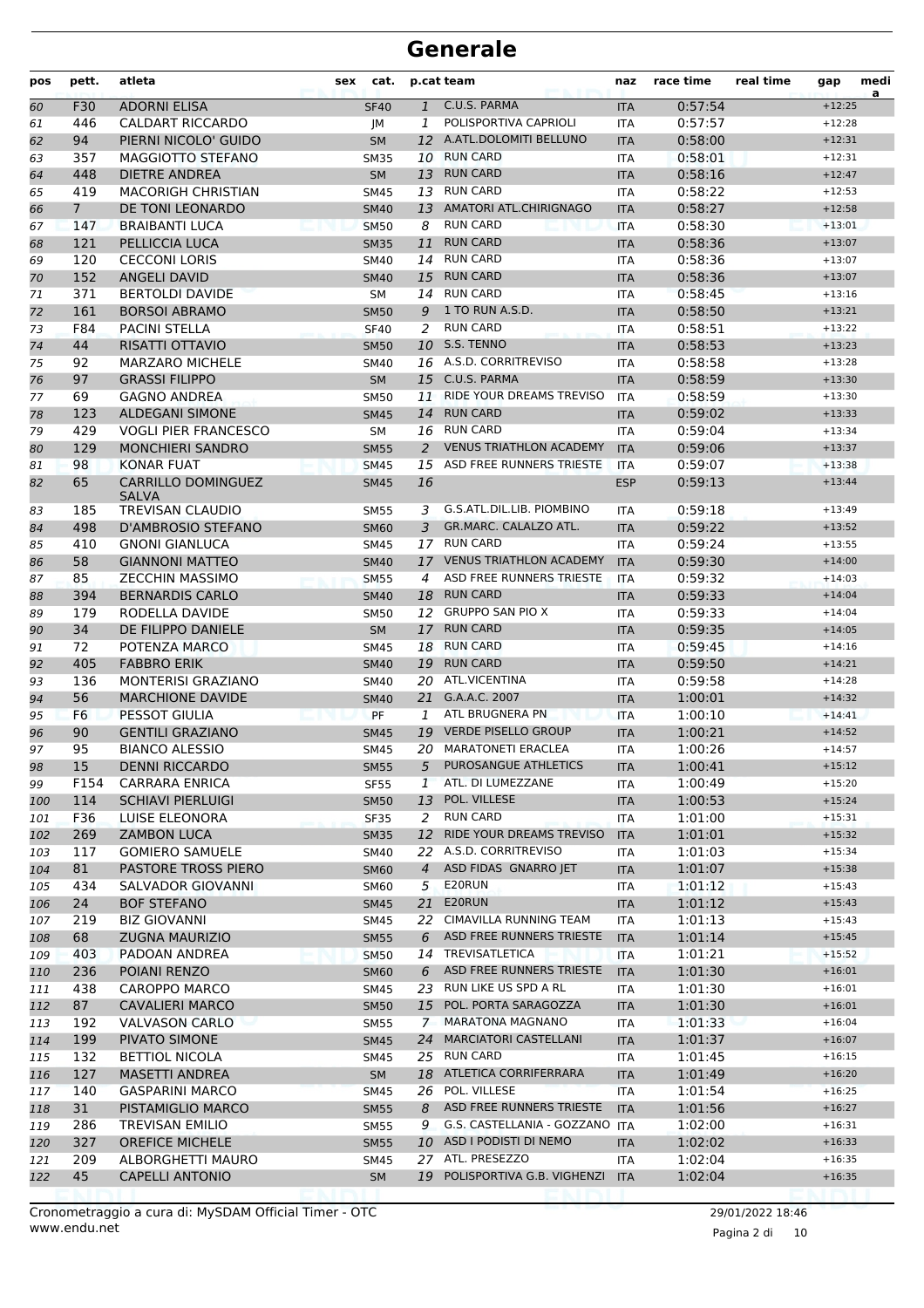| pos | pett.      | atleta                                          | sex | cat.        |                 | p.cat team                                          | naz        | race time          | real time | gap                  | medi<br>a |
|-----|------------|-------------------------------------------------|-----|-------------|-----------------|-----------------------------------------------------|------------|--------------------|-----------|----------------------|-----------|
| 123 | F189       | <b>NICOLINI CRISTINA</b>                        |     | <b>SF</b>   | $\overline{3}$  | LA BOTTEGA CASINALBO ASD                            | <b>ITA</b> | 1:02:05            |           | $+16:35$             |           |
| 124 | F57        | <b>LIZIER LAURA</b>                             |     | <b>SF55</b> | 2               | ASD FREE RUNNERS TRIESTE                            | <b>ITA</b> | 1:02:06            |           | $+16:36$             |           |
| 125 | 33         | <b>GINEX RICCARDO</b>                           |     | <b>SM</b>   | 20              | <b>RUN CARD</b>                                     | <b>ITA</b> | 1:02:13            |           | $+16:43$             |           |
| 126 | 165        | SALINA NICOLA                                   |     | <b>SM50</b> |                 | 16 ASD FREE RUNNERS TRIESTE                         | <b>ITA</b> | 1:02:24            |           | $+16:54$             |           |
| 127 | F40        | <b>BROUCILOVA PETRA</b>                         |     | <b>SF40</b> | 3               | <b>RUN CARD</b>                                     | <b>ITA</b> | 1:02:25            |           | $+16:55$             |           |
| 128 | 455        | TREVISAN FRANCESCO                              |     | <b>SM50</b> | 17              | <b>MARATONELLA ASD</b>                              | <b>ITA</b> | 1:02:37            |           | $+17:08$             |           |
| 129 | 133        | <b>SEDDA MASSIMO</b>                            |     | <b>SM40</b> | 23              | <b>RUN CARD</b>                                     | <b>ITA</b> | 1:02:40            |           | $+17:11$             |           |
| 130 | 203        | <b>MARANI LUCA</b>                              |     | <b>SM40</b> |                 | 24 RUN CARD                                         | <b>ITA</b> | 1:02:41            |           | $+17:11$             |           |
| 131 | 155        | <b>LEIMGRUBER ERWIN</b>                         |     | <b>SM55</b> | 11              | <b>LAUFCLUB PUSTERTAL</b>                           | <b>ITA</b> | 1:02:41            |           | $+17:11$             |           |
| 132 | F59        | <b>BETTI TONINI FLAVIA</b>                      |     | <b>SF35</b> | 3               | <b>RUN CARD</b>                                     | <b>ITA</b> | 1:02:47            |           | $+17:18$             |           |
| 133 | 217        | NEGRI ALBERTO MARIA                             |     | <b>SM50</b> | 18              | <b>RUN CARD</b>                                     | <b>ITA</b> | 1:02:52            |           | $+17:23$             |           |
| 134 | F24        | <b>ORIZIO MARCELLA</b>                          |     | <b>SF45</b> | 1               | <b>ATLETICA BRESCIA</b>                             | <b>ITA</b> | 1:03:04            |           | $+17:35$             |           |
| 135 | 86         | <b>ASCIONE PASQUALE</b>                         |     | <b>SM45</b> |                 | 28 ATTRAVERSO RUNNING ASD                           | <b>ITA</b> | 1:03:06            |           | $+17:37$             |           |
| 136 | 138        | <b>PACINI FEDERICO</b>                          |     | <b>SM35</b> |                 | 13 RUN CARD                                         | <b>ITA</b> | 1:03:18            |           | $+17:49$             |           |
| 137 | F26        | <b>NOCERINO ELENA</b>                           |     | <b>SF</b>   | $\overline{4}$  |                                                     | <b>ITA</b> | 1:03:22            |           | $+17:53$             |           |
| 138 | F39        | <b>HOFER SONJA</b>                              |     | <b>SF40</b> | 4               | LAUFCLUB PUSTERTAL                                  | <b>ITA</b> | 1:03:27            |           | $+17:58$             |           |
| 139 | 197        | SILVELLO PAOLO                                  |     | <b>SM50</b> | 19              | <b>MARCIATORI CASTELLANI</b>                        | <b>ITA</b> | 1:03:28            |           | $+17:59$             |           |
| 140 | 424        | SIMIONI ALCIDE                                  |     | <b>SM50</b> |                 | 20 ATL. FOREDIL MACCHINE                            | <b>ITA</b> | 1:03:34            |           | $+18:05$             |           |
| 141 | 170        | <b>CANOLA LUCA</b>                              |     | <b>SM</b>   | 21              | <b>RUN CARD</b>                                     | <b>ITA</b> | 1:03:36            |           | $+18:07$             |           |
| 142 | 259        | <b>SCOGNAMIGLIO FILIPPO</b>                     |     | <b>SM45</b> |                 | 29 RUN CARD                                         | <b>ITA</b> | 1:03:58            |           | $+18:28$             |           |
| 143 | 128        | <b>MARTIGNANI PAOLO</b>                         |     | <b>SM40</b> |                 | 25 A.S. 100 KM DEL PASSATORE                        | <b>ITA</b> | 1:03:58            |           | $+18:29$             |           |
| 144 | 79         | <b>AUDACE LUCA</b>                              |     | <b>SM35</b> | 14              | ATL. CASTENASO CELTIC                               | <b>ITA</b> | 1:04:01            |           | $+18:32$             |           |
| 145 | 372        | <b>GEROMEL MARCO</b>                            |     | <b>SM40</b> | 26              | <b>RUN CARD</b>                                     | <b>ITA</b> | 1:04:03            |           | $+18:34$             |           |
| 146 | 146        | LEONCAVALLO LORENZO                             |     | <b>SM45</b> |                 | 30 A.S. 100 KM DEL PASSATORE                        | <b>ITA</b> | 1:04:05            |           | $+18:36$             |           |
| 147 | F47        | PACIOTTI VALENTINA                              |     | <b>SF40</b> | 5               | <b>AVIS ASCOLI MARATHON</b>                         | <b>ITA</b> | 1:04:06            |           | $+18:37$             |           |
| 148 | F62        | <b>BUSONI ALESSIA</b>                           |     | <b>SF45</b> | 2               | <b>RUN CARD</b>                                     | <b>ITA</b> | 1:04:11            |           | $+18:42$             |           |
| 149 | 363        | <b>MASCARIN MARC</b>                            |     | <b>SM50</b> | 21              | POLISPORTIVA MONTEREALE                             | <b>ITA</b> | 1:04:16            |           | $+18:47$             |           |
| 150 | 145        | <b>BONATTI GIANLUCA</b>                         |     | <b>SM</b>   | 22              | <b>G.S. CARLO BUTTARELLI</b>                        | <b>ITA</b> | 1:04:19            |           | $+18:50$             |           |
| 151 | 479        | <b>DARDANI LUCA</b>                             |     | <b>SM40</b> | 27              | <b>RUN&amp;FUN OLTRE TEAM</b>                       | <b>ITA</b> | 1:04:20            |           | $+18:51$             |           |
| 152 | 439        | VARDANEGA ANDREA                                |     | <b>SM45</b> | 31              | <b>RUN CARD</b>                                     | <b>ITA</b> | 1:04:20            |           | $+18:51$             |           |
| 153 | 112        | <b>MAZZER SIMONE</b>                            |     | <b>SM45</b> | 32 <sup>2</sup> | POL. JOY CLUB FUEL TO RUN                           | <b>ITA</b> | 1:04:27            |           | $+18:58$             |           |
| 154 | 166        | <b>VISENTIN MICHELE</b>                         |     | <b>SM50</b> |                 | 22 POL. JOY CLUB FUEL TO RUN                        | <b>ITA</b> | 1:04:27            |           | $+18:58$             |           |
| 155 | F86        | <b>LUNELLI GIORGIA</b>                          |     | <b>SF40</b> | 6               | <b>RUN CARD</b>                                     | <b>ITA</b> | 1:04:29            |           | $+19:00$             |           |
| 156 | 207        | <b>BUSATO STEFANO</b>                           |     | <b>SM50</b> | 23              | <b>FACERUNNERS - ASD</b>                            | <b>ITA</b> | 1:04:36            |           | $+19:06$             |           |
| 157 | 208        | PENZO MATTEO                                    |     | <b>SM50</b> | 24              | <b>FACERUNNERS - ASD</b>                            | <b>ITA</b> | 1:04:36            |           | $+19:07$             |           |
| 158 | 110        | <b>MELI EUGENIO</b>                             |     | <b>SM50</b> |                 | 25 ASD FREE RUNNERS TRIESTE                         | <b>ITA</b> | 1:04:40            |           | $+19:11$             |           |
| 159 | 36         | PINELLI ANDREA                                  |     | <b>SM50</b> |                 | 26 G.S. LE PANCHE                                   | <b>ITA</b> | 1:04:45            |           | $+19:16$             |           |
| 160 | 151        | SIGNORI FRANCESCO                               |     | <b>SM55</b> |                 | 12 A.S.D. GO RUNNING                                | <b>ITA</b> | 1:04:46            |           | $+19:17$             |           |
| 161 | 260        | <b>FATIGHENTI GIOVANNI</b>                      |     | <b>SM40</b> |                 | 28 RUN CARD                                         | <b>ITA</b> | 1:04:51            |           | $+19:21$             |           |
| 162 | 227        | <b>BUSTO SERGIO</b>                             |     | <b>SM40</b> |                 | 29 ASD SPITS RUN W & T                              | ITA        | 1:05:04            |           | $+19:35$             |           |
| 163 | 239        | DA ROLD MICHELE                                 |     | <b>SM40</b> |                 | 30 GS LA PIAVE 2000                                 | <b>ITA</b> | 1:05:04            |           | $+19:35$             |           |
| 164 | 248        | PRACUCCI MAURIZIO                               |     | <b>SM55</b> |                 | 13 S.P. SEVEN                                       | ITA        | 1:05:06            |           | $+19:36$             |           |
| 165 | 176        | <b>CAVALLI MARCO</b>                            |     | <b>SM50</b> |                 | 27 100 % ANIMA TRAIL ASD                            | <b>ITA</b> | 1:05:10            |           | $+19:41$             |           |
| 166 | 354        | STEFANAZZI RICCARDO                             |     | <b>SM45</b> |                 | 33 RUN CARD                                         | <b>ITA</b> | 1:05:12            |           | $+19:43$             |           |
| 167 | 281        | <b>IOB MORIS</b>                                |     | <b>SM40</b> | 31              | <b>RUN CARD</b><br><b>RUN CARD</b>                  | <b>ITA</b> | 1:05:24            |           | $+19:55$             |           |
| 168 | F93        | <b>FERRONI TIZIANA</b>                          |     | SF50        | 3               | 32 VRM TEAM ASD                                     | ITA        | 1:05:27            |           | $+19:58$             |           |
| 169 | 101        | <b>ANTONIOLI ENRICO</b>                         |     | <b>SM40</b> |                 | 14 RUN CARD                                         | <b>ITA</b> | 1:05:28            |           | $+19:59$<br>$+20:08$ |           |
| 170 | 154        | PARISI GIAN FRANCO                              |     | <b>SM55</b> | $7^{\circ}$     | RUN RAN RUN ASD                                     | <b>ITA</b> | 1:05:37            |           |                      |           |
| 171 | F217       | <b>ZECCHINATO CERISSA</b>                       |     | <b>SF40</b> |                 | <b>RUN CARD</b>                                     | <b>ITA</b> | 1:05:40            |           | $+20:11$             |           |
| 172 | F218       | <b>BARADEL MANOLA</b>                           |     | <b>SF45</b> | 3               | <b>TRIESTE ATLETICA</b>                             | ITA        | 1:05:43            |           | $+20:14$<br>$+20:14$ |           |
| 173 | 107        | <b>TREVISAN FEDERICO</b>                        |     | <b>SM55</b> | 15              | VENICEMARATHON SSD A R.L.                           | <b>ITA</b> | 1:05:43            |           | $+20:14$             |           |
| 174 | 122<br>232 | LADISA ANDREA<br><b>VISENTIN PAOLO</b>          |     | <b>SM50</b> | 28              | POL. JOY CLUB FUEL TO RUN                           | <b>ITA</b> | 1:05:43<br>1:05:44 |           | $+20:15$             |           |
| 175 |            |                                                 |     | <b>SM50</b> | 29              | 34 RUN CARD                                         | <b>ITA</b> |                    |           | $+20:20$             |           |
| 176 | 235        | DI FUCCIO VINCENZO                              |     | SM45        |                 | <b>RUN CARD</b>                                     | ITA        | 1:05:49            |           |                      |           |
| 177 | F182       | DA RIVA ALESSANDRA                              |     | <b>SF50</b> | $\overline{4}$  | 33 POL. JOY CLUB FUEL TO RUN                        | <b>ITA</b> | 1:05:51            |           | $+20:22$             |           |
| 178 | 153        | ROSA ALBERTO                                    |     | SM40        |                 |                                                     | <b>ITA</b> | 1:05:52            |           | $+20:23$             |           |
| 179 | 243        | <b>TERRIBILE FLAVIO</b>                         |     | <b>SM45</b> |                 | 35 A.S.D. JESOLO TRIATHLON<br>34 ASD ATLETICA PRATO | <b>ITA</b> | 1:06:00            |           | $+20:31$             |           |
| 180 | 163        | <b>BULLETTI ALESSIO</b>                         |     | <b>SM40</b> |                 | 30 ASD FREE RUNNERS TRIESTE                         | <b>ITA</b> | 1:06:03            |           | $+20:33$             |           |
| 181 | 400        | <b>ALDRIGO FABIO</b>                            |     | <b>SM50</b> |                 | <b>RUN CARD</b>                                     | <b>ITA</b> | 1:06:04            |           | $+20:35$<br>$+20:38$ |           |
| 182 | 210        | <b>MUCCI EZIO</b>                               |     | SM60        | 7               | G. P. LIVENZA SACILE                                | ITA        | 1:06:07            |           | $+20:43$             |           |
| 183 | F31<br>413 | SALVI LUCREZIA<br>ZANOLI DANIELE                |     | <b>SF45</b> | $\overline{4}$  | 31 RUN CARD                                         | <b>ITA</b> | 1:06:12<br>1:06:14 |           | $+20:45$             |           |
| 184 |            |                                                 |     | <b>SM50</b> | $\overline{4}$  | PLAYLIFE PONZANO                                    | ITA        |                    |           | $+20:49$             |           |
| 185 | F25<br>346 | <b>BRADAMILLA LARA</b><br><b>SERRA GABRIELE</b> |     | <b>SF35</b> | 36              | PASSO CAPPONI ASD                                   | <b>ITA</b> | 1:06:19            |           | $+20:50$             |           |
| 186 |            |                                                 |     | SM45        |                 |                                                     | ITA        | 1:06:20            |           |                      |           |

www.endu.net Cronometraggio a cura di: MySDAM Official Timer - OTC 29/01/2022 18:46

Pagina 3 di 10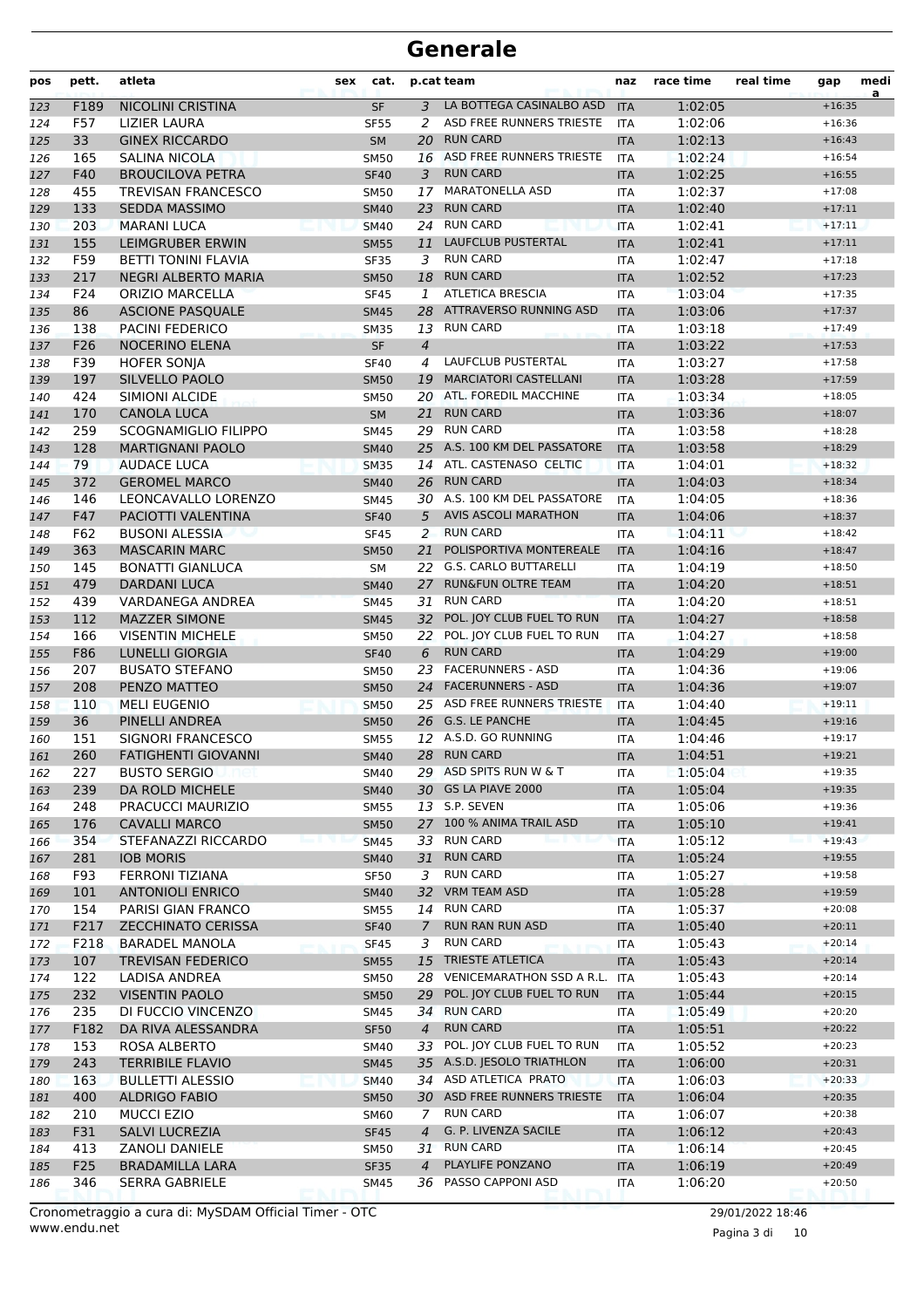| pos        | pett.       | atleta                                     | sex | cat.                       |                | p.cat team                                           | naz                      | race time          | real time | gap                  | medi<br>a |
|------------|-------------|--------------------------------------------|-----|----------------------------|----------------|------------------------------------------------------|--------------------------|--------------------|-----------|----------------------|-----------|
| 187        | F43         | DI GIOVAN PAOLO<br><b>FRANCESCA</b>        |     | <b>SF50</b>                | 5              | PUROSANGUE ATHLETICS                                 | <b>ITA</b>               | 1:06:22            |           | $+20:53$             |           |
| 188        | 168         | STOLZLECHNER RUDOLF                        |     | <b>SM55</b>                |                | 16 LAUFCLUB PUSTERTAL                                | <b>ITA</b>               | 1:06:29            |           | $+20:59$             |           |
| 189        | 459         | <b>BAZZONI EMANUELE</b>                    |     | <b>SM45</b>                | 37             | <b>RUN CARD</b>                                      | <b>ITA</b>               | 1:06:34            |           | $+21:04$             |           |
| 190        | 485         | <b>CASELLA SIMONE</b>                      |     | SM45                       |                | 38 A.S.D. IESOLO TRIATHLON                           | <b>ITA</b>               | 1:06:42            |           | $+21:12$             |           |
| 191        | 35          | <b>CAGNIN LORENZO</b>                      |     | <b>SM45</b>                | 39             | <b>RUN CARD</b>                                      | <b>ITA</b>               | 1:06:45            |           | $+21:16$             |           |
| 192        | F87         | LUNELLI ROBERTA                            |     | <b>SF40</b>                | 8              | <b>RUN CARD</b>                                      | <b>ITA</b>               | 1:06:47            |           | $+21:18$             |           |
| 193        | 222         | <b>FARSONI SAVERIO</b>                     |     | <b>SM35</b>                | 15             | <b>RUN CARD</b>                                      | <b>ITA</b>               | 1:06:50            |           | $+21:21$             |           |
| 194        | 184         | PERGOLINI VALERIO                          |     | <b>SM</b>                  | 23             | CI6ALLE6 A.S.D.                                      | <b>ITA</b>               | 1:06:50            |           | $+21:21$             |           |
| 195        | 167         | <b>GOSPARINI ANDREA</b>                    |     | <b>SM55</b>                | 17             | <b>RUN CARD</b>                                      | <b>ITA</b>               | 1:06:50            |           | $+21:21$             |           |
| 196        | 157         | <b>FARINA VALERIO</b>                      |     | SM45                       | 40             | CI6ALLE6 A.S.D.                                      | <b>ITA</b>               | 1:06:50            |           | $+21:21$             |           |
| 197        | F42         | <b>MOSCHI SOFIA</b>                        |     | <b>SF</b>                  | 5              | <b>RUN CARD</b>                                      | <b>ITA</b>               | 1:06:53            |           | $+21:23$             |           |
| 198        | 370         | DAL MAS MARCO                              |     | <b>SM40</b>                | 35             | <b>RUN CARD</b>                                      | <b>ITA</b>               | 1:06:55            |           | $+21:26$             |           |
| 199        | 216         | <b>GIACETTI ALBERTO</b>                    |     | <b>SM50</b>                | 32             | <b>RUN CARD</b>                                      | <b>ITA</b>               | 1:06:57            |           | $+21:28$             |           |
| 200        | F22         | <b>FABBRI FRANCESCA</b>                    |     | <b>SF45</b>                | 5              | ATL.SANGIOVANNESE 1967                               | <b>ITA</b>               | 1:07:04            |           | $+21:35$             |           |
| 201        | F23         | <b>GRECO SIMONA</b>                        |     | <b>SF40</b>                | 9              | ATL.SANGIOVANNESE 1967                               | <b>ITA</b>               | 1:07:04            |           | $+21:35$             |           |
| 202        | F66         | DE NARDI ERIKA                             |     | <b>SF45</b>                | 6              | ATL. CORTINA C. RURALE                               | <b>ITA</b>               | 1:07:12            |           | $+21:42$             |           |
| 203        | 173         | <b>DAGOSTINI MARCO</b>                     |     | <b>SM45</b>                | 41             | A.S.D. GRUPPO GENERALI<br>33 NUOVA VIRTUS CESENA ASD | <b>ITA</b>               | 1:07:12            |           | $+21:43$             |           |
| 204        | 134<br>F172 | <b>FORTI FLAVIO</b><br>met                 |     | <b>SM50</b>                |                | ASD FREE RUNNERS TRIESTE                             | <b>ITA</b>               | 1:07:13<br>1:07:16 |           | $+21:43$<br>$+21:47$ |           |
| 205        | 406         | <b>CANEVA MARTINA</b><br>LO BALBO ALFIO    |     | <b>SF</b>                  | 6<br>16        | ASD FREE RUNNERS TRIESTE                             | <b>ITA</b><br><b>ITA</b> | 1:07:16            |           | $+21:47$             |           |
| 206        | 478         | APRUZZESE ANTONIO                          |     | <b>SM35</b>                | 8              | ATL. AVIS CASTEL S.PIETRO                            | <b>ITA</b>               | 1:07:21            |           | $+21:52$             |           |
| 207        | 229         | <b>CASSIS ANDREA</b>                       |     | <b>SM60</b><br><b>SM45</b> |                | 42 ATL. LA TORRE                                     | <b>ITA</b>               | 1:07:21            |           | $+21:52$             |           |
| 208        | F27         | <b>GHETTI JLENIA</b>                       |     | <b>SF45</b>                | $\overline{7}$ | <b>RUN CARD</b>                                      | <b>ITA</b>               | 1:07:22            |           | $+21:52$             |           |
| 209<br>210 | F56         | <b>PASCUCCI ELENA</b>                      |     | SF                         | 7              | NUOVA VIRTUS CESENA ASD                              | <b>ITA</b>               | 1:07:22            |           | $+21:53$             |           |
| 211        | 225         | <b>SAGRAMOSO</b>                           |     | <b>SM55</b>                | 18             | <b>RUN CARD</b>                                      | <b>ITA</b>               | 1:07:25            |           | $+21:56$             |           |
|            |             | <b>PIERFRANCESCO</b>                       |     |                            |                |                                                      |                          |                    |           |                      |           |
| 212        | 389         | <b>GROBBERIO ANDREA</b>                    |     | <b>SM50</b>                | 34             | <b>GRUPPO SAN PIO X</b>                              | <b>ITA</b>               | 1:07:26            |           | $+21:57$             |           |
| 213        | 195         | DELLA LIBERA DIEGO                         |     | <b>SM50</b>                | 35             | RIDE YOUR DREAMS TREVISO                             | <b>ITA</b>               | 1:07:27            |           | $+21:58$             |           |
| 214        | F52         | <b>BALDASCINO CHIARA</b>                   |     | <b>SF</b>                  | 8              | PASSO CAPPONI ASD                                    | <b>ITA</b>               | 1:07:28            |           | $+21:59$             |           |
| 215        | 61          | <b>DAVIDE IVAN</b>                         |     | <b>SM50</b>                | 36             | <b>RUN &amp; SMILE ASD</b>                           | <b>ITA</b>               | 1:07:31            |           | $+22:02$             |           |
| 216        | F41         | <b>BARBIERI SILVIA</b>                     |     | <b>SF45</b>                | 8              | <b>RUN &amp; SMILE ASD</b>                           | <b>ITA</b>               | 1:07:32            |           | $+22:03$             |           |
| 217        | 401         | PELOS ADO                                  |     | <b>SM65</b>                | 1              | <b>RUN CARD</b>                                      | <b>ITA</b>               | 1:07:39            |           | $+22:10$             |           |
| 218        | 106         | ARDUINI CLAUDIO                            |     | <b>SM45</b>                | 43             |                                                      | <b>ITA</b>               | 1:07:40            |           | $+22:11$             |           |
| 219        | 374         | <b>COMIN ALESSANDRO</b>                    |     | <b>SM45</b>                | 44             | <b>RUN CARD</b>                                      | <b>ITA</b>               | 1:07:41            |           | $+22:12$             |           |
| 220        | F49         | <b>VIRGOLINI VALENTINA</b>                 |     | <b>SF40</b>                |                | 10 JALMICCO CORSE                                    | <b>ITA</b>               | 1:07:42            |           | $+22:13$             |           |
| 221        | 355         | <b>TINTORINI FRANCESCO</b>                 |     | <b>SM50</b>                |                | 37 RUN CARD                                          | <b>ITA</b>               | 1:07:43            |           | $+22:14$             |           |
| 222        | 191         | PARESCHI ALESSANDRO                        |     | <b>SM45</b>                |                | 45 ASD CHIARCOSSO - HELP                             | <b>ITA</b>               | 1:07:44            |           | $+22:15$             |           |
| 223        | 399         | <b>BATTINI GIANPAOLO</b>                   |     | <b>PM</b>                  | $\mathbf{1}$   | <b>ATLETICA GUASTALLA</b>                            | <b>ITA</b>               | 1:07:45            |           | $+22:16$             |           |
| 224        | 453         | <b>BARONE LUCA</b>                         |     | <b>SM50</b>                |                | 38 CRAL TRIESTE TRASPORTI                            | <b>ITA</b>               | 1:07:46            |           | $+22:17$             |           |
| 225        | 62          | <b>TURCO MATTIA</b>                        |     | <b>SM45</b>                |                | 46 PODISMO BUTTRIO                                   | <b>ITA</b>               | 1:07:51            |           | $+22:22$             |           |
| 226        | 183         | <b>VILK ANDREW JAMES</b>                   |     | SM40                       |                | 36 RUN CARD<br>19 LATIN MARATHON LOVERS              | GBR                      | 1:07:58            |           | $+22:29$             |           |
| 227        | 124         | DAL ZOVO FRANCO                            |     | <b>SM55</b>                |                | G.S. CASTELLANIA - GOZZANO ITA                       | <b>ITA</b>               | 1:08:04            |           | $+22:35$             |           |
| 228<br>229 | F141<br>46  | <b>COLLE SONIA</b><br><b>BRUNNER FRANZ</b> |     | <b>SF45</b><br><b>SM65</b> | 9<br>2         | <b>RUN CARD</b>                                      | <b>ITA</b>               | 1:08:05<br>1:08:08 |           | $+22:36$<br>$+22:39$ |           |
| 230        | 194         | AJASSA MIRKO                               |     | SM40                       | 37             | DE RAN CLAB                                          | ITA                      | 1:08:12            |           | $+22:43$             |           |
| 231        | 300         | <b>COZZARIN FABRIZIO</b>                   |     | <b>SM60</b>                | 9              | ASD FREE RUNNERS TRIESTE                             | <b>ITA</b>               | 1:08:14            |           | $+22:45$             |           |
| 232        | 246         | <b>FRANCESCHINI SIMONE</b>                 |     | SM40                       |                | 38 RUN CARD                                          | ITA                      | 1:08:14            |           | $+22:45$             |           |
| 233        | 287         | MALE SILVIO FRANCESCO                      |     | <b>SM55</b>                |                | 20 RUN CARD                                          | <b>ITA</b>               | 1:08:19            |           | $+22:49$             |           |
| 234        | 361         | <b>SIGNORATO MARCO</b>                     |     | SM45                       |                | 47 RUN CARD                                          | ITA                      | 1:08:22            |           | $+22:53$             |           |
| 235        | 359         | <b>FRANCESCATO PAOLO</b>                   |     | <b>SM45</b>                | 48             | <b>RUN CARD</b>                                      | <b>ITA</b>               | 1:08:22            |           | $+22:53$             |           |
| 236        | 362         | <b>MARCATO CRISTIAN</b>                    |     | <b>SM45</b>                |                | 49 RUN CARD                                          | <b>ITA</b>               | 1:08:22            |           | $+22:53$             |           |
| 237        | 142         | PILLER D'ADAMO ANGELO                      |     | <b>SM55</b>                | 21             | <b>RUN CARD</b>                                      | <b>ITA</b>               | 1:08:23            |           | $+22:53$             |           |
| 238        | 178         | <b>ANGELO</b><br><b>CAVAGGIONI FRANCO</b>  |     | SM55                       |                | 22 NUOVA ATLETICA 3 COMUNI                           | ITA                      | 1:08:27            |           | $+22:58$             |           |
| 239        | 435         | <b>MONTANARI ELIA</b>                      |     | <b>SM50</b>                |                | 39 RUN LIKE US SPD A RL                              | <b>ITA</b>               | 1:08:27            |           | $+22:58$             |           |
| 240        | 457         | TURAZZA LORENZO                            |     | <b>SM55</b>                |                | 23 POL. PORTA SARAGOZZA                              | ITA                      | 1:08:28            |           | $+22:59$             |           |
| 241        | F15         | ROMAGNA BEATRICE                           |     | SF                         | 9              | <b>VRM TEAM ASD</b>                                  | <b>ITA</b>               | 1:08:29            |           | $+23:00$             |           |
| 242        | 293         | <b>MASONI MIRKO</b>                        |     | <b>SM45</b>                | 50             | G.S. CASTELLANIA - GOZZANO ITA                       |                          | 1:08:30            |           | $+23:00$             |           |
| 243        | F37         | <b>BENEVOLI ROSSANA</b>                    |     | <b>SF50</b>                | 6              | ASD FREE RUNNERS TRIESTE                             | <b>ITA</b>               | 1:08:32            |           | $+23:02$             |           |
| 244        | 263         | ROSSETTO DANIELE                           |     | SM45                       | 51             | <b>RUN CARD</b>                                      | ITA                      | 1:08:34            |           | $+23:05$             |           |
| 245        | 393         | ARCANGELO ANDREA                           |     | <b>SM65</b>                | 3              | A.S.D. MARATHON MONREALE ITA                         |                          | 1:08:42            |           | $+23:13$             |           |
| 246        | 299         | ARUFFO ALBERTO                             |     | SM60                       |                | 10 ASD FREE RUNNERS TRIESTE                          | <b>ITA</b>               | 1:08:43            |           | $+23:14$             |           |
| 247        | F72         | <b>CAVALERA ORIANA</b>                     |     | <b>SF40</b>                | 11             | <b>RUN CARD</b>                                      | <b>ITA</b>               | 1:08:43            |           | $+23:14$             |           |
| 248        | F55         | BRENDOLAN MANUELA                          |     | <b>SF55</b>                | 3              | <b>EMME RUNNING TEAM</b>                             | ITA                      | 1:08:48            |           | $+23:19$             |           |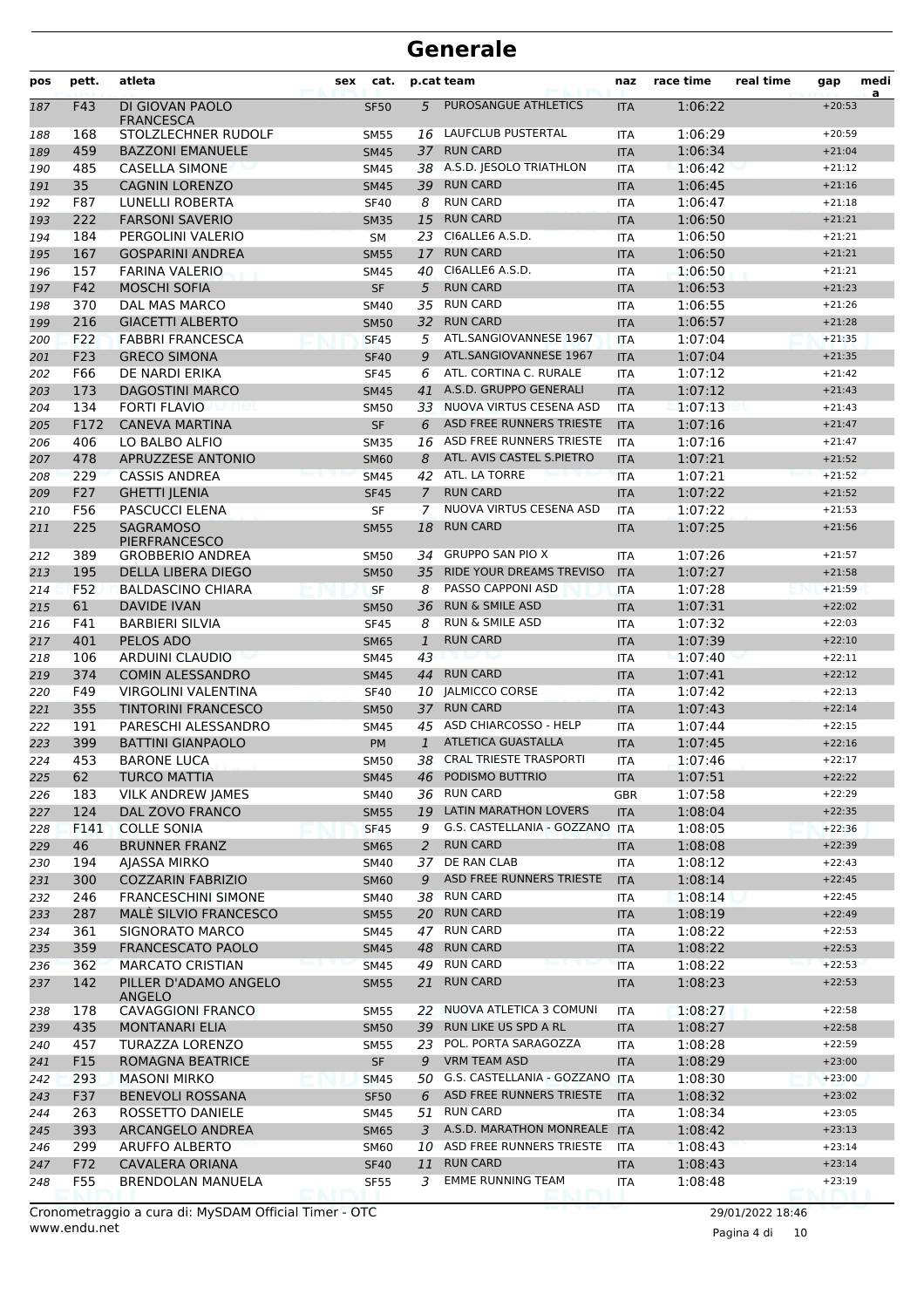| pos | pett. | atleta                                     | cat.<br>sex |    | p.cat team                       | naz        | race time | real time | gap      | medi<br>a |
|-----|-------|--------------------------------------------|-------------|----|----------------------------------|------------|-----------|-----------|----------|-----------|
| 249 | 149   | <b>FANTON ANDREA</b>                       | <b>SM55</b> |    | 24 G.S.ATL.DIL.LIB. PIOMBINO     | <b>ITA</b> | 1:08:53   |           | $+23:23$ |           |
| 250 | F14   | DORIGOTTI ALESSANDRA                       | <b>SF</b>   |    | 10 VRM TEAM ASD                  | ITA        | 1:08:53   |           | $+23:24$ |           |
| 251 | 468   | <b>BERNARDINI ALBERTO</b>                  | <b>SM60</b> | 11 | G. POD. LE SBARRE                | <b>ITA</b> | 1:08:56   |           | $+23:27$ |           |
| 252 | 320   | <b>SETTI STEFANO</b>                       | SM45        |    | 52 RUN CARD                      | <b>ITA</b> | 1:08:57   |           | $+23:27$ |           |
| 253 | 317   | <b>CARPI SIMONE</b>                        | <b>SM40</b> | 39 | <b>RUN CARD</b>                  | <b>ITA</b> | 1:08:57   |           | $+23:27$ |           |
| 254 | 221   | <b>MONTESI GIORGIO</b>                     | <b>SM</b>   |    | 24 A.S.D. PIANO MA ARRIVIAMO     | <b>ITA</b> | 1:09:05   |           | $+23:36$ |           |
| 255 | 257   | <b>MONDINI CESARE</b>                      | <b>SM45</b> | 53 | <b>VENUS TRIATHLON ACADEMY</b>   | <b>ITA</b> | 1:09:09   |           | $+23:39$ |           |
| 256 | F65   | ZAMPIERI PAOLA                             | <b>SF45</b> |    | 10 GS LA PIAVE 2000              | <b>ITA</b> | 1:09:18   |           | $+23:48$ |           |
| 257 | 143   | <b>MILANI ARIS</b>                         | <b>SM</b>   | 25 | <b>RUN CARD</b>                  | <b>ITA</b> | 1:09:28   |           | $+23:58$ |           |
| 258 | 105   | SALANDINI NICOLA                           | <b>SM50</b> | 40 | <b>VRM TEAM ASD</b>              | <b>ITA</b> | 1:09:29   |           | $+24:00$ |           |
| 259 | 103   | <b>GALVANI MARCO</b>                       | <b>SM40</b> | 40 | <b>VRM TEAM ASD</b>              | <b>ITA</b> | 1:09:35   |           | $+24:06$ |           |
| 260 | F53   | CONVERTI GIULIANA MARIA                    | <b>SF50</b> | 7  | <b>RUN CARD</b>                  | <b>ITA</b> | 1:09:41   |           | $+24:12$ |           |
| 261 | F58   | <b>LUNARDI CHIARA</b>                      | <b>SF40</b> | 12 | <b>RUN CARD</b>                  | <b>ITA</b> | 1:09:50   |           | $+24:21$ |           |
| 262 | 233   | PLATTNER WOLFGANG                          | <b>SM55</b> |    | 25 ASV STERZING VOLKSBANK        | ITA        | 1:09:52   |           | $+24:22$ |           |
| 263 | 41    | <b>BAGLIONI ROBERTO</b>                    | <b>SM50</b> | 41 | <b>RUN CARD</b>                  | <b>ITA</b> | 1:10:02   |           | $+24:32$ |           |
| 264 | 38    | NEGRELLI ANTONIO EZIO                      | <b>SM55</b> |    | 26 ATL. GALLARATESE              | <b>ITA</b> | 1:10:08   |           | $+24:39$ |           |
| 265 | F184  | <b>BERTHIER MICAELA</b><br><b>VERONICA</b> | <b>SF40</b> | 13 | <b>RUN CARD</b>                  | <b>ITA</b> | 1:10:17   |           | $+24:48$ |           |
| 266 | 249   | <b>BARI MATTIA</b><br>wiici                | <b>SM</b>   | 26 | <b>RUN CARD</b>                  | <b>ITA</b> | 1:10:33   |           | $+25:04$ |           |
| 267 | 407   | <b>MAZZONI FRANCESCO</b>                   | <b>SM45</b> | 54 | ATL. BANCOLE                     | <b>ITA</b> | 1:10:35   |           | $+25:06$ |           |
| 268 | 205   | <b>NEGOSANTI FABIO</b>                     | SM45        |    | 55 NUOVA VIRTUS CESENA ASD       | <b>ITA</b> | 1:10:38   |           | $+25:09$ |           |
| 269 | 224   | <b>CUDINI LORENZO</b>                      | <b>SM50</b> |    | 42 RUN CARD                      | <b>ITA</b> | 1:10:38   |           | $+25:09$ |           |
| 270 | 213   | SAVOIA LUCA                                | <b>SM45</b> |    | 56 NUOVA VIRTUS CESENA ASD       | <b>ITA</b> | 1:10:39   |           | $+25:09$ |           |
| 271 | F115  | <b>CIRCOSTA SUSANNA</b>                    | <b>SF40</b> |    | 14 A.S.D. CC GIUSEPPE            | <b>ITA</b> | 1:10:42   |           | $+25:12$ |           |
| 272 | 428   | ROMAGNOLI GIUSEPPE                         | <b>SM50</b> | 43 | G.S.D. VALDALPONE DE             | <b>ITA</b> | 1:10:45   |           | $+25:16$ |           |
| 273 | 376   | <b>BOTTA RICCARDO</b>                      | <b>SM60</b> |    | 12 ATL. DI LUMEZZANE             | <b>ITA</b> | 1:10:49   |           | $+25:20$ |           |
| 274 | F85   | <b>TOFFOLI CARLA</b>                       | <b>SF50</b> | 8  | <b>MARATONINA UDINESE</b>        | ITA        | 1:10:50   |           | $+25:21$ |           |
| 275 | 474   | <b>BOGONI GIAMPAOLO</b>                    | <b>SM55</b> |    | 27 VERONA RUNNER TOGETHER        | <b>ITA</b> | 1:10:54   |           | $+25:25$ |           |
| 276 | F177  | <b>NEGRO ROBERTA</b>                       | <b>SF45</b> |    | 11 ATLETICA RIVIERA DEL          | <b>ITA</b> | 1:11:01   |           | $+25:32$ |           |
| 277 | 172   | <b>CAPRILE ANTONIO</b>                     | <b>SM55</b> | 28 | <b>RUN CARD</b>                  | <b>ITA</b> | 1:11:01   |           | $+25:32$ |           |
| 278 | F67   | <b>GASPARINI MONICA</b>                    | <b>SF50</b> | 9  | ATLETICA RIVIERA DEL             | <b>ITA</b> | 1:11:01   |           | $+25:32$ |           |
| 279 | F45   | <b>BUONFANTINO CRISTIANA</b>               | <b>SF60</b> | 1  | A.S. AMATORI VILLA PAMPHILI      | <b>ITA</b> | 1:11:17   |           | $+25:48$ |           |
| 280 | 196   | PIOVESAN AGOSTINO                          | <b>SM50</b> |    | 44 RUN CARD                      | <b>ITA</b> | 1:11:21   |           | $+25:52$ |           |
| 281 | 467   | <b>BOLZONELLA DIMITRI</b>                  | <b>SM50</b> | 45 | <b>RUNNING TEAM MESTRE</b>       | <b>ITA</b> | 1:11:21   |           | $+25:52$ |           |
| 282 | 319   | <b>SCANTAMBURLO MARCO</b>                  | <b>SM50</b> | 46 | <b>RUN CARD</b>                  | <b>ITA</b> | 1:11:26   |           | $+25:57$ |           |
| 283 | 425   | <b>CORAINI DENIS</b>                       | <b>SM45</b> | 57 | G.S.D. VALDALPONE DE             | <b>ITA</b> | 1:11:27   |           | $+25:58$ |           |
| 284 | 454   | <b>DB LUCIO</b>                            | <b>SM60</b> | 13 | <b>RUN CARD</b>                  | <b>ITA</b> | 1:11:35   |           | $+26:05$ |           |
| 285 | 483   | <b>GERMANI GIUSEPPE</b>                    | <b>SM50</b> | 47 | POLISPORTIVA MONTALTO            | <b>ITA</b> | 1:11:38   |           | $+26:08$ |           |
| 286 | F216  | <b>GOVERNATORI GIOVANNA</b>                | <b>SF45</b> |    | 12 POLISPORTIVA MONTALTO         | <b>ITA</b> | 1:11:38   |           | $+26:09$ |           |
| 287 | 330   | <b>BORSINI EDOARDO</b>                     | <b>SM45</b> |    | 58 RUN CARD                      | <b>ITA</b> | 1:11:44   |           | $+26:15$ |           |
| 288 | 200   | ZANATTA ROBERTO                            | <b>SM60</b> |    | 14 MARCIATORI CASTELLANI         | ITA        | 1:11:47   |           | $+26:18$ |           |
| 289 | 198   | POLIN CRISTIAN                             | <b>SM50</b> | 48 | <b>MARCIATORI CASTELLANI</b>     | <b>ITA</b> | 1:11:47   |           | $+26:18$ |           |
| 290 | F18   | RICCIOTTI GIULIA                           | SF          |    | 11 VRM TEAM ASD                  | ITA        | 1:11:56   |           | $+26:27$ |           |
| 291 | F16   | <b>RIGOTTI BEATRICE</b>                    | <b>SF45</b> | 13 | <b>VRM TEAM ASD</b>              | <b>ITA</b> | 1:11:56   |           | $+26:27$ |           |
| 292 | 102   | <b>GIROTTI FEDERICO</b>                    | <b>SM55</b> |    | 29 VRM TEAM ASD                  | ITA        | 1:11:56   |           | $+26:27$ |           |
| 293 | 42    | DAL PONT FRANCESCO                         | <b>SM45</b> |    | 59 RUN CARD                      | <b>ITA</b> | 1:12:00   |           | $+26:31$ |           |
| 294 | 277   | <b>BERNARDI MARCO</b>                      | <b>SM50</b> | 49 | UNITED TRAIL&RUNNING             | ITA        | 1:12:02   |           | $+26:33$ |           |
| 295 | 466   | <b>NUNZIATA FABIO</b>                      | <b>SM50</b> |    | 50 RUN CARD                      | <b>ITA</b> | 1:12:03   |           | $+26:34$ |           |
| 296 | 344   | <b>CASTRO GIAMPAOLO</b>                    | SM60        |    | 15 ASD FREE RUNNERS TRIESTE      | ITA        | 1:12:09   |           | $+26:40$ |           |
| 297 | F117  | <b>CRACIGNA LAURA</b>                      | <b>SF50</b> |    | 10 JALMICCO CORSE                | <b>ITA</b> | 1:12:12   |           | $+26:43$ |           |
| 298 | 398   | <b>BATTINI PIETRO</b>                      | <b>SM55</b> |    | 30 ATLETICA GUASTALLA            | <b>ITA</b> | 1:12:17   |           | $+26:47$ |           |
| 299 | 289   | RATTI DIEGO                                | <b>SM50</b> |    | 51 RUN CARD                      | <b>ITA</b> | 1:12:18   |           | $+26:49$ |           |
| 300 | 158   | <b>SCALINI DANIELE</b>                     | SM60        |    | 16 G.S. GABBI ASD                | ITA        | 1:12:23   |           | $+26:54$ |           |
| 301 | F54   | <b>STERCHELE MARIA</b>                     | <b>SF50</b> | 11 | <b>MARUNNERS</b>                 | <b>ITA</b> | 1:12:29   |           | $+27:00$ |           |
| 302 | 126   | RICCHI PAOLO                               | <b>SM50</b> |    | 52 RUN CARD                      | ITA        | 1:12:35   |           | $+27:06$ |           |
| 303 | 473   | DALLA RIVA ANDREA                          | <b>SM50</b> |    | 53 VERONA RUNNER TOGETHER        | <b>ITA</b> | 1:12:36   |           | $+27:07$ |           |
| 304 | 71    | POLONINI PIETRANTONIO                      | <b>SM70</b> | 1  | ATL. DI LUMEZZANE                | ITA        | 1:12:46   |           | $+27:16$ |           |
| 305 | 383   | <b>ARTUSO STEFANO</b>                      | <b>SM35</b> | 17 | <b>RUN CARD</b>                  | <b>ITA</b> | 1:12:48   |           | $+27:19$ |           |
| 306 | F149  | MINELLE DAJANA                             | <b>SF45</b> |    | 14 RUN CARD                      | ITA        | 1:12:48   |           | $+27:19$ |           |
| 307 | F214  | <b>VENUTI MARTA</b>                        | <b>SF45</b> |    | 15 JALMICCO CORSE                | <b>ITA</b> | 1:12:50   |           | $+27:21$ |           |
| 308 | F46   | PERINA VIVIANA                             | <b>SF55</b> | 4  | <b>BASE RUNNING</b>              | <b>ITA</b> | 1:12:53   |           | $+27:24$ |           |
| 309 | 272   | <b>TOSATO NICO FRANCO</b>                  | <b>SM50</b> |    | 54 RUN CARD                      | <b>ITA</b> | 1:12:59   |           | $+27:30$ |           |
|     | 174   | <b>COLONNA MAURO</b>                       | <b>SM70</b> | 2  | TERNANA MARATHON CLUB A. ITA     |            | 1:13:03   |           | $+27:34$ |           |
| 310 | F195  | DE BENEDETTI DIANA                         | <b>SF40</b> |    | 15 VENICEMARATHON SSD A R.L. ITA |            | 1:13:12   |           | $+27:42$ |           |
| 311 |       |                                            |             |    |                                  |            |           |           |          |           |

Pagina 5 di 10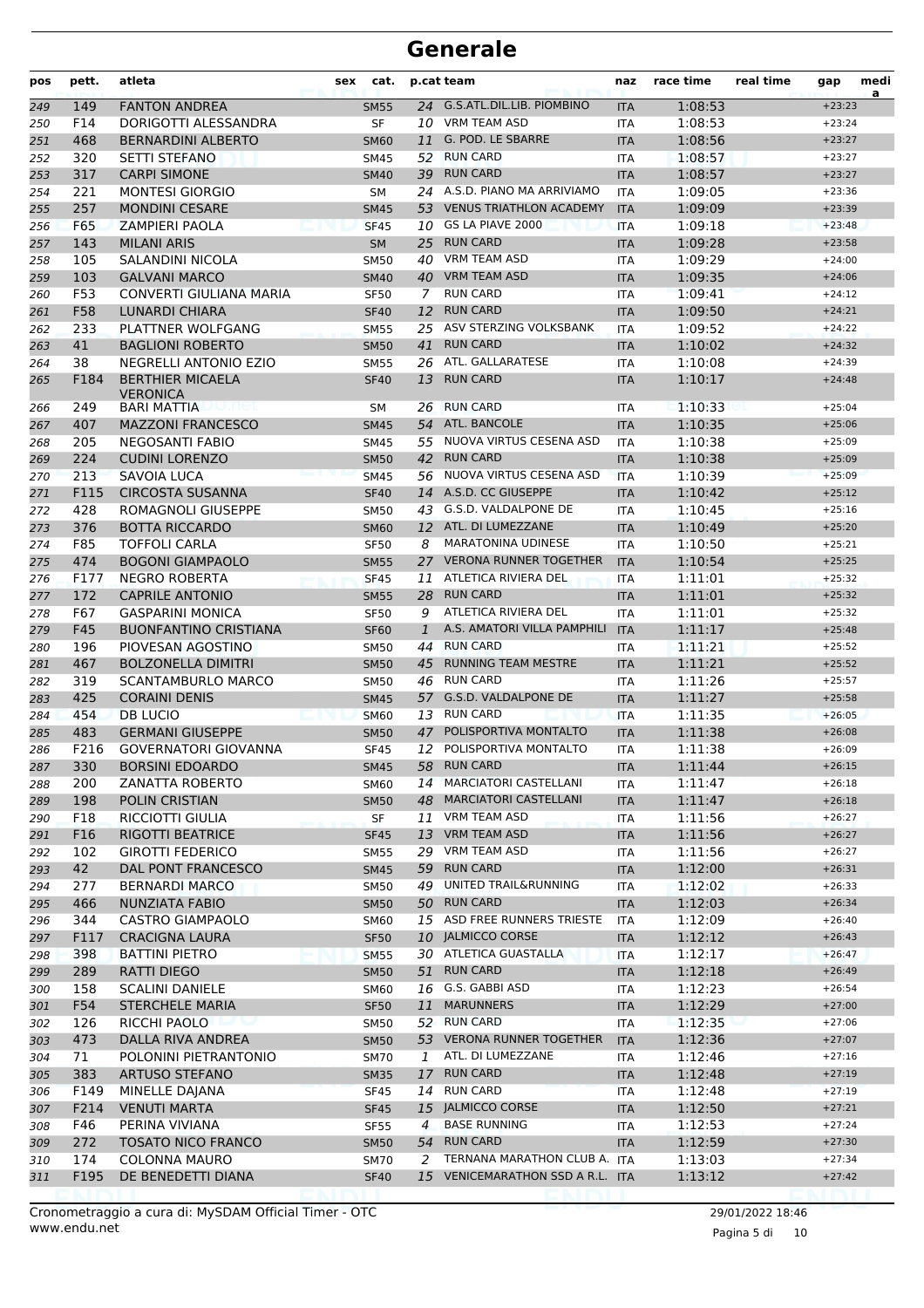| 60 TRIATHLON DUATHLON<br><b>RATTI NICOLA</b><br>$+27:43$<br>254<br>1:13:12<br><b>SM45</b><br><b>ITA</b><br>312<br>F99<br>16 RUN CARD<br>1:13:14<br>DAHHOU JALILA<br><b>SF40</b><br><b>ITA</b><br>$+27:44$<br>313<br><b>RUN CARD</b><br>1:13:15<br>416<br><b>NALETTO MASSIMO</b><br>31<br><b>ITA</b><br>314<br><b>SM55</b><br>$+27:46$<br>17 ASD ORTICA TEAM MILANO<br>F168<br>PAGANI CHIARA<br><b>SF40</b><br><b>ITA</b><br>1:13:22<br>$+27:53$<br>315<br>F50<br>A.S.D. PIANO MA ARRIVIAMO<br>1:13:26<br>316<br>DE SIMONE CHIARA<br><b>SF35</b><br>5<br><b>ITA</b><br>$+27:57$<br>F219<br><b>SPOTORNI RUN</b><br><b>BIOTTO ROBERTA</b><br>5<br>1:13:30<br><b>SF55</b><br><b>ITA</b><br>$+28:01$<br>317<br><b>RUN CARD</b><br>F69<br><b>SARTOR FEDERICA</b><br>18<br>1:13:32<br><b>SF40</b><br><b>ITA</b><br>$+28:03$<br>318<br>16 ATL. FOREDIL MACCHINE<br>F198<br><b>VANIN ALESSANDRA</b><br>1:13:35<br>319<br><b>SF45</b><br><b>ITA</b><br>$+28:06$<br>F44<br>ASD PORTO SAN GIORGIO<br>1:13:38<br><b>SANDRONI LORELLA</b><br><b>SF45</b><br><b>ITA</b><br>$+28:09$<br>320<br>17<br><b>RUN CARD</b><br>1:13:42<br>$+28:13$<br>373<br><b>BRAZZO ALESSIO</b><br><b>SM45</b><br>61<br>321<br><b>ITA</b><br>GS LA PIAVE 2000<br>F34<br>1:13:44<br>322<br>CARAZZAI ELEONORA<br><b>SF40</b><br>19<br><b>ITA</b><br>$+28:15$<br>POOL SOC.ATL.ALTA<br>291<br>LANFRANCHI TULLIO<br><b>ITA</b><br>1:13:48<br>$+28:19$<br>323<br><b>SM55</b><br>32<br>62 RUN CARD<br><b>GIACOMELLI MARIO</b><br>188<br><b>SM45</b><br><b>ITA</b><br>1:13:59<br>$+28:30$<br>324<br>F29<br>12 G.P.A. LUGHESINA<br>325<br><b>MARTINI LICIA</b><br><b>SF50</b><br><b>ITA</b><br>1:14:01<br>$+28:32$<br>242<br><b>RUN CARD</b><br>1:14:04<br><b>BRIVIO PIERPAOLO</b><br>55<br>$+28:34$<br>326<br><b>SM50</b><br><b>ITA</b><br>ROSA RUNNING TEAM<br>379<br>LODRINI GIOVANNI<br><b>SM55</b><br>33<br>1:14:04<br>$+28:35$<br>327<br><b>ITA</b><br><b>RUN CARD</b><br>328<br>F183<br><b>GHISLENI SILVIA</b><br><b>SF35</b><br><b>ITA</b><br>1:14:08<br>6<br>$+28:38$<br>348<br>34 ASD BARIZZA SPORT<br><b>ATTOMBRI ROBERTO</b><br>1:14:14<br><b>SM55</b><br><b>ITA</b><br>$+28:44$<br>329<br><b>RUN CARD</b><br>335<br>1:14:14<br>RINALDIN STEFANO<br><b>SM60</b><br>17<br><b>ITA</b><br>$+28:45$<br>330<br>476<br><b>RUGGIERO MAURO</b><br>56 VERONA RUNNER TOGETHER<br>1:14:16<br><b>SM50</b><br><b>ITA</b><br>$+28:47$<br>331<br><b>ASSI GIGLIO ROSSO FIRENZE</b><br>1:14:22<br>449<br><b>MASSINI FULVIO</b><br>$+28:53$<br>4<br><b>ITA</b><br>332<br><b>SM65</b><br><b>RUN CARD</b><br>1:14:23<br>339<br><b>MASATO ROBERTO</b><br>63<br>$+28:53$<br>333<br><b>SM45</b><br><b>ITA</b><br>F63<br><b>URBAN RUNNERS</b><br>1:14:27<br>334<br><b>MONDONICO ROSSELLA</b><br><b>SF50</b><br>13<br><b>ITA</b><br>$+28:58$<br>353<br>ASD I PODISTI DI NEMO<br><b>VESPERINI LUIGI</b><br>1:14:35<br><b>SM70</b><br>3<br><b>ITA</b><br>$+29:06$<br>335<br>A.S.D. F.O.R.<br>456<br><b>LAGALLA GIUSEPPE</b><br>5<br>1:14:35<br><b>SM65</b><br><b>ITA</b><br>$+29:06$<br>336<br>430<br>SENNA ANTONIO STEFANO<br>18 RUN CARD<br>1:14:39<br>SM60<br><b>ITA</b><br>$+29:09$<br>337<br>418<br><b>RUN CARD</b><br><b>LUNGHI GIACOMO</b><br>1:14:39<br>57<br>$+29:09$<br>338<br><b>SM50</b><br><b>ITA</b><br><b>MARATONINA UDINESE</b><br>288<br>SANTOIANNI ALESSANDRO<br>64<br>1:14:41<br>$+29:11$<br>339<br><b>SM45</b><br><b>ITA</b><br>F153<br><b>RUN CARD</b><br>340<br>PASQUALINI ELEONORA<br><b>SF</b><br>12<br><b>ITA</b><br>1:14:46<br>$+29:17$<br>65 G.S. ZELOFORAMAGNO<br>487<br>FUSARI MASSIMO LUIGI<br>1:14:48<br><b>ITA</b><br>$+29:18$<br>341<br><b>SM45</b><br><b>RUN CARD</b><br><b>MAINARDI FABIO</b><br>496<br><b>SM45</b><br>66<br><b>ITA</b><br>1:14:48<br>$+29:19$<br>342<br>F89<br><b>MARATONINA UDINESE</b><br>1:14:50<br>TOFFOLI GIOVANNA<br><b>SF60</b><br>2<br><b>ITA</b><br>$+29:21$<br>343<br>426<br><b>CINTI FILIBERTO</b><br>G.S.D. VALDALPONE DE<br>1:14:52<br>6<br>$+29:23$<br><b>ITA</b><br>344<br><b>SM65</b><br><b>RUN CARD</b><br>1:15:00<br>296<br><b>MEDA ANDREI</b><br>27<br><b>ITA</b><br>$+29:31$<br>345<br><b>SM</b><br>267<br><b>MARTESANA CORSE</b><br>346<br><b>CARAVAGGIO MARCO</b><br><b>SM55</b><br>35<br><b>ITA</b><br>1:15:01<br>$+29:32$<br><b>RODOLFO</b><br>F90<br>S.G EISACKTAL RAIFFEISEN<br>1:15:02<br><b>BORDIN ALEXA</b><br><b>SF45</b><br>18<br><b>ITA</b><br>$+29:33$<br>347<br><b>RUN CARD</b><br>1:15:04<br>278<br><b>ZAMUNER MARCO</b><br>67<br>$+29:35$<br>348<br><b>SM45</b><br><b>ITA</b><br>20 RUN CARD<br>F212<br><b>SERENA FEDERICA</b><br><b>SF40</b><br><b>ITA</b><br>1:15:07<br>$+29:38$<br>349<br>MAZZILLI ANDREA<br>68 RUN CARD<br>1:15:07<br>350<br>111<br>SM45<br><b>ITA</b><br>$+29:38$<br>19 G.S.ATL.DIL.LIB. PIOMBINO<br>ROSSETTO ELIO<br>1:15:08<br>$+29:39$<br>334<br><b>SM60</b><br>351<br>ITA<br>19 LIBERTAS VALLESABBIA<br>F156<br><b>GHIDINI VERUSKA</b><br>1:15:10<br>$+29:41$<br>352<br><b>SF45</b><br><b>ITA</b><br>58 RUN CARD<br>382<br><b>BALDIN PIERANTONIO</b><br>1:15:14<br>$+29:45$<br><b>SM50</b><br>ITA<br>353<br>13 ASD OLL SCARS<br>F176<br><b>FOGOROASI DIANA</b><br><b>SF</b><br>1:15:15<br>$+29:46$<br>354<br><b>ROM</b><br>41 ASD OLL SCARS<br>202<br>OSTANELLO MATTEO<br>1:15:16<br>$+29:46$<br>355<br>SM40<br>ITA<br>20 A.S.D. PIANO MA ARRIVIAMO<br>212<br><b>MONTESI ROBERTO</b><br>1:15:16<br>356<br><b>SM60</b><br>$+29:47$<br><b>ITA</b><br>36 MARTESANA CORSE<br>$+29:52$<br>303<br><b>BARANI ENRICO</b><br>1:15:22<br>357<br>SM55<br>ITA<br>37 MARTESANA CORSE<br>308<br><b>BENETTI ANDREA</b><br><b>SM55</b><br>1:15:22<br>$+29:53$<br>358<br><b>ITA</b><br><b>RUN CARD</b><br>F191<br><b>CAMPESTRIN FRANCESCA</b><br>1:15:28<br>$+29:59$<br>359<br>SF35<br>ITA<br>7<br>ASD FREE RUNNERS TRIESTE<br>298<br><b>BIVIANO GIACOMO</b><br>21<br>1:15:32<br>$+30:03$<br>360<br><b>SM60</b><br><b>ITA</b><br>20 PUROSANGUE ATHLETICS<br>F64<br>PALONE ILARIA<br>1:15:41<br>$+30:12$<br>SF45<br><b>ITA</b><br>361<br>367<br><b>MEIRANO MAURIZIO</b><br>22 RUN CARD<br>1:15:51<br>362<br><b>SM60</b><br><b>ITA</b><br>$+30:22$<br>14 RUN CARD<br>$+30:30$<br>F80<br>TOSI VALENTINA<br>SF<br>ITA<br>1:16:00<br>363<br>38 SPOTORNI RUN<br>497<br><b>BALDAN SILVIO</b><br>1:16:07<br>$+30:38$<br>364<br><b>SM55</b><br><b>ITA</b><br>21 A.S.D. CORRITREVISO<br>F102<br><b>GIRARDI AMBRA</b><br>1:16:11<br>$+30:41$<br><b>SF40</b><br>ITA<br>365<br><b>VERONA RUNNER TOGETHER</b><br>F138<br><b>CRESCIMBENI MARIA</b><br>6<br>1:16:11<br>$+30:42$<br><b>SF55</b><br><b>ITA</b><br>366<br><b>ADELAIDE</b><br>POL. JOY CLUB FUEL TO RUN<br>DA RONCH ORNELLA<br>1:16:12<br>$+30:43$<br>F114<br>3<br><b>ITA</b><br>367<br>SF <sub>60</sub><br>316<br>POLESELLO EDI<br>59 RUN CARD<br>1:16:28<br><b>SM50</b><br><b>ITA</b><br>$+30:59$<br>368<br>39 G. P. LIVENZA SACILE<br>444<br>1:16:29<br>$+30:59$<br>MASO ENNIO<br><b>SM55</b><br>ITA<br>369<br>15 RUN CARD<br>F73<br>ANGELI SERENA<br><b>SF</b><br>1:16:31<br>$+31:02$<br><b>ITA</b><br>370<br>331<br>GIULIVO GUGLIELMO<br>23 ASD FREE RUNNERS TRIESTE<br>1:16:33<br>$+31:04$<br>371<br><b>SM60</b><br>ITA<br>RIOSA ERICA<br>22 CRAL TRIESTE TRASPORTI<br>1:16:38<br>F209<br><b>SF40</b><br>$+31:09$<br><b>ITA</b><br>69 ASD SIENARUNNERS<br><b>CARUSONE GIANNI</b><br>$+31:16$<br>241<br>SM45<br>ITA<br>1:16:45<br>373<br>250<br><b>FIORETTI GIOVANNI</b><br>60 ATL. PRESEZZO<br>1:16:57<br><b>SM50</b><br><b>ITA</b><br>$+31:28$ | pos | pett. | atleta | sex | cat. | p.cat team | naz | race time | real time | gap | medi<br>a |
|---------------------------------------------------------------------------------------------------------------------------------------------------------------------------------------------------------------------------------------------------------------------------------------------------------------------------------------------------------------------------------------------------------------------------------------------------------------------------------------------------------------------------------------------------------------------------------------------------------------------------------------------------------------------------------------------------------------------------------------------------------------------------------------------------------------------------------------------------------------------------------------------------------------------------------------------------------------------------------------------------------------------------------------------------------------------------------------------------------------------------------------------------------------------------------------------------------------------------------------------------------------------------------------------------------------------------------------------------------------------------------------------------------------------------------------------------------------------------------------------------------------------------------------------------------------------------------------------------------------------------------------------------------------------------------------------------------------------------------------------------------------------------------------------------------------------------------------------------------------------------------------------------------------------------------------------------------------------------------------------------------------------------------------------------------------------------------------------------------------------------------------------------------------------------------------------------------------------------------------------------------------------------------------------------------------------------------------------------------------------------------------------------------------------------------------------------------------------------------------------------------------------------------------------------------------------------------------------------------------------------------------------------------------------------------------------------------------------------------------------------------------------------------------------------------------------------------------------------------------------------------------------------------------------------------------------------------------------------------------------------------------------------------------------------------------------------------------------------------------------------------------------------------------------------------------------------------------------------------------------------------------------------------------------------------------------------------------------------------------------------------------------------------------------------------------------------------------------------------------------------------------------------------------------------------------------------------------------------------------------------------------------------------------------------------------------------------------------------------------------------------------------------------------------------------------------------------------------------------------------------------------------------------------------------------------------------------------------------------------------------------------------------------------------------------------------------------------------------------------------------------------------------------------------------------------------------------------------------------------------------------------------------------------------------------------------------------------------------------------------------------------------------------------------------------------------------------------------------------------------------------------------------------------------------------------------------------------------------------------------------------------------------------------------------------------------------------------------------------------------------------------------------------------------------------------------------------------------------------------------------------------------------------------------------------------------------------------------------------------------------------------------------------------------------------------------------------------------------------------------------------------------------------------------------------------------------------------------------------------------------------------------------------------------------------------------------------------------------------------------------------------------------------------------------------------------------------------------------------------------------------------------------------------------------------------------------------------------------------------------------------------------------------------------------------------------------------------------------------------------------------------------------------------------------------------------------------------------------------------------------------------------------------------------------------------------------------------------------------------------------------------------------------------------------------------------------------------------------------------------------------------------------------------------------------------------------------------------------------------------------------------------------------------------------------------------------------------------------------------------------------------------------------------------------------------------------------------------------------------------------------------------------------------------------------------------------------------------------------------------------------------------------------------------------------------------------------------------------------------------------------------------------------------------------------------------------------------------------------------------------------------------------------------------------------------------------------------------------------------------------------------------------------------------------------------------------------------------------------------------------------------------------------------------------------------------------------------------------------------------------------------------------------------------------------------------------------------------------------------------------------------------------------------------------------------|-----|-------|--------|-----|------|------------|-----|-----------|-----------|-----|-----------|
|                                                                                                                                                                                                                                                                                                                                                                                                                                                                                                                                                                                                                                                                                                                                                                                                                                                                                                                                                                                                                                                                                                                                                                                                                                                                                                                                                                                                                                                                                                                                                                                                                                                                                                                                                                                                                                                                                                                                                                                                                                                                                                                                                                                                                                                                                                                                                                                                                                                                                                                                                                                                                                                                                                                                                                                                                                                                                                                                                                                                                                                                                                                                                                                                                                                                                                                                                                                                                                                                                                                                                                                                                                                                                                                                                                                                                                                                                                                                                                                                                                                                                                                                                                                                                                                                                                                                                                                                                                                                                                                                                                                                                                                                                                                                                                                                                                                                                                                                                                                                                                                                                                                                                                                                                                                                                                                                                                                                                                                                                                                                                                                                                                                                                                                                                                                                                                                                                                                                                                                                                                                                                                                                                                                                                                                                                                                                                                                                                                                                                                                                                                                                                                                                                                                                                                                                                                                                                                                                                                                                                                                                                                                                                                                                                                                                                                                                                                                                                                       |     |       |        |     |      |            |     |           |           |     |           |
|                                                                                                                                                                                                                                                                                                                                                                                                                                                                                                                                                                                                                                                                                                                                                                                                                                                                                                                                                                                                                                                                                                                                                                                                                                                                                                                                                                                                                                                                                                                                                                                                                                                                                                                                                                                                                                                                                                                                                                                                                                                                                                                                                                                                                                                                                                                                                                                                                                                                                                                                                                                                                                                                                                                                                                                                                                                                                                                                                                                                                                                                                                                                                                                                                                                                                                                                                                                                                                                                                                                                                                                                                                                                                                                                                                                                                                                                                                                                                                                                                                                                                                                                                                                                                                                                                                                                                                                                                                                                                                                                                                                                                                                                                                                                                                                                                                                                                                                                                                                                                                                                                                                                                                                                                                                                                                                                                                                                                                                                                                                                                                                                                                                                                                                                                                                                                                                                                                                                                                                                                                                                                                                                                                                                                                                                                                                                                                                                                                                                                                                                                                                                                                                                                                                                                                                                                                                                                                                                                                                                                                                                                                                                                                                                                                                                                                                                                                                                                                       |     |       |        |     |      |            |     |           |           |     |           |
|                                                                                                                                                                                                                                                                                                                                                                                                                                                                                                                                                                                                                                                                                                                                                                                                                                                                                                                                                                                                                                                                                                                                                                                                                                                                                                                                                                                                                                                                                                                                                                                                                                                                                                                                                                                                                                                                                                                                                                                                                                                                                                                                                                                                                                                                                                                                                                                                                                                                                                                                                                                                                                                                                                                                                                                                                                                                                                                                                                                                                                                                                                                                                                                                                                                                                                                                                                                                                                                                                                                                                                                                                                                                                                                                                                                                                                                                                                                                                                                                                                                                                                                                                                                                                                                                                                                                                                                                                                                                                                                                                                                                                                                                                                                                                                                                                                                                                                                                                                                                                                                                                                                                                                                                                                                                                                                                                                                                                                                                                                                                                                                                                                                                                                                                                                                                                                                                                                                                                                                                                                                                                                                                                                                                                                                                                                                                                                                                                                                                                                                                                                                                                                                                                                                                                                                                                                                                                                                                                                                                                                                                                                                                                                                                                                                                                                                                                                                                                                       |     |       |        |     |      |            |     |           |           |     |           |
|                                                                                                                                                                                                                                                                                                                                                                                                                                                                                                                                                                                                                                                                                                                                                                                                                                                                                                                                                                                                                                                                                                                                                                                                                                                                                                                                                                                                                                                                                                                                                                                                                                                                                                                                                                                                                                                                                                                                                                                                                                                                                                                                                                                                                                                                                                                                                                                                                                                                                                                                                                                                                                                                                                                                                                                                                                                                                                                                                                                                                                                                                                                                                                                                                                                                                                                                                                                                                                                                                                                                                                                                                                                                                                                                                                                                                                                                                                                                                                                                                                                                                                                                                                                                                                                                                                                                                                                                                                                                                                                                                                                                                                                                                                                                                                                                                                                                                                                                                                                                                                                                                                                                                                                                                                                                                                                                                                                                                                                                                                                                                                                                                                                                                                                                                                                                                                                                                                                                                                                                                                                                                                                                                                                                                                                                                                                                                                                                                                                                                                                                                                                                                                                                                                                                                                                                                                                                                                                                                                                                                                                                                                                                                                                                                                                                                                                                                                                                                                       |     |       |        |     |      |            |     |           |           |     |           |
|                                                                                                                                                                                                                                                                                                                                                                                                                                                                                                                                                                                                                                                                                                                                                                                                                                                                                                                                                                                                                                                                                                                                                                                                                                                                                                                                                                                                                                                                                                                                                                                                                                                                                                                                                                                                                                                                                                                                                                                                                                                                                                                                                                                                                                                                                                                                                                                                                                                                                                                                                                                                                                                                                                                                                                                                                                                                                                                                                                                                                                                                                                                                                                                                                                                                                                                                                                                                                                                                                                                                                                                                                                                                                                                                                                                                                                                                                                                                                                                                                                                                                                                                                                                                                                                                                                                                                                                                                                                                                                                                                                                                                                                                                                                                                                                                                                                                                                                                                                                                                                                                                                                                                                                                                                                                                                                                                                                                                                                                                                                                                                                                                                                                                                                                                                                                                                                                                                                                                                                                                                                                                                                                                                                                                                                                                                                                                                                                                                                                                                                                                                                                                                                                                                                                                                                                                                                                                                                                                                                                                                                                                                                                                                                                                                                                                                                                                                                                                                       |     |       |        |     |      |            |     |           |           |     |           |
|                                                                                                                                                                                                                                                                                                                                                                                                                                                                                                                                                                                                                                                                                                                                                                                                                                                                                                                                                                                                                                                                                                                                                                                                                                                                                                                                                                                                                                                                                                                                                                                                                                                                                                                                                                                                                                                                                                                                                                                                                                                                                                                                                                                                                                                                                                                                                                                                                                                                                                                                                                                                                                                                                                                                                                                                                                                                                                                                                                                                                                                                                                                                                                                                                                                                                                                                                                                                                                                                                                                                                                                                                                                                                                                                                                                                                                                                                                                                                                                                                                                                                                                                                                                                                                                                                                                                                                                                                                                                                                                                                                                                                                                                                                                                                                                                                                                                                                                                                                                                                                                                                                                                                                                                                                                                                                                                                                                                                                                                                                                                                                                                                                                                                                                                                                                                                                                                                                                                                                                                                                                                                                                                                                                                                                                                                                                                                                                                                                                                                                                                                                                                                                                                                                                                                                                                                                                                                                                                                                                                                                                                                                                                                                                                                                                                                                                                                                                                                                       |     |       |        |     |      |            |     |           |           |     |           |
|                                                                                                                                                                                                                                                                                                                                                                                                                                                                                                                                                                                                                                                                                                                                                                                                                                                                                                                                                                                                                                                                                                                                                                                                                                                                                                                                                                                                                                                                                                                                                                                                                                                                                                                                                                                                                                                                                                                                                                                                                                                                                                                                                                                                                                                                                                                                                                                                                                                                                                                                                                                                                                                                                                                                                                                                                                                                                                                                                                                                                                                                                                                                                                                                                                                                                                                                                                                                                                                                                                                                                                                                                                                                                                                                                                                                                                                                                                                                                                                                                                                                                                                                                                                                                                                                                                                                                                                                                                                                                                                                                                                                                                                                                                                                                                                                                                                                                                                                                                                                                                                                                                                                                                                                                                                                                                                                                                                                                                                                                                                                                                                                                                                                                                                                                                                                                                                                                                                                                                                                                                                                                                                                                                                                                                                                                                                                                                                                                                                                                                                                                                                                                                                                                                                                                                                                                                                                                                                                                                                                                                                                                                                                                                                                                                                                                                                                                                                                                                       |     |       |        |     |      |            |     |           |           |     |           |
|                                                                                                                                                                                                                                                                                                                                                                                                                                                                                                                                                                                                                                                                                                                                                                                                                                                                                                                                                                                                                                                                                                                                                                                                                                                                                                                                                                                                                                                                                                                                                                                                                                                                                                                                                                                                                                                                                                                                                                                                                                                                                                                                                                                                                                                                                                                                                                                                                                                                                                                                                                                                                                                                                                                                                                                                                                                                                                                                                                                                                                                                                                                                                                                                                                                                                                                                                                                                                                                                                                                                                                                                                                                                                                                                                                                                                                                                                                                                                                                                                                                                                                                                                                                                                                                                                                                                                                                                                                                                                                                                                                                                                                                                                                                                                                                                                                                                                                                                                                                                                                                                                                                                                                                                                                                                                                                                                                                                                                                                                                                                                                                                                                                                                                                                                                                                                                                                                                                                                                                                                                                                                                                                                                                                                                                                                                                                                                                                                                                                                                                                                                                                                                                                                                                                                                                                                                                                                                                                                                                                                                                                                                                                                                                                                                                                                                                                                                                                                                       |     |       |        |     |      |            |     |           |           |     |           |
|                                                                                                                                                                                                                                                                                                                                                                                                                                                                                                                                                                                                                                                                                                                                                                                                                                                                                                                                                                                                                                                                                                                                                                                                                                                                                                                                                                                                                                                                                                                                                                                                                                                                                                                                                                                                                                                                                                                                                                                                                                                                                                                                                                                                                                                                                                                                                                                                                                                                                                                                                                                                                                                                                                                                                                                                                                                                                                                                                                                                                                                                                                                                                                                                                                                                                                                                                                                                                                                                                                                                                                                                                                                                                                                                                                                                                                                                                                                                                                                                                                                                                                                                                                                                                                                                                                                                                                                                                                                                                                                                                                                                                                                                                                                                                                                                                                                                                                                                                                                                                                                                                                                                                                                                                                                                                                                                                                                                                                                                                                                                                                                                                                                                                                                                                                                                                                                                                                                                                                                                                                                                                                                                                                                                                                                                                                                                                                                                                                                                                                                                                                                                                                                                                                                                                                                                                                                                                                                                                                                                                                                                                                                                                                                                                                                                                                                                                                                                                                       |     |       |        |     |      |            |     |           |           |     |           |
|                                                                                                                                                                                                                                                                                                                                                                                                                                                                                                                                                                                                                                                                                                                                                                                                                                                                                                                                                                                                                                                                                                                                                                                                                                                                                                                                                                                                                                                                                                                                                                                                                                                                                                                                                                                                                                                                                                                                                                                                                                                                                                                                                                                                                                                                                                                                                                                                                                                                                                                                                                                                                                                                                                                                                                                                                                                                                                                                                                                                                                                                                                                                                                                                                                                                                                                                                                                                                                                                                                                                                                                                                                                                                                                                                                                                                                                                                                                                                                                                                                                                                                                                                                                                                                                                                                                                                                                                                                                                                                                                                                                                                                                                                                                                                                                                                                                                                                                                                                                                                                                                                                                                                                                                                                                                                                                                                                                                                                                                                                                                                                                                                                                                                                                                                                                                                                                                                                                                                                                                                                                                                                                                                                                                                                                                                                                                                                                                                                                                                                                                                                                                                                                                                                                                                                                                                                                                                                                                                                                                                                                                                                                                                                                                                                                                                                                                                                                                                                       |     |       |        |     |      |            |     |           |           |     |           |
|                                                                                                                                                                                                                                                                                                                                                                                                                                                                                                                                                                                                                                                                                                                                                                                                                                                                                                                                                                                                                                                                                                                                                                                                                                                                                                                                                                                                                                                                                                                                                                                                                                                                                                                                                                                                                                                                                                                                                                                                                                                                                                                                                                                                                                                                                                                                                                                                                                                                                                                                                                                                                                                                                                                                                                                                                                                                                                                                                                                                                                                                                                                                                                                                                                                                                                                                                                                                                                                                                                                                                                                                                                                                                                                                                                                                                                                                                                                                                                                                                                                                                                                                                                                                                                                                                                                                                                                                                                                                                                                                                                                                                                                                                                                                                                                                                                                                                                                                                                                                                                                                                                                                                                                                                                                                                                                                                                                                                                                                                                                                                                                                                                                                                                                                                                                                                                                                                                                                                                                                                                                                                                                                                                                                                                                                                                                                                                                                                                                                                                                                                                                                                                                                                                                                                                                                                                                                                                                                                                                                                                                                                                                                                                                                                                                                                                                                                                                                                                       |     |       |        |     |      |            |     |           |           |     |           |
|                                                                                                                                                                                                                                                                                                                                                                                                                                                                                                                                                                                                                                                                                                                                                                                                                                                                                                                                                                                                                                                                                                                                                                                                                                                                                                                                                                                                                                                                                                                                                                                                                                                                                                                                                                                                                                                                                                                                                                                                                                                                                                                                                                                                                                                                                                                                                                                                                                                                                                                                                                                                                                                                                                                                                                                                                                                                                                                                                                                                                                                                                                                                                                                                                                                                                                                                                                                                                                                                                                                                                                                                                                                                                                                                                                                                                                                                                                                                                                                                                                                                                                                                                                                                                                                                                                                                                                                                                                                                                                                                                                                                                                                                                                                                                                                                                                                                                                                                                                                                                                                                                                                                                                                                                                                                                                                                                                                                                                                                                                                                                                                                                                                                                                                                                                                                                                                                                                                                                                                                                                                                                                                                                                                                                                                                                                                                                                                                                                                                                                                                                                                                                                                                                                                                                                                                                                                                                                                                                                                                                                                                                                                                                                                                                                                                                                                                                                                                                                       |     |       |        |     |      |            |     |           |           |     |           |
|                                                                                                                                                                                                                                                                                                                                                                                                                                                                                                                                                                                                                                                                                                                                                                                                                                                                                                                                                                                                                                                                                                                                                                                                                                                                                                                                                                                                                                                                                                                                                                                                                                                                                                                                                                                                                                                                                                                                                                                                                                                                                                                                                                                                                                                                                                                                                                                                                                                                                                                                                                                                                                                                                                                                                                                                                                                                                                                                                                                                                                                                                                                                                                                                                                                                                                                                                                                                                                                                                                                                                                                                                                                                                                                                                                                                                                                                                                                                                                                                                                                                                                                                                                                                                                                                                                                                                                                                                                                                                                                                                                                                                                                                                                                                                                                                                                                                                                                                                                                                                                                                                                                                                                                                                                                                                                                                                                                                                                                                                                                                                                                                                                                                                                                                                                                                                                                                                                                                                                                                                                                                                                                                                                                                                                                                                                                                                                                                                                                                                                                                                                                                                                                                                                                                                                                                                                                                                                                                                                                                                                                                                                                                                                                                                                                                                                                                                                                                                                       |     |       |        |     |      |            |     |           |           |     |           |
|                                                                                                                                                                                                                                                                                                                                                                                                                                                                                                                                                                                                                                                                                                                                                                                                                                                                                                                                                                                                                                                                                                                                                                                                                                                                                                                                                                                                                                                                                                                                                                                                                                                                                                                                                                                                                                                                                                                                                                                                                                                                                                                                                                                                                                                                                                                                                                                                                                                                                                                                                                                                                                                                                                                                                                                                                                                                                                                                                                                                                                                                                                                                                                                                                                                                                                                                                                                                                                                                                                                                                                                                                                                                                                                                                                                                                                                                                                                                                                                                                                                                                                                                                                                                                                                                                                                                                                                                                                                                                                                                                                                                                                                                                                                                                                                                                                                                                                                                                                                                                                                                                                                                                                                                                                                                                                                                                                                                                                                                                                                                                                                                                                                                                                                                                                                                                                                                                                                                                                                                                                                                                                                                                                                                                                                                                                                                                                                                                                                                                                                                                                                                                                                                                                                                                                                                                                                                                                                                                                                                                                                                                                                                                                                                                                                                                                                                                                                                                                       |     |       |        |     |      |            |     |           |           |     |           |
|                                                                                                                                                                                                                                                                                                                                                                                                                                                                                                                                                                                                                                                                                                                                                                                                                                                                                                                                                                                                                                                                                                                                                                                                                                                                                                                                                                                                                                                                                                                                                                                                                                                                                                                                                                                                                                                                                                                                                                                                                                                                                                                                                                                                                                                                                                                                                                                                                                                                                                                                                                                                                                                                                                                                                                                                                                                                                                                                                                                                                                                                                                                                                                                                                                                                                                                                                                                                                                                                                                                                                                                                                                                                                                                                                                                                                                                                                                                                                                                                                                                                                                                                                                                                                                                                                                                                                                                                                                                                                                                                                                                                                                                                                                                                                                                                                                                                                                                                                                                                                                                                                                                                                                                                                                                                                                                                                                                                                                                                                                                                                                                                                                                                                                                                                                                                                                                                                                                                                                                                                                                                                                                                                                                                                                                                                                                                                                                                                                                                                                                                                                                                                                                                                                                                                                                                                                                                                                                                                                                                                                                                                                                                                                                                                                                                                                                                                                                                                                       |     |       |        |     |      |            |     |           |           |     |           |
|                                                                                                                                                                                                                                                                                                                                                                                                                                                                                                                                                                                                                                                                                                                                                                                                                                                                                                                                                                                                                                                                                                                                                                                                                                                                                                                                                                                                                                                                                                                                                                                                                                                                                                                                                                                                                                                                                                                                                                                                                                                                                                                                                                                                                                                                                                                                                                                                                                                                                                                                                                                                                                                                                                                                                                                                                                                                                                                                                                                                                                                                                                                                                                                                                                                                                                                                                                                                                                                                                                                                                                                                                                                                                                                                                                                                                                                                                                                                                                                                                                                                                                                                                                                                                                                                                                                                                                                                                                                                                                                                                                                                                                                                                                                                                                                                                                                                                                                                                                                                                                                                                                                                                                                                                                                                                                                                                                                                                                                                                                                                                                                                                                                                                                                                                                                                                                                                                                                                                                                                                                                                                                                                                                                                                                                                                                                                                                                                                                                                                                                                                                                                                                                                                                                                                                                                                                                                                                                                                                                                                                                                                                                                                                                                                                                                                                                                                                                                                                       |     |       |        |     |      |            |     |           |           |     |           |
|                                                                                                                                                                                                                                                                                                                                                                                                                                                                                                                                                                                                                                                                                                                                                                                                                                                                                                                                                                                                                                                                                                                                                                                                                                                                                                                                                                                                                                                                                                                                                                                                                                                                                                                                                                                                                                                                                                                                                                                                                                                                                                                                                                                                                                                                                                                                                                                                                                                                                                                                                                                                                                                                                                                                                                                                                                                                                                                                                                                                                                                                                                                                                                                                                                                                                                                                                                                                                                                                                                                                                                                                                                                                                                                                                                                                                                                                                                                                                                                                                                                                                                                                                                                                                                                                                                                                                                                                                                                                                                                                                                                                                                                                                                                                                                                                                                                                                                                                                                                                                                                                                                                                                                                                                                                                                                                                                                                                                                                                                                                                                                                                                                                                                                                                                                                                                                                                                                                                                                                                                                                                                                                                                                                                                                                                                                                                                                                                                                                                                                                                                                                                                                                                                                                                                                                                                                                                                                                                                                                                                                                                                                                                                                                                                                                                                                                                                                                                                                       |     |       |        |     |      |            |     |           |           |     |           |
|                                                                                                                                                                                                                                                                                                                                                                                                                                                                                                                                                                                                                                                                                                                                                                                                                                                                                                                                                                                                                                                                                                                                                                                                                                                                                                                                                                                                                                                                                                                                                                                                                                                                                                                                                                                                                                                                                                                                                                                                                                                                                                                                                                                                                                                                                                                                                                                                                                                                                                                                                                                                                                                                                                                                                                                                                                                                                                                                                                                                                                                                                                                                                                                                                                                                                                                                                                                                                                                                                                                                                                                                                                                                                                                                                                                                                                                                                                                                                                                                                                                                                                                                                                                                                                                                                                                                                                                                                                                                                                                                                                                                                                                                                                                                                                                                                                                                                                                                                                                                                                                                                                                                                                                                                                                                                                                                                                                                                                                                                                                                                                                                                                                                                                                                                                                                                                                                                                                                                                                                                                                                                                                                                                                                                                                                                                                                                                                                                                                                                                                                                                                                                                                                                                                                                                                                                                                                                                                                                                                                                                                                                                                                                                                                                                                                                                                                                                                                                                       |     |       |        |     |      |            |     |           |           |     |           |
|                                                                                                                                                                                                                                                                                                                                                                                                                                                                                                                                                                                                                                                                                                                                                                                                                                                                                                                                                                                                                                                                                                                                                                                                                                                                                                                                                                                                                                                                                                                                                                                                                                                                                                                                                                                                                                                                                                                                                                                                                                                                                                                                                                                                                                                                                                                                                                                                                                                                                                                                                                                                                                                                                                                                                                                                                                                                                                                                                                                                                                                                                                                                                                                                                                                                                                                                                                                                                                                                                                                                                                                                                                                                                                                                                                                                                                                                                                                                                                                                                                                                                                                                                                                                                                                                                                                                                                                                                                                                                                                                                                                                                                                                                                                                                                                                                                                                                                                                                                                                                                                                                                                                                                                                                                                                                                                                                                                                                                                                                                                                                                                                                                                                                                                                                                                                                                                                                                                                                                                                                                                                                                                                                                                                                                                                                                                                                                                                                                                                                                                                                                                                                                                                                                                                                                                                                                                                                                                                                                                                                                                                                                                                                                                                                                                                                                                                                                                                                                       |     |       |        |     |      |            |     |           |           |     |           |
|                                                                                                                                                                                                                                                                                                                                                                                                                                                                                                                                                                                                                                                                                                                                                                                                                                                                                                                                                                                                                                                                                                                                                                                                                                                                                                                                                                                                                                                                                                                                                                                                                                                                                                                                                                                                                                                                                                                                                                                                                                                                                                                                                                                                                                                                                                                                                                                                                                                                                                                                                                                                                                                                                                                                                                                                                                                                                                                                                                                                                                                                                                                                                                                                                                                                                                                                                                                                                                                                                                                                                                                                                                                                                                                                                                                                                                                                                                                                                                                                                                                                                                                                                                                                                                                                                                                                                                                                                                                                                                                                                                                                                                                                                                                                                                                                                                                                                                                                                                                                                                                                                                                                                                                                                                                                                                                                                                                                                                                                                                                                                                                                                                                                                                                                                                                                                                                                                                                                                                                                                                                                                                                                                                                                                                                                                                                                                                                                                                                                                                                                                                                                                                                                                                                                                                                                                                                                                                                                                                                                                                                                                                                                                                                                                                                                                                                                                                                                                                       |     |       |        |     |      |            |     |           |           |     |           |
|                                                                                                                                                                                                                                                                                                                                                                                                                                                                                                                                                                                                                                                                                                                                                                                                                                                                                                                                                                                                                                                                                                                                                                                                                                                                                                                                                                                                                                                                                                                                                                                                                                                                                                                                                                                                                                                                                                                                                                                                                                                                                                                                                                                                                                                                                                                                                                                                                                                                                                                                                                                                                                                                                                                                                                                                                                                                                                                                                                                                                                                                                                                                                                                                                                                                                                                                                                                                                                                                                                                                                                                                                                                                                                                                                                                                                                                                                                                                                                                                                                                                                                                                                                                                                                                                                                                                                                                                                                                                                                                                                                                                                                                                                                                                                                                                                                                                                                                                                                                                                                                                                                                                                                                                                                                                                                                                                                                                                                                                                                                                                                                                                                                                                                                                                                                                                                                                                                                                                                                                                                                                                                                                                                                                                                                                                                                                                                                                                                                                                                                                                                                                                                                                                                                                                                                                                                                                                                                                                                                                                                                                                                                                                                                                                                                                                                                                                                                                                                       |     |       |        |     |      |            |     |           |           |     |           |
|                                                                                                                                                                                                                                                                                                                                                                                                                                                                                                                                                                                                                                                                                                                                                                                                                                                                                                                                                                                                                                                                                                                                                                                                                                                                                                                                                                                                                                                                                                                                                                                                                                                                                                                                                                                                                                                                                                                                                                                                                                                                                                                                                                                                                                                                                                                                                                                                                                                                                                                                                                                                                                                                                                                                                                                                                                                                                                                                                                                                                                                                                                                                                                                                                                                                                                                                                                                                                                                                                                                                                                                                                                                                                                                                                                                                                                                                                                                                                                                                                                                                                                                                                                                                                                                                                                                                                                                                                                                                                                                                                                                                                                                                                                                                                                                                                                                                                                                                                                                                                                                                                                                                                                                                                                                                                                                                                                                                                                                                                                                                                                                                                                                                                                                                                                                                                                                                                                                                                                                                                                                                                                                                                                                                                                                                                                                                                                                                                                                                                                                                                                                                                                                                                                                                                                                                                                                                                                                                                                                                                                                                                                                                                                                                                                                                                                                                                                                                                                       |     |       |        |     |      |            |     |           |           |     |           |
|                                                                                                                                                                                                                                                                                                                                                                                                                                                                                                                                                                                                                                                                                                                                                                                                                                                                                                                                                                                                                                                                                                                                                                                                                                                                                                                                                                                                                                                                                                                                                                                                                                                                                                                                                                                                                                                                                                                                                                                                                                                                                                                                                                                                                                                                                                                                                                                                                                                                                                                                                                                                                                                                                                                                                                                                                                                                                                                                                                                                                                                                                                                                                                                                                                                                                                                                                                                                                                                                                                                                                                                                                                                                                                                                                                                                                                                                                                                                                                                                                                                                                                                                                                                                                                                                                                                                                                                                                                                                                                                                                                                                                                                                                                                                                                                                                                                                                                                                                                                                                                                                                                                                                                                                                                                                                                                                                                                                                                                                                                                                                                                                                                                                                                                                                                                                                                                                                                                                                                                                                                                                                                                                                                                                                                                                                                                                                                                                                                                                                                                                                                                                                                                                                                                                                                                                                                                                                                                                                                                                                                                                                                                                                                                                                                                                                                                                                                                                                                       |     |       |        |     |      |            |     |           |           |     |           |
|                                                                                                                                                                                                                                                                                                                                                                                                                                                                                                                                                                                                                                                                                                                                                                                                                                                                                                                                                                                                                                                                                                                                                                                                                                                                                                                                                                                                                                                                                                                                                                                                                                                                                                                                                                                                                                                                                                                                                                                                                                                                                                                                                                                                                                                                                                                                                                                                                                                                                                                                                                                                                                                                                                                                                                                                                                                                                                                                                                                                                                                                                                                                                                                                                                                                                                                                                                                                                                                                                                                                                                                                                                                                                                                                                                                                                                                                                                                                                                                                                                                                                                                                                                                                                                                                                                                                                                                                                                                                                                                                                                                                                                                                                                                                                                                                                                                                                                                                                                                                                                                                                                                                                                                                                                                                                                                                                                                                                                                                                                                                                                                                                                                                                                                                                                                                                                                                                                                                                                                                                                                                                                                                                                                                                                                                                                                                                                                                                                                                                                                                                                                                                                                                                                                                                                                                                                                                                                                                                                                                                                                                                                                                                                                                                                                                                                                                                                                                                                       |     |       |        |     |      |            |     |           |           |     |           |
|                                                                                                                                                                                                                                                                                                                                                                                                                                                                                                                                                                                                                                                                                                                                                                                                                                                                                                                                                                                                                                                                                                                                                                                                                                                                                                                                                                                                                                                                                                                                                                                                                                                                                                                                                                                                                                                                                                                                                                                                                                                                                                                                                                                                                                                                                                                                                                                                                                                                                                                                                                                                                                                                                                                                                                                                                                                                                                                                                                                                                                                                                                                                                                                                                                                                                                                                                                                                                                                                                                                                                                                                                                                                                                                                                                                                                                                                                                                                                                                                                                                                                                                                                                                                                                                                                                                                                                                                                                                                                                                                                                                                                                                                                                                                                                                                                                                                                                                                                                                                                                                                                                                                                                                                                                                                                                                                                                                                                                                                                                                                                                                                                                                                                                                                                                                                                                                                                                                                                                                                                                                                                                                                                                                                                                                                                                                                                                                                                                                                                                                                                                                                                                                                                                                                                                                                                                                                                                                                                                                                                                                                                                                                                                                                                                                                                                                                                                                                                                       |     |       |        |     |      |            |     |           |           |     |           |
|                                                                                                                                                                                                                                                                                                                                                                                                                                                                                                                                                                                                                                                                                                                                                                                                                                                                                                                                                                                                                                                                                                                                                                                                                                                                                                                                                                                                                                                                                                                                                                                                                                                                                                                                                                                                                                                                                                                                                                                                                                                                                                                                                                                                                                                                                                                                                                                                                                                                                                                                                                                                                                                                                                                                                                                                                                                                                                                                                                                                                                                                                                                                                                                                                                                                                                                                                                                                                                                                                                                                                                                                                                                                                                                                                                                                                                                                                                                                                                                                                                                                                                                                                                                                                                                                                                                                                                                                                                                                                                                                                                                                                                                                                                                                                                                                                                                                                                                                                                                                                                                                                                                                                                                                                                                                                                                                                                                                                                                                                                                                                                                                                                                                                                                                                                                                                                                                                                                                                                                                                                                                                                                                                                                                                                                                                                                                                                                                                                                                                                                                                                                                                                                                                                                                                                                                                                                                                                                                                                                                                                                                                                                                                                                                                                                                                                                                                                                                                                       |     |       |        |     |      |            |     |           |           |     |           |
|                                                                                                                                                                                                                                                                                                                                                                                                                                                                                                                                                                                                                                                                                                                                                                                                                                                                                                                                                                                                                                                                                                                                                                                                                                                                                                                                                                                                                                                                                                                                                                                                                                                                                                                                                                                                                                                                                                                                                                                                                                                                                                                                                                                                                                                                                                                                                                                                                                                                                                                                                                                                                                                                                                                                                                                                                                                                                                                                                                                                                                                                                                                                                                                                                                                                                                                                                                                                                                                                                                                                                                                                                                                                                                                                                                                                                                                                                                                                                                                                                                                                                                                                                                                                                                                                                                                                                                                                                                                                                                                                                                                                                                                                                                                                                                                                                                                                                                                                                                                                                                                                                                                                                                                                                                                                                                                                                                                                                                                                                                                                                                                                                                                                                                                                                                                                                                                                                                                                                                                                                                                                                                                                                                                                                                                                                                                                                                                                                                                                                                                                                                                                                                                                                                                                                                                                                                                                                                                                                                                                                                                                                                                                                                                                                                                                                                                                                                                                                                       |     |       |        |     |      |            |     |           |           |     |           |
|                                                                                                                                                                                                                                                                                                                                                                                                                                                                                                                                                                                                                                                                                                                                                                                                                                                                                                                                                                                                                                                                                                                                                                                                                                                                                                                                                                                                                                                                                                                                                                                                                                                                                                                                                                                                                                                                                                                                                                                                                                                                                                                                                                                                                                                                                                                                                                                                                                                                                                                                                                                                                                                                                                                                                                                                                                                                                                                                                                                                                                                                                                                                                                                                                                                                                                                                                                                                                                                                                                                                                                                                                                                                                                                                                                                                                                                                                                                                                                                                                                                                                                                                                                                                                                                                                                                                                                                                                                                                                                                                                                                                                                                                                                                                                                                                                                                                                                                                                                                                                                                                                                                                                                                                                                                                                                                                                                                                                                                                                                                                                                                                                                                                                                                                                                                                                                                                                                                                                                                                                                                                                                                                                                                                                                                                                                                                                                                                                                                                                                                                                                                                                                                                                                                                                                                                                                                                                                                                                                                                                                                                                                                                                                                                                                                                                                                                                                                                                                       |     |       |        |     |      |            |     |           |           |     |           |
|                                                                                                                                                                                                                                                                                                                                                                                                                                                                                                                                                                                                                                                                                                                                                                                                                                                                                                                                                                                                                                                                                                                                                                                                                                                                                                                                                                                                                                                                                                                                                                                                                                                                                                                                                                                                                                                                                                                                                                                                                                                                                                                                                                                                                                                                                                                                                                                                                                                                                                                                                                                                                                                                                                                                                                                                                                                                                                                                                                                                                                                                                                                                                                                                                                                                                                                                                                                                                                                                                                                                                                                                                                                                                                                                                                                                                                                                                                                                                                                                                                                                                                                                                                                                                                                                                                                                                                                                                                                                                                                                                                                                                                                                                                                                                                                                                                                                                                                                                                                                                                                                                                                                                                                                                                                                                                                                                                                                                                                                                                                                                                                                                                                                                                                                                                                                                                                                                                                                                                                                                                                                                                                                                                                                                                                                                                                                                                                                                                                                                                                                                                                                                                                                                                                                                                                                                                                                                                                                                                                                                                                                                                                                                                                                                                                                                                                                                                                                                                       |     |       |        |     |      |            |     |           |           |     |           |
|                                                                                                                                                                                                                                                                                                                                                                                                                                                                                                                                                                                                                                                                                                                                                                                                                                                                                                                                                                                                                                                                                                                                                                                                                                                                                                                                                                                                                                                                                                                                                                                                                                                                                                                                                                                                                                                                                                                                                                                                                                                                                                                                                                                                                                                                                                                                                                                                                                                                                                                                                                                                                                                                                                                                                                                                                                                                                                                                                                                                                                                                                                                                                                                                                                                                                                                                                                                                                                                                                                                                                                                                                                                                                                                                                                                                                                                                                                                                                                                                                                                                                                                                                                                                                                                                                                                                                                                                                                                                                                                                                                                                                                                                                                                                                                                                                                                                                                                                                                                                                                                                                                                                                                                                                                                                                                                                                                                                                                                                                                                                                                                                                                                                                                                                                                                                                                                                                                                                                                                                                                                                                                                                                                                                                                                                                                                                                                                                                                                                                                                                                                                                                                                                                                                                                                                                                                                                                                                                                                                                                                                                                                                                                                                                                                                                                                                                                                                                                                       |     |       |        |     |      |            |     |           |           |     |           |
|                                                                                                                                                                                                                                                                                                                                                                                                                                                                                                                                                                                                                                                                                                                                                                                                                                                                                                                                                                                                                                                                                                                                                                                                                                                                                                                                                                                                                                                                                                                                                                                                                                                                                                                                                                                                                                                                                                                                                                                                                                                                                                                                                                                                                                                                                                                                                                                                                                                                                                                                                                                                                                                                                                                                                                                                                                                                                                                                                                                                                                                                                                                                                                                                                                                                                                                                                                                                                                                                                                                                                                                                                                                                                                                                                                                                                                                                                                                                                                                                                                                                                                                                                                                                                                                                                                                                                                                                                                                                                                                                                                                                                                                                                                                                                                                                                                                                                                                                                                                                                                                                                                                                                                                                                                                                                                                                                                                                                                                                                                                                                                                                                                                                                                                                                                                                                                                                                                                                                                                                                                                                                                                                                                                                                                                                                                                                                                                                                                                                                                                                                                                                                                                                                                                                                                                                                                                                                                                                                                                                                                                                                                                                                                                                                                                                                                                                                                                                                                       |     |       |        |     |      |            |     |           |           |     |           |
|                                                                                                                                                                                                                                                                                                                                                                                                                                                                                                                                                                                                                                                                                                                                                                                                                                                                                                                                                                                                                                                                                                                                                                                                                                                                                                                                                                                                                                                                                                                                                                                                                                                                                                                                                                                                                                                                                                                                                                                                                                                                                                                                                                                                                                                                                                                                                                                                                                                                                                                                                                                                                                                                                                                                                                                                                                                                                                                                                                                                                                                                                                                                                                                                                                                                                                                                                                                                                                                                                                                                                                                                                                                                                                                                                                                                                                                                                                                                                                                                                                                                                                                                                                                                                                                                                                                                                                                                                                                                                                                                                                                                                                                                                                                                                                                                                                                                                                                                                                                                                                                                                                                                                                                                                                                                                                                                                                                                                                                                                                                                                                                                                                                                                                                                                                                                                                                                                                                                                                                                                                                                                                                                                                                                                                                                                                                                                                                                                                                                                                                                                                                                                                                                                                                                                                                                                                                                                                                                                                                                                                                                                                                                                                                                                                                                                                                                                                                                                                       |     |       |        |     |      |            |     |           |           |     |           |
|                                                                                                                                                                                                                                                                                                                                                                                                                                                                                                                                                                                                                                                                                                                                                                                                                                                                                                                                                                                                                                                                                                                                                                                                                                                                                                                                                                                                                                                                                                                                                                                                                                                                                                                                                                                                                                                                                                                                                                                                                                                                                                                                                                                                                                                                                                                                                                                                                                                                                                                                                                                                                                                                                                                                                                                                                                                                                                                                                                                                                                                                                                                                                                                                                                                                                                                                                                                                                                                                                                                                                                                                                                                                                                                                                                                                                                                                                                                                                                                                                                                                                                                                                                                                                                                                                                                                                                                                                                                                                                                                                                                                                                                                                                                                                                                                                                                                                                                                                                                                                                                                                                                                                                                                                                                                                                                                                                                                                                                                                                                                                                                                                                                                                                                                                                                                                                                                                                                                                                                                                                                                                                                                                                                                                                                                                                                                                                                                                                                                                                                                                                                                                                                                                                                                                                                                                                                                                                                                                                                                                                                                                                                                                                                                                                                                                                                                                                                                                                       |     |       |        |     |      |            |     |           |           |     |           |
|                                                                                                                                                                                                                                                                                                                                                                                                                                                                                                                                                                                                                                                                                                                                                                                                                                                                                                                                                                                                                                                                                                                                                                                                                                                                                                                                                                                                                                                                                                                                                                                                                                                                                                                                                                                                                                                                                                                                                                                                                                                                                                                                                                                                                                                                                                                                                                                                                                                                                                                                                                                                                                                                                                                                                                                                                                                                                                                                                                                                                                                                                                                                                                                                                                                                                                                                                                                                                                                                                                                                                                                                                                                                                                                                                                                                                                                                                                                                                                                                                                                                                                                                                                                                                                                                                                                                                                                                                                                                                                                                                                                                                                                                                                                                                                                                                                                                                                                                                                                                                                                                                                                                                                                                                                                                                                                                                                                                                                                                                                                                                                                                                                                                                                                                                                                                                                                                                                                                                                                                                                                                                                                                                                                                                                                                                                                                                                                                                                                                                                                                                                                                                                                                                                                                                                                                                                                                                                                                                                                                                                                                                                                                                                                                                                                                                                                                                                                                                                       |     |       |        |     |      |            |     |           |           |     |           |
|                                                                                                                                                                                                                                                                                                                                                                                                                                                                                                                                                                                                                                                                                                                                                                                                                                                                                                                                                                                                                                                                                                                                                                                                                                                                                                                                                                                                                                                                                                                                                                                                                                                                                                                                                                                                                                                                                                                                                                                                                                                                                                                                                                                                                                                                                                                                                                                                                                                                                                                                                                                                                                                                                                                                                                                                                                                                                                                                                                                                                                                                                                                                                                                                                                                                                                                                                                                                                                                                                                                                                                                                                                                                                                                                                                                                                                                                                                                                                                                                                                                                                                                                                                                                                                                                                                                                                                                                                                                                                                                                                                                                                                                                                                                                                                                                                                                                                                                                                                                                                                                                                                                                                                                                                                                                                                                                                                                                                                                                                                                                                                                                                                                                                                                                                                                                                                                                                                                                                                                                                                                                                                                                                                                                                                                                                                                                                                                                                                                                                                                                                                                                                                                                                                                                                                                                                                                                                                                                                                                                                                                                                                                                                                                                                                                                                                                                                                                                                                       |     |       |        |     |      |            |     |           |           |     |           |
|                                                                                                                                                                                                                                                                                                                                                                                                                                                                                                                                                                                                                                                                                                                                                                                                                                                                                                                                                                                                                                                                                                                                                                                                                                                                                                                                                                                                                                                                                                                                                                                                                                                                                                                                                                                                                                                                                                                                                                                                                                                                                                                                                                                                                                                                                                                                                                                                                                                                                                                                                                                                                                                                                                                                                                                                                                                                                                                                                                                                                                                                                                                                                                                                                                                                                                                                                                                                                                                                                                                                                                                                                                                                                                                                                                                                                                                                                                                                                                                                                                                                                                                                                                                                                                                                                                                                                                                                                                                                                                                                                                                                                                                                                                                                                                                                                                                                                                                                                                                                                                                                                                                                                                                                                                                                                                                                                                                                                                                                                                                                                                                                                                                                                                                                                                                                                                                                                                                                                                                                                                                                                                                                                                                                                                                                                                                                                                                                                                                                                                                                                                                                                                                                                                                                                                                                                                                                                                                                                                                                                                                                                                                                                                                                                                                                                                                                                                                                                                       |     |       |        |     |      |            |     |           |           |     |           |
|                                                                                                                                                                                                                                                                                                                                                                                                                                                                                                                                                                                                                                                                                                                                                                                                                                                                                                                                                                                                                                                                                                                                                                                                                                                                                                                                                                                                                                                                                                                                                                                                                                                                                                                                                                                                                                                                                                                                                                                                                                                                                                                                                                                                                                                                                                                                                                                                                                                                                                                                                                                                                                                                                                                                                                                                                                                                                                                                                                                                                                                                                                                                                                                                                                                                                                                                                                                                                                                                                                                                                                                                                                                                                                                                                                                                                                                                                                                                                                                                                                                                                                                                                                                                                                                                                                                                                                                                                                                                                                                                                                                                                                                                                                                                                                                                                                                                                                                                                                                                                                                                                                                                                                                                                                                                                                                                                                                                                                                                                                                                                                                                                                                                                                                                                                                                                                                                                                                                                                                                                                                                                                                                                                                                                                                                                                                                                                                                                                                                                                                                                                                                                                                                                                                                                                                                                                                                                                                                                                                                                                                                                                                                                                                                                                                                                                                                                                                                                                       |     |       |        |     |      |            |     |           |           |     |           |
|                                                                                                                                                                                                                                                                                                                                                                                                                                                                                                                                                                                                                                                                                                                                                                                                                                                                                                                                                                                                                                                                                                                                                                                                                                                                                                                                                                                                                                                                                                                                                                                                                                                                                                                                                                                                                                                                                                                                                                                                                                                                                                                                                                                                                                                                                                                                                                                                                                                                                                                                                                                                                                                                                                                                                                                                                                                                                                                                                                                                                                                                                                                                                                                                                                                                                                                                                                                                                                                                                                                                                                                                                                                                                                                                                                                                                                                                                                                                                                                                                                                                                                                                                                                                                                                                                                                                                                                                                                                                                                                                                                                                                                                                                                                                                                                                                                                                                                                                                                                                                                                                                                                                                                                                                                                                                                                                                                                                                                                                                                                                                                                                                                                                                                                                                                                                                                                                                                                                                                                                                                                                                                                                                                                                                                                                                                                                                                                                                                                                                                                                                                                                                                                                                                                                                                                                                                                                                                                                                                                                                                                                                                                                                                                                                                                                                                                                                                                                                                       |     |       |        |     |      |            |     |           |           |     |           |
|                                                                                                                                                                                                                                                                                                                                                                                                                                                                                                                                                                                                                                                                                                                                                                                                                                                                                                                                                                                                                                                                                                                                                                                                                                                                                                                                                                                                                                                                                                                                                                                                                                                                                                                                                                                                                                                                                                                                                                                                                                                                                                                                                                                                                                                                                                                                                                                                                                                                                                                                                                                                                                                                                                                                                                                                                                                                                                                                                                                                                                                                                                                                                                                                                                                                                                                                                                                                                                                                                                                                                                                                                                                                                                                                                                                                                                                                                                                                                                                                                                                                                                                                                                                                                                                                                                                                                                                                                                                                                                                                                                                                                                                                                                                                                                                                                                                                                                                                                                                                                                                                                                                                                                                                                                                                                                                                                                                                                                                                                                                                                                                                                                                                                                                                                                                                                                                                                                                                                                                                                                                                                                                                                                                                                                                                                                                                                                                                                                                                                                                                                                                                                                                                                                                                                                                                                                                                                                                                                                                                                                                                                                                                                                                                                                                                                                                                                                                                                                       |     |       |        |     |      |            |     |           |           |     |           |
|                                                                                                                                                                                                                                                                                                                                                                                                                                                                                                                                                                                                                                                                                                                                                                                                                                                                                                                                                                                                                                                                                                                                                                                                                                                                                                                                                                                                                                                                                                                                                                                                                                                                                                                                                                                                                                                                                                                                                                                                                                                                                                                                                                                                                                                                                                                                                                                                                                                                                                                                                                                                                                                                                                                                                                                                                                                                                                                                                                                                                                                                                                                                                                                                                                                                                                                                                                                                                                                                                                                                                                                                                                                                                                                                                                                                                                                                                                                                                                                                                                                                                                                                                                                                                                                                                                                                                                                                                                                                                                                                                                                                                                                                                                                                                                                                                                                                                                                                                                                                                                                                                                                                                                                                                                                                                                                                                                                                                                                                                                                                                                                                                                                                                                                                                                                                                                                                                                                                                                                                                                                                                                                                                                                                                                                                                                                                                                                                                                                                                                                                                                                                                                                                                                                                                                                                                                                                                                                                                                                                                                                                                                                                                                                                                                                                                                                                                                                                                                       |     |       |        |     |      |            |     |           |           |     |           |
|                                                                                                                                                                                                                                                                                                                                                                                                                                                                                                                                                                                                                                                                                                                                                                                                                                                                                                                                                                                                                                                                                                                                                                                                                                                                                                                                                                                                                                                                                                                                                                                                                                                                                                                                                                                                                                                                                                                                                                                                                                                                                                                                                                                                                                                                                                                                                                                                                                                                                                                                                                                                                                                                                                                                                                                                                                                                                                                                                                                                                                                                                                                                                                                                                                                                                                                                                                                                                                                                                                                                                                                                                                                                                                                                                                                                                                                                                                                                                                                                                                                                                                                                                                                                                                                                                                                                                                                                                                                                                                                                                                                                                                                                                                                                                                                                                                                                                                                                                                                                                                                                                                                                                                                                                                                                                                                                                                                                                                                                                                                                                                                                                                                                                                                                                                                                                                                                                                                                                                                                                                                                                                                                                                                                                                                                                                                                                                                                                                                                                                                                                                                                                                                                                                                                                                                                                                                                                                                                                                                                                                                                                                                                                                                                                                                                                                                                                                                                                                       |     |       |        |     |      |            |     |           |           |     |           |
|                                                                                                                                                                                                                                                                                                                                                                                                                                                                                                                                                                                                                                                                                                                                                                                                                                                                                                                                                                                                                                                                                                                                                                                                                                                                                                                                                                                                                                                                                                                                                                                                                                                                                                                                                                                                                                                                                                                                                                                                                                                                                                                                                                                                                                                                                                                                                                                                                                                                                                                                                                                                                                                                                                                                                                                                                                                                                                                                                                                                                                                                                                                                                                                                                                                                                                                                                                                                                                                                                                                                                                                                                                                                                                                                                                                                                                                                                                                                                                                                                                                                                                                                                                                                                                                                                                                                                                                                                                                                                                                                                                                                                                                                                                                                                                                                                                                                                                                                                                                                                                                                                                                                                                                                                                                                                                                                                                                                                                                                                                                                                                                                                                                                                                                                                                                                                                                                                                                                                                                                                                                                                                                                                                                                                                                                                                                                                                                                                                                                                                                                                                                                                                                                                                                                                                                                                                                                                                                                                                                                                                                                                                                                                                                                                                                                                                                                                                                                                                       |     |       |        |     |      |            |     |           |           |     |           |
|                                                                                                                                                                                                                                                                                                                                                                                                                                                                                                                                                                                                                                                                                                                                                                                                                                                                                                                                                                                                                                                                                                                                                                                                                                                                                                                                                                                                                                                                                                                                                                                                                                                                                                                                                                                                                                                                                                                                                                                                                                                                                                                                                                                                                                                                                                                                                                                                                                                                                                                                                                                                                                                                                                                                                                                                                                                                                                                                                                                                                                                                                                                                                                                                                                                                                                                                                                                                                                                                                                                                                                                                                                                                                                                                                                                                                                                                                                                                                                                                                                                                                                                                                                                                                                                                                                                                                                                                                                                                                                                                                                                                                                                                                                                                                                                                                                                                                                                                                                                                                                                                                                                                                                                                                                                                                                                                                                                                                                                                                                                                                                                                                                                                                                                                                                                                                                                                                                                                                                                                                                                                                                                                                                                                                                                                                                                                                                                                                                                                                                                                                                                                                                                                                                                                                                                                                                                                                                                                                                                                                                                                                                                                                                                                                                                                                                                                                                                                                                       |     |       |        |     |      |            |     |           |           |     |           |
|                                                                                                                                                                                                                                                                                                                                                                                                                                                                                                                                                                                                                                                                                                                                                                                                                                                                                                                                                                                                                                                                                                                                                                                                                                                                                                                                                                                                                                                                                                                                                                                                                                                                                                                                                                                                                                                                                                                                                                                                                                                                                                                                                                                                                                                                                                                                                                                                                                                                                                                                                                                                                                                                                                                                                                                                                                                                                                                                                                                                                                                                                                                                                                                                                                                                                                                                                                                                                                                                                                                                                                                                                                                                                                                                                                                                                                                                                                                                                                                                                                                                                                                                                                                                                                                                                                                                                                                                                                                                                                                                                                                                                                                                                                                                                                                                                                                                                                                                                                                                                                                                                                                                                                                                                                                                                                                                                                                                                                                                                                                                                                                                                                                                                                                                                                                                                                                                                                                                                                                                                                                                                                                                                                                                                                                                                                                                                                                                                                                                                                                                                                                                                                                                                                                                                                                                                                                                                                                                                                                                                                                                                                                                                                                                                                                                                                                                                                                                                                       |     |       |        |     |      |            |     |           |           |     |           |
|                                                                                                                                                                                                                                                                                                                                                                                                                                                                                                                                                                                                                                                                                                                                                                                                                                                                                                                                                                                                                                                                                                                                                                                                                                                                                                                                                                                                                                                                                                                                                                                                                                                                                                                                                                                                                                                                                                                                                                                                                                                                                                                                                                                                                                                                                                                                                                                                                                                                                                                                                                                                                                                                                                                                                                                                                                                                                                                                                                                                                                                                                                                                                                                                                                                                                                                                                                                                                                                                                                                                                                                                                                                                                                                                                                                                                                                                                                                                                                                                                                                                                                                                                                                                                                                                                                                                                                                                                                                                                                                                                                                                                                                                                                                                                                                                                                                                                                                                                                                                                                                                                                                                                                                                                                                                                                                                                                                                                                                                                                                                                                                                                                                                                                                                                                                                                                                                                                                                                                                                                                                                                                                                                                                                                                                                                                                                                                                                                                                                                                                                                                                                                                                                                                                                                                                                                                                                                                                                                                                                                                                                                                                                                                                                                                                                                                                                                                                                                                       |     |       |        |     |      |            |     |           |           |     |           |
|                                                                                                                                                                                                                                                                                                                                                                                                                                                                                                                                                                                                                                                                                                                                                                                                                                                                                                                                                                                                                                                                                                                                                                                                                                                                                                                                                                                                                                                                                                                                                                                                                                                                                                                                                                                                                                                                                                                                                                                                                                                                                                                                                                                                                                                                                                                                                                                                                                                                                                                                                                                                                                                                                                                                                                                                                                                                                                                                                                                                                                                                                                                                                                                                                                                                                                                                                                                                                                                                                                                                                                                                                                                                                                                                                                                                                                                                                                                                                                                                                                                                                                                                                                                                                                                                                                                                                                                                                                                                                                                                                                                                                                                                                                                                                                                                                                                                                                                                                                                                                                                                                                                                                                                                                                                                                                                                                                                                                                                                                                                                                                                                                                                                                                                                                                                                                                                                                                                                                                                                                                                                                                                                                                                                                                                                                                                                                                                                                                                                                                                                                                                                                                                                                                                                                                                                                                                                                                                                                                                                                                                                                                                                                                                                                                                                                                                                                                                                                                       |     |       |        |     |      |            |     |           |           |     |           |
|                                                                                                                                                                                                                                                                                                                                                                                                                                                                                                                                                                                                                                                                                                                                                                                                                                                                                                                                                                                                                                                                                                                                                                                                                                                                                                                                                                                                                                                                                                                                                                                                                                                                                                                                                                                                                                                                                                                                                                                                                                                                                                                                                                                                                                                                                                                                                                                                                                                                                                                                                                                                                                                                                                                                                                                                                                                                                                                                                                                                                                                                                                                                                                                                                                                                                                                                                                                                                                                                                                                                                                                                                                                                                                                                                                                                                                                                                                                                                                                                                                                                                                                                                                                                                                                                                                                                                                                                                                                                                                                                                                                                                                                                                                                                                                                                                                                                                                                                                                                                                                                                                                                                                                                                                                                                                                                                                                                                                                                                                                                                                                                                                                                                                                                                                                                                                                                                                                                                                                                                                                                                                                                                                                                                                                                                                                                                                                                                                                                                                                                                                                                                                                                                                                                                                                                                                                                                                                                                                                                                                                                                                                                                                                                                                                                                                                                                                                                                                                       |     |       |        |     |      |            |     |           |           |     |           |
|                                                                                                                                                                                                                                                                                                                                                                                                                                                                                                                                                                                                                                                                                                                                                                                                                                                                                                                                                                                                                                                                                                                                                                                                                                                                                                                                                                                                                                                                                                                                                                                                                                                                                                                                                                                                                                                                                                                                                                                                                                                                                                                                                                                                                                                                                                                                                                                                                                                                                                                                                                                                                                                                                                                                                                                                                                                                                                                                                                                                                                                                                                                                                                                                                                                                                                                                                                                                                                                                                                                                                                                                                                                                                                                                                                                                                                                                                                                                                                                                                                                                                                                                                                                                                                                                                                                                                                                                                                                                                                                                                                                                                                                                                                                                                                                                                                                                                                                                                                                                                                                                                                                                                                                                                                                                                                                                                                                                                                                                                                                                                                                                                                                                                                                                                                                                                                                                                                                                                                                                                                                                                                                                                                                                                                                                                                                                                                                                                                                                                                                                                                                                                                                                                                                                                                                                                                                                                                                                                                                                                                                                                                                                                                                                                                                                                                                                                                                                                                       |     |       |        |     |      |            |     |           |           |     |           |
|                                                                                                                                                                                                                                                                                                                                                                                                                                                                                                                                                                                                                                                                                                                                                                                                                                                                                                                                                                                                                                                                                                                                                                                                                                                                                                                                                                                                                                                                                                                                                                                                                                                                                                                                                                                                                                                                                                                                                                                                                                                                                                                                                                                                                                                                                                                                                                                                                                                                                                                                                                                                                                                                                                                                                                                                                                                                                                                                                                                                                                                                                                                                                                                                                                                                                                                                                                                                                                                                                                                                                                                                                                                                                                                                                                                                                                                                                                                                                                                                                                                                                                                                                                                                                                                                                                                                                                                                                                                                                                                                                                                                                                                                                                                                                                                                                                                                                                                                                                                                                                                                                                                                                                                                                                                                                                                                                                                                                                                                                                                                                                                                                                                                                                                                                                                                                                                                                                                                                                                                                                                                                                                                                                                                                                                                                                                                                                                                                                                                                                                                                                                                                                                                                                                                                                                                                                                                                                                                                                                                                                                                                                                                                                                                                                                                                                                                                                                                                                       |     |       |        |     |      |            |     |           |           |     |           |
|                                                                                                                                                                                                                                                                                                                                                                                                                                                                                                                                                                                                                                                                                                                                                                                                                                                                                                                                                                                                                                                                                                                                                                                                                                                                                                                                                                                                                                                                                                                                                                                                                                                                                                                                                                                                                                                                                                                                                                                                                                                                                                                                                                                                                                                                                                                                                                                                                                                                                                                                                                                                                                                                                                                                                                                                                                                                                                                                                                                                                                                                                                                                                                                                                                                                                                                                                                                                                                                                                                                                                                                                                                                                                                                                                                                                                                                                                                                                                                                                                                                                                                                                                                                                                                                                                                                                                                                                                                                                                                                                                                                                                                                                                                                                                                                                                                                                                                                                                                                                                                                                                                                                                                                                                                                                                                                                                                                                                                                                                                                                                                                                                                                                                                                                                                                                                                                                                                                                                                                                                                                                                                                                                                                                                                                                                                                                                                                                                                                                                                                                                                                                                                                                                                                                                                                                                                                                                                                                                                                                                                                                                                                                                                                                                                                                                                                                                                                                                                       |     |       |        |     |      |            |     |           |           |     |           |
|                                                                                                                                                                                                                                                                                                                                                                                                                                                                                                                                                                                                                                                                                                                                                                                                                                                                                                                                                                                                                                                                                                                                                                                                                                                                                                                                                                                                                                                                                                                                                                                                                                                                                                                                                                                                                                                                                                                                                                                                                                                                                                                                                                                                                                                                                                                                                                                                                                                                                                                                                                                                                                                                                                                                                                                                                                                                                                                                                                                                                                                                                                                                                                                                                                                                                                                                                                                                                                                                                                                                                                                                                                                                                                                                                                                                                                                                                                                                                                                                                                                                                                                                                                                                                                                                                                                                                                                                                                                                                                                                                                                                                                                                                                                                                                                                                                                                                                                                                                                                                                                                                                                                                                                                                                                                                                                                                                                                                                                                                                                                                                                                                                                                                                                                                                                                                                                                                                                                                                                                                                                                                                                                                                                                                                                                                                                                                                                                                                                                                                                                                                                                                                                                                                                                                                                                                                                                                                                                                                                                                                                                                                                                                                                                                                                                                                                                                                                                                                       |     |       |        |     |      |            |     |           |           |     |           |
|                                                                                                                                                                                                                                                                                                                                                                                                                                                                                                                                                                                                                                                                                                                                                                                                                                                                                                                                                                                                                                                                                                                                                                                                                                                                                                                                                                                                                                                                                                                                                                                                                                                                                                                                                                                                                                                                                                                                                                                                                                                                                                                                                                                                                                                                                                                                                                                                                                                                                                                                                                                                                                                                                                                                                                                                                                                                                                                                                                                                                                                                                                                                                                                                                                                                                                                                                                                                                                                                                                                                                                                                                                                                                                                                                                                                                                                                                                                                                                                                                                                                                                                                                                                                                                                                                                                                                                                                                                                                                                                                                                                                                                                                                                                                                                                                                                                                                                                                                                                                                                                                                                                                                                                                                                                                                                                                                                                                                                                                                                                                                                                                                                                                                                                                                                                                                                                                                                                                                                                                                                                                                                                                                                                                                                                                                                                                                                                                                                                                                                                                                                                                                                                                                                                                                                                                                                                                                                                                                                                                                                                                                                                                                                                                                                                                                                                                                                                                                                       |     |       |        |     |      |            |     |           |           |     |           |
|                                                                                                                                                                                                                                                                                                                                                                                                                                                                                                                                                                                                                                                                                                                                                                                                                                                                                                                                                                                                                                                                                                                                                                                                                                                                                                                                                                                                                                                                                                                                                                                                                                                                                                                                                                                                                                                                                                                                                                                                                                                                                                                                                                                                                                                                                                                                                                                                                                                                                                                                                                                                                                                                                                                                                                                                                                                                                                                                                                                                                                                                                                                                                                                                                                                                                                                                                                                                                                                                                                                                                                                                                                                                                                                                                                                                                                                                                                                                                                                                                                                                                                                                                                                                                                                                                                                                                                                                                                                                                                                                                                                                                                                                                                                                                                                                                                                                                                                                                                                                                                                                                                                                                                                                                                                                                                                                                                                                                                                                                                                                                                                                                                                                                                                                                                                                                                                                                                                                                                                                                                                                                                                                                                                                                                                                                                                                                                                                                                                                                                                                                                                                                                                                                                                                                                                                                                                                                                                                                                                                                                                                                                                                                                                                                                                                                                                                                                                                                                       |     |       |        |     |      |            |     |           |           |     |           |
|                                                                                                                                                                                                                                                                                                                                                                                                                                                                                                                                                                                                                                                                                                                                                                                                                                                                                                                                                                                                                                                                                                                                                                                                                                                                                                                                                                                                                                                                                                                                                                                                                                                                                                                                                                                                                                                                                                                                                                                                                                                                                                                                                                                                                                                                                                                                                                                                                                                                                                                                                                                                                                                                                                                                                                                                                                                                                                                                                                                                                                                                                                                                                                                                                                                                                                                                                                                                                                                                                                                                                                                                                                                                                                                                                                                                                                                                                                                                                                                                                                                                                                                                                                                                                                                                                                                                                                                                                                                                                                                                                                                                                                                                                                                                                                                                                                                                                                                                                                                                                                                                                                                                                                                                                                                                                                                                                                                                                                                                                                                                                                                                                                                                                                                                                                                                                                                                                                                                                                                                                                                                                                                                                                                                                                                                                                                                                                                                                                                                                                                                                                                                                                                                                                                                                                                                                                                                                                                                                                                                                                                                                                                                                                                                                                                                                                                                                                                                                                       |     |       |        |     |      |            |     |           |           |     |           |
|                                                                                                                                                                                                                                                                                                                                                                                                                                                                                                                                                                                                                                                                                                                                                                                                                                                                                                                                                                                                                                                                                                                                                                                                                                                                                                                                                                                                                                                                                                                                                                                                                                                                                                                                                                                                                                                                                                                                                                                                                                                                                                                                                                                                                                                                                                                                                                                                                                                                                                                                                                                                                                                                                                                                                                                                                                                                                                                                                                                                                                                                                                                                                                                                                                                                                                                                                                                                                                                                                                                                                                                                                                                                                                                                                                                                                                                                                                                                                                                                                                                                                                                                                                                                                                                                                                                                                                                                                                                                                                                                                                                                                                                                                                                                                                                                                                                                                                                                                                                                                                                                                                                                                                                                                                                                                                                                                                                                                                                                                                                                                                                                                                                                                                                                                                                                                                                                                                                                                                                                                                                                                                                                                                                                                                                                                                                                                                                                                                                                                                                                                                                                                                                                                                                                                                                                                                                                                                                                                                                                                                                                                                                                                                                                                                                                                                                                                                                                                                       |     |       |        |     |      |            |     |           |           |     |           |
|                                                                                                                                                                                                                                                                                                                                                                                                                                                                                                                                                                                                                                                                                                                                                                                                                                                                                                                                                                                                                                                                                                                                                                                                                                                                                                                                                                                                                                                                                                                                                                                                                                                                                                                                                                                                                                                                                                                                                                                                                                                                                                                                                                                                                                                                                                                                                                                                                                                                                                                                                                                                                                                                                                                                                                                                                                                                                                                                                                                                                                                                                                                                                                                                                                                                                                                                                                                                                                                                                                                                                                                                                                                                                                                                                                                                                                                                                                                                                                                                                                                                                                                                                                                                                                                                                                                                                                                                                                                                                                                                                                                                                                                                                                                                                                                                                                                                                                                                                                                                                                                                                                                                                                                                                                                                                                                                                                                                                                                                                                                                                                                                                                                                                                                                                                                                                                                                                                                                                                                                                                                                                                                                                                                                                                                                                                                                                                                                                                                                                                                                                                                                                                                                                                                                                                                                                                                                                                                                                                                                                                                                                                                                                                                                                                                                                                                                                                                                                                       |     |       |        |     |      |            |     |           |           |     |           |
|                                                                                                                                                                                                                                                                                                                                                                                                                                                                                                                                                                                                                                                                                                                                                                                                                                                                                                                                                                                                                                                                                                                                                                                                                                                                                                                                                                                                                                                                                                                                                                                                                                                                                                                                                                                                                                                                                                                                                                                                                                                                                                                                                                                                                                                                                                                                                                                                                                                                                                                                                                                                                                                                                                                                                                                                                                                                                                                                                                                                                                                                                                                                                                                                                                                                                                                                                                                                                                                                                                                                                                                                                                                                                                                                                                                                                                                                                                                                                                                                                                                                                                                                                                                                                                                                                                                                                                                                                                                                                                                                                                                                                                                                                                                                                                                                                                                                                                                                                                                                                                                                                                                                                                                                                                                                                                                                                                                                                                                                                                                                                                                                                                                                                                                                                                                                                                                                                                                                                                                                                                                                                                                                                                                                                                                                                                                                                                                                                                                                                                                                                                                                                                                                                                                                                                                                                                                                                                                                                                                                                                                                                                                                                                                                                                                                                                                                                                                                                                       |     |       |        |     |      |            |     |           |           |     |           |
|                                                                                                                                                                                                                                                                                                                                                                                                                                                                                                                                                                                                                                                                                                                                                                                                                                                                                                                                                                                                                                                                                                                                                                                                                                                                                                                                                                                                                                                                                                                                                                                                                                                                                                                                                                                                                                                                                                                                                                                                                                                                                                                                                                                                                                                                                                                                                                                                                                                                                                                                                                                                                                                                                                                                                                                                                                                                                                                                                                                                                                                                                                                                                                                                                                                                                                                                                                                                                                                                                                                                                                                                                                                                                                                                                                                                                                                                                                                                                                                                                                                                                                                                                                                                                                                                                                                                                                                                                                                                                                                                                                                                                                                                                                                                                                                                                                                                                                                                                                                                                                                                                                                                                                                                                                                                                                                                                                                                                                                                                                                                                                                                                                                                                                                                                                                                                                                                                                                                                                                                                                                                                                                                                                                                                                                                                                                                                                                                                                                                                                                                                                                                                                                                                                                                                                                                                                                                                                                                                                                                                                                                                                                                                                                                                                                                                                                                                                                                                                       |     |       |        |     |      |            |     |           |           |     |           |
|                                                                                                                                                                                                                                                                                                                                                                                                                                                                                                                                                                                                                                                                                                                                                                                                                                                                                                                                                                                                                                                                                                                                                                                                                                                                                                                                                                                                                                                                                                                                                                                                                                                                                                                                                                                                                                                                                                                                                                                                                                                                                                                                                                                                                                                                                                                                                                                                                                                                                                                                                                                                                                                                                                                                                                                                                                                                                                                                                                                                                                                                                                                                                                                                                                                                                                                                                                                                                                                                                                                                                                                                                                                                                                                                                                                                                                                                                                                                                                                                                                                                                                                                                                                                                                                                                                                                                                                                                                                                                                                                                                                                                                                                                                                                                                                                                                                                                                                                                                                                                                                                                                                                                                                                                                                                                                                                                                                                                                                                                                                                                                                                                                                                                                                                                                                                                                                                                                                                                                                                                                                                                                                                                                                                                                                                                                                                                                                                                                                                                                                                                                                                                                                                                                                                                                                                                                                                                                                                                                                                                                                                                                                                                                                                                                                                                                                                                                                                                                       |     |       |        |     |      |            |     |           |           |     |           |
|                                                                                                                                                                                                                                                                                                                                                                                                                                                                                                                                                                                                                                                                                                                                                                                                                                                                                                                                                                                                                                                                                                                                                                                                                                                                                                                                                                                                                                                                                                                                                                                                                                                                                                                                                                                                                                                                                                                                                                                                                                                                                                                                                                                                                                                                                                                                                                                                                                                                                                                                                                                                                                                                                                                                                                                                                                                                                                                                                                                                                                                                                                                                                                                                                                                                                                                                                                                                                                                                                                                                                                                                                                                                                                                                                                                                                                                                                                                                                                                                                                                                                                                                                                                                                                                                                                                                                                                                                                                                                                                                                                                                                                                                                                                                                                                                                                                                                                                                                                                                                                                                                                                                                                                                                                                                                                                                                                                                                                                                                                                                                                                                                                                                                                                                                                                                                                                                                                                                                                                                                                                                                                                                                                                                                                                                                                                                                                                                                                                                                                                                                                                                                                                                                                                                                                                                                                                                                                                                                                                                                                                                                                                                                                                                                                                                                                                                                                                                                                       |     |       |        |     |      |            |     |           |           |     |           |
|                                                                                                                                                                                                                                                                                                                                                                                                                                                                                                                                                                                                                                                                                                                                                                                                                                                                                                                                                                                                                                                                                                                                                                                                                                                                                                                                                                                                                                                                                                                                                                                                                                                                                                                                                                                                                                                                                                                                                                                                                                                                                                                                                                                                                                                                                                                                                                                                                                                                                                                                                                                                                                                                                                                                                                                                                                                                                                                                                                                                                                                                                                                                                                                                                                                                                                                                                                                                                                                                                                                                                                                                                                                                                                                                                                                                                                                                                                                                                                                                                                                                                                                                                                                                                                                                                                                                                                                                                                                                                                                                                                                                                                                                                                                                                                                                                                                                                                                                                                                                                                                                                                                                                                                                                                                                                                                                                                                                                                                                                                                                                                                                                                                                                                                                                                                                                                                                                                                                                                                                                                                                                                                                                                                                                                                                                                                                                                                                                                                                                                                                                                                                                                                                                                                                                                                                                                                                                                                                                                                                                                                                                                                                                                                                                                                                                                                                                                                                                                       |     |       |        |     |      |            |     |           |           |     |           |
|                                                                                                                                                                                                                                                                                                                                                                                                                                                                                                                                                                                                                                                                                                                                                                                                                                                                                                                                                                                                                                                                                                                                                                                                                                                                                                                                                                                                                                                                                                                                                                                                                                                                                                                                                                                                                                                                                                                                                                                                                                                                                                                                                                                                                                                                                                                                                                                                                                                                                                                                                                                                                                                                                                                                                                                                                                                                                                                                                                                                                                                                                                                                                                                                                                                                                                                                                                                                                                                                                                                                                                                                                                                                                                                                                                                                                                                                                                                                                                                                                                                                                                                                                                                                                                                                                                                                                                                                                                                                                                                                                                                                                                                                                                                                                                                                                                                                                                                                                                                                                                                                                                                                                                                                                                                                                                                                                                                                                                                                                                                                                                                                                                                                                                                                                                                                                                                                                                                                                                                                                                                                                                                                                                                                                                                                                                                                                                                                                                                                                                                                                                                                                                                                                                                                                                                                                                                                                                                                                                                                                                                                                                                                                                                                                                                                                                                                                                                                                                       |     |       |        |     |      |            |     |           |           |     |           |
|                                                                                                                                                                                                                                                                                                                                                                                                                                                                                                                                                                                                                                                                                                                                                                                                                                                                                                                                                                                                                                                                                                                                                                                                                                                                                                                                                                                                                                                                                                                                                                                                                                                                                                                                                                                                                                                                                                                                                                                                                                                                                                                                                                                                                                                                                                                                                                                                                                                                                                                                                                                                                                                                                                                                                                                                                                                                                                                                                                                                                                                                                                                                                                                                                                                                                                                                                                                                                                                                                                                                                                                                                                                                                                                                                                                                                                                                                                                                                                                                                                                                                                                                                                                                                                                                                                                                                                                                                                                                                                                                                                                                                                                                                                                                                                                                                                                                                                                                                                                                                                                                                                                                                                                                                                                                                                                                                                                                                                                                                                                                                                                                                                                                                                                                                                                                                                                                                                                                                                                                                                                                                                                                                                                                                                                                                                                                                                                                                                                                                                                                                                                                                                                                                                                                                                                                                                                                                                                                                                                                                                                                                                                                                                                                                                                                                                                                                                                                                                       | 372 |       |        |     |      |            |     |           |           |     |           |
|                                                                                                                                                                                                                                                                                                                                                                                                                                                                                                                                                                                                                                                                                                                                                                                                                                                                                                                                                                                                                                                                                                                                                                                                                                                                                                                                                                                                                                                                                                                                                                                                                                                                                                                                                                                                                                                                                                                                                                                                                                                                                                                                                                                                                                                                                                                                                                                                                                                                                                                                                                                                                                                                                                                                                                                                                                                                                                                                                                                                                                                                                                                                                                                                                                                                                                                                                                                                                                                                                                                                                                                                                                                                                                                                                                                                                                                                                                                                                                                                                                                                                                                                                                                                                                                                                                                                                                                                                                                                                                                                                                                                                                                                                                                                                                                                                                                                                                                                                                                                                                                                                                                                                                                                                                                                                                                                                                                                                                                                                                                                                                                                                                                                                                                                                                                                                                                                                                                                                                                                                                                                                                                                                                                                                                                                                                                                                                                                                                                                                                                                                                                                                                                                                                                                                                                                                                                                                                                                                                                                                                                                                                                                                                                                                                                                                                                                                                                                                                       |     |       |        |     |      |            |     |           |           |     |           |
|                                                                                                                                                                                                                                                                                                                                                                                                                                                                                                                                                                                                                                                                                                                                                                                                                                                                                                                                                                                                                                                                                                                                                                                                                                                                                                                                                                                                                                                                                                                                                                                                                                                                                                                                                                                                                                                                                                                                                                                                                                                                                                                                                                                                                                                                                                                                                                                                                                                                                                                                                                                                                                                                                                                                                                                                                                                                                                                                                                                                                                                                                                                                                                                                                                                                                                                                                                                                                                                                                                                                                                                                                                                                                                                                                                                                                                                                                                                                                                                                                                                                                                                                                                                                                                                                                                                                                                                                                                                                                                                                                                                                                                                                                                                                                                                                                                                                                                                                                                                                                                                                                                                                                                                                                                                                                                                                                                                                                                                                                                                                                                                                                                                                                                                                                                                                                                                                                                                                                                                                                                                                                                                                                                                                                                                                                                                                                                                                                                                                                                                                                                                                                                                                                                                                                                                                                                                                                                                                                                                                                                                                                                                                                                                                                                                                                                                                                                                                                                       | 374 |       |        |     |      |            |     |           |           |     |           |

www.endu.net Cronometraggio a cura di: MySDAM Official Timer - OTC 29/01/2022 18:46

Pagina 6 di 10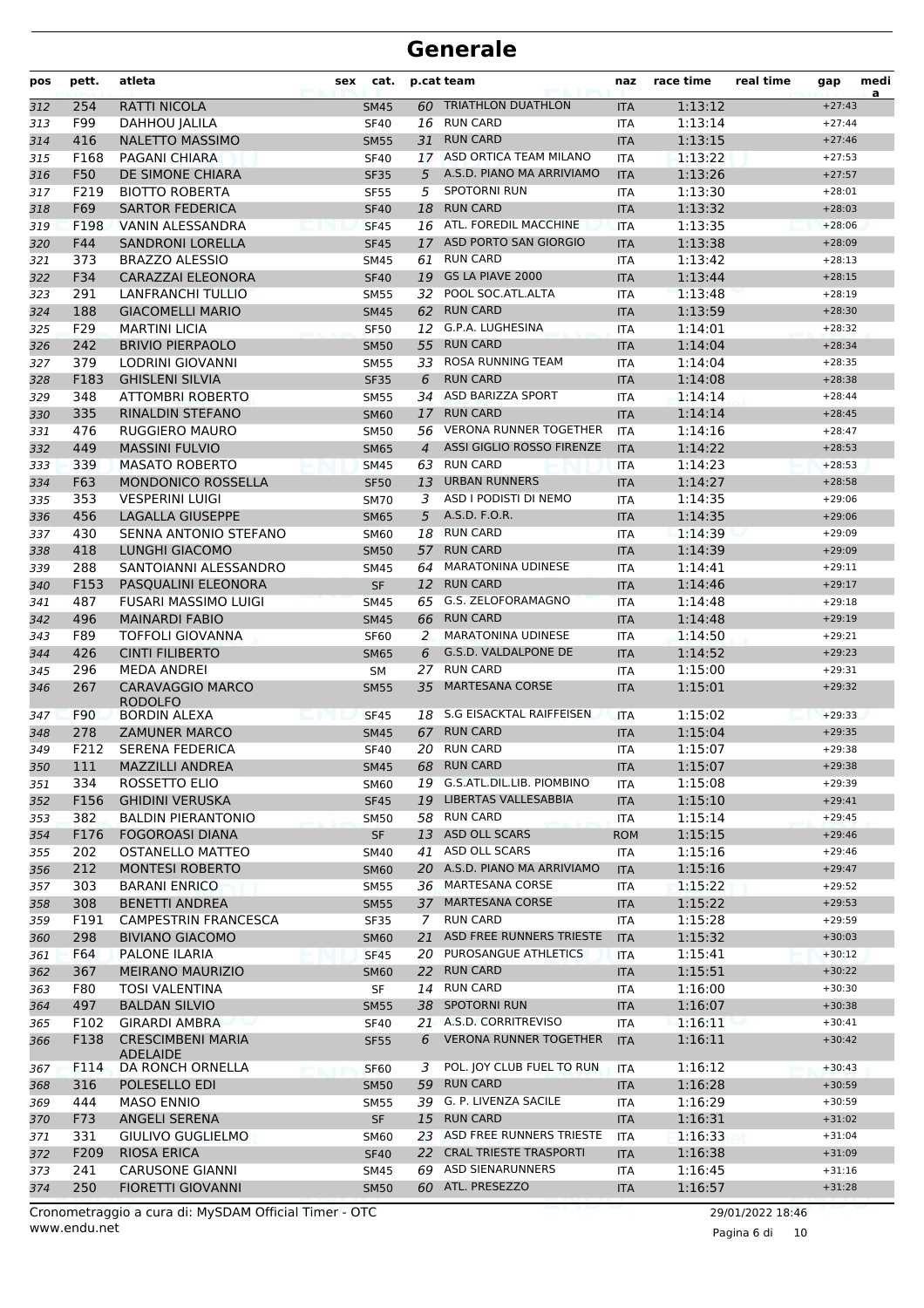| pos        | pett.      | atleta                                        | sex | cat.                     |                | p.cat team                               | naz                      | race time          | real time | gap                  | medi<br>a |
|------------|------------|-----------------------------------------------|-----|--------------------------|----------------|------------------------------------------|--------------------------|--------------------|-----------|----------------------|-----------|
| 375        | 451        | MARINUZZI GIUSEPPE                            |     | <b>SM60</b>              | 24             | <b>CRAL TRIESTE TRASPORTI</b>            | <b>ITA</b>               | 1:16:58            |           | $+31:28$             |           |
| 376        | 380        | CHIARINI FABRIZIO                             |     | <b>SM55</b>              | 40             | ROSA RUNNING TEAM                        | <b>ITA</b>               | 1:17:02            |           | $+31:33$             |           |
| 377        | 125        | LOMBARDO WILLIAM                              |     | <b>SM45</b>              | 70             | RIDE YOUR DREAMS TREVISO                 | <b>ITA</b>               | 1:17:04            |           | $+31:35$             |           |
| 378        | 268        | MORETTO LEONARDO                              |     | <b>SM50</b>              | 61             | RIDE YOUR DREAMS TREVISO                 | <b>ITA</b>               | 1:17:04            |           | $+31:35$             |           |
| 379        | F159       | <b>BILATO MARZIA</b>                          |     | <b>SF50</b>              | 14             | <b>RUN CARD</b>                          | <b>ITA</b>               | 1:17:06            |           | $+31:37$             |           |
| 380        | 388        | <b>VOLPATO ANTONELLO</b>                      |     | <b>SM55</b>              | 41             | <b>RUN CARD</b>                          | <b>ITA</b>               | 1:17:06            |           | $+31:37$             |           |
| 381        | F104       | <b>TELLAN NATASCIA</b>                        |     | <b>SF40</b>              | 23             | <b>RUN CARD</b>                          | <b>ITA</b>               | 1:17:23            |           | $+31:54$             |           |
| 382        | 431        | <b>SIGNORINI RENATO</b>                       |     | <b>SM55</b>              |                | 42 RUN CARD                              | <b>ITA</b>               | 1:17:29            |           | $+32:00$             |           |
| 383        | F145       | DE PELLEGRIN MONICA                           |     | <b>SF55</b>              | $\overline{7}$ | POLISPORTIVA MONTEREALE                  | <b>ITA</b>               | 1:17:37            |           | $+32:08$             |           |
| 384        | F207       | <b>SANTO GIUSY</b>                            |     | <b>SF45</b>              | 21             | A.S.D. F.O.R.                            | <b>ITA</b>               | 1:17:41            |           | $+32:12$             |           |
| 385        | F150       | <b>LINATI BENEDETTA</b>                       |     | <b>SF50</b>              | 15             | CI6ALLE6 A.S.D.                          | <b>ITA</b>               | 1:17:42            |           | $+32:13$             |           |
| 386        | 471        | <b>BRUGNOLI LUIGI</b>                         |     | <b>SM60</b>              |                | 25 A.S.D. TEAM KM SPORT                  | <b>ITA</b>               | 1:17:50            |           | $+32:21$             |           |
| 387        | 480        | <b>CECCATELLI ARNALDO</b>                     |     | <b>SM60</b>              |                | 26 RUN CARD                              | <b>ITA</b>               | 1:18:04            |           | $+32:35$             |           |
| 388        | 472        | CORDOANO DOMENICO                             |     | SM50                     |                | 62 VERONA RUNNER TOGETHER                | ITA                      | 1:18:08            |           | $+32:39$             |           |
| 389        | 261        | <b>MALAGUGINI MICHELE</b>                     |     | <b>SM55</b>              | 43             | <b>RUN CARD</b><br><b>RUN CARD</b>       | <b>ITA</b>               | 1:18:11            |           | $+32:42$             |           |
| 390        | F147       | <b>BOLZONI FEDERICA</b>                       |     | <b>SF50</b>              | 16             | <b>MARATHON CREMONA</b>                  | <b>ITA</b>               | 1:18:13            |           | $+32:44$             |           |
| 391        | 465<br>386 | ZANELLI ALESSIO                               |     | <b>SM55</b>              | 44             | 27 ATL.VICENTINA                         | <b>ITA</b>               | 1:18:19            |           | $+32:50$             |           |
| 392        | 206        | MENEGAZZO GIORGIO<br><b>COLAUTTI WALTER</b>   |     | SM60<br><b>SM55</b>      |                | 45 RUN CARD                              | <b>ITA</b>               | 1:18:19<br>1:18:23 |           | $+32:50$<br>$+32:54$ |           |
| 393<br>394 | F97        | <b>GARGIULO ALESSANDRA</b>                    |     | <b>SF60</b>              | 4              | <b>MARATONINA UDINESE</b>                | <b>ITA</b><br><b>ITA</b> | 1:18:26            |           | $+32:57$             |           |
| 395        | 47         | <b>TERRIBILE GIORGIO</b>                      |     | <b>SM40</b>              | 42             | <b>RUN CARD</b>                          | <b>ITA</b>               | 1:18:28            |           | $+32:58$             |           |
| 396        | <b>F98</b> | <b>GELOVIZZA ELISABETTA</b>                   |     | <b>SF50</b>              | 17             | ASD FREE RUNNERS TRIESTE                 | <b>ITA</b>               | 1:18:31            |           | $+33:01$             |           |
| 397        | F60        | <b>CAO ELIANA</b>                             |     | <b>SF50</b>              |                | 18 A.S.D. GO RUNNING                     | <b>ITA</b>               | 1:18:36            |           | $+33:06$             |           |
| 398        | 345        | <b>TREVISAN MATTEO</b>                        |     | <b>SM</b>                | 28             | G.S. CASTELLANIA - GOZZANO               | <b>ITA</b>               | 1:18:44            |           | $+33:15$             |           |
| 399        | 266        | <b>TONONI ALDO</b>                            |     | <b>SM60</b>              |                | 28 A.S.D. GRUPPO GENERALI                | <b>ITA</b>               | 1:18:45            |           | $+33:16$             |           |
| 400        | 352        | <b>BIANCHIN MAURO</b>                         |     | <b>SM55</b>              |                | 46 RIDE YOUR DREAMS TREVISO              | <b>ITA</b>               | 1:18:55            |           | $+33:26$             |           |
| 401        | F158       | <b>MURGIA ANNA</b>                            |     | <b>SF50</b>              | 19             | <b>VENICEMARATHON SSD A R.L.</b>         | <b>ITA</b>               | 1:18:55            |           | $+33:26$             |           |
| 402        | 427        | <b>PRESSI GIOVANNI</b>                        |     | SM60                     | 29             | G.S.D. VALDALPONE DE                     | <b>ITA</b>               | 1:19:06            |           | $+33:37$             |           |
| 403        | 452        | <b>LASSINI FABRIZIO</b>                       |     | <b>SM55</b>              | 47             | <b>CRAL TRIESTE TRASPORTI</b>            | <b>ITA</b>               | 1:19:10            |           | $+33:41$             |           |
| 404        | F92        | TOMASELLA MARA                                |     | <b>SF40</b>              | 24             | POL. JOY CLUB FUEL TO RUN                | <b>ITA</b>               | 1:19:14            |           | $+33:45$             |           |
| 405        | 280        | <b>BRILLA GAETANO</b>                         |     | <b>SM50</b>              | 63             | RUN FOR LOVE PROJ.ANNA                   | <b>ITA</b>               | 1:19:15            |           | $+33:46$             |           |
| 406        | F83        | FERRARA AGOSTINA                              |     | <b>SF40</b>              |                | 25 RUN FOR LOVE PROJ.ANNA                | ITA                      | 1:19:15            |           | $+33:46$             |           |
| 407        | F77        | <b>MINORE MARGHERITA</b>                      |     | <b>SF45</b>              | 22             | 9,92 RUNNING ASD                         | <b>ITA</b>               | 1:19:18            |           | $+33:49$             |           |
| 408        | F130       | <b>GAMBA MARIA CONSUELO</b>                   |     | <b>SF55</b>              | 8              | <b>ATLETICA BRESCIA</b>                  | <b>ITA</b>               | 1:19:21            |           | $+33:52$             |           |
| 409        | 325        | <b>BELLINI MIRKO</b>                          |     | <b>SM50</b>              | 64             | <b>MONTELLO RUNNERS CLUB</b>             | <b>ITA</b>               | 1:19:28            |           | $+33:58$             |           |
| 410        | 108        | <b>LOLLOBRIGIDA EMANUELE</b>                  |     | <b>SM55</b>              | 48             | <b>RUN CARD</b>                          | <b>ITA</b>               | 1:19:46            |           | $+34:17$             |           |
| 411        | F19        | PIEROBON CECILIA                              |     | <b>SF35</b>              | 8              | <b>VRM TEAM ASD</b>                      | <b>ITA</b>               | 1:19:52            |           | $+34:23$             |           |
| 412        | F20        | ZOCCATELLI FRANCESCA                          |     | <b>SF45</b>              | 23             | <b>VRM TEAM ASD</b>                      | ITA                      | 1:19:52            |           | $+34:23$             |           |
| 413        | 318        | <b>BRASS FILIPPO</b>                          |     | <b>SM55</b>              | 49             | POLISPORTIVA VENEZIA                     | <b>ITA</b>               | 1:19:58            |           | $+34:29$             |           |
| 414        | 283        | <b>BONUCCHI FABIO</b>                         |     | <b>SM60</b>              |                | 30 RUN CARD                              | ITA                      | 1:20:07            |           | $+34:38$             |           |
| 415        | F13        | <b>VERDESCA MARIA</b><br><b>GIOVANNA</b>      |     | <b>SF</b>                |                | 16 VRM TEAM ASD                          | <b>ITA</b>               | 1:20:11            |           | $+34:42$             |           |
| 416        | 432        | TISO LORIS DOMENICO                           |     | <b>SM55</b>              |                | 50 FACERUNNERS - ASD                     | <b>ITA</b>               | 1:20:15            |           | $+34:46$             |           |
| 417        | 442        | <b>PAOLINELLI FEDERICO</b>                    |     | <b>SM45</b>              | 71             | <b>RUN CARD</b>                          | <b>ITA</b>               | 1:20:17            |           | $+34:48$             |           |
| 418        | F33        | <b>MORO GIULIA</b>                            |     | <b>SF40</b>              |                | 26 RUN CARD                              | ITA                      | 1:20:17            |           | $+34:48$             |           |
| 419        | 305        | <b>GIOVANNINI STEFANO</b>                     |     | <b>SM45</b>              |                | 72 RUN CARD                              | <b>ITA</b>               | 1:20:23            |           | $+34:54$             |           |
| 420        | F161       | DE SANTIS MARIA PIA                           |     | <b>SF45</b>              | 24             | PODISTICA SOLIDARIETA'                   | ITA                      | 1:20:26            |           | $+34:57$             |           |
| 421        | 328        | <b>MAIERON GIANLUCA</b>                       |     | <b>SM60</b>              | 31             | MARATONINA UDINESE                       | <b>ITA</b>               | 1:20:28            |           | $+34:59$             |           |
| 422        | 356        | <b>GALATIOTO SALVATORE</b>                    |     | <b>SM55</b>              |                | 51 A.S.D. GO RUNNING                     | <b>ITA</b>               | 1:20:39            |           | $+35:10$             |           |
| 423        | F170       | <b>ANDELINI ANGELA</b>                        |     | <b>SF45</b>              |                | 25 RUN CARD                              | <b>ITA</b>               | 1:20:41            |           | $+35:12$             |           |
| 424        | 402        | CHIARUTTINI RODOLFO                           |     | <b>SM50</b>              |                | 65 RUN CARD                              | <b>ITA</b>               | 1:20:42            |           | $+35:13$             |           |
| 425        | 256        | <b>SARTORI MAURIZIO</b>                       |     | <b>SM55</b>              |                | 52 RUN CARD                              | <b>ITA</b>               | 1:20:42            |           | $+35:13$             |           |
| 426        | F111       | <b>GONZATO ELISABETTA</b>                     |     | <b>SF55</b>              | 9              | ASD FREE RUNNERS TRIESTE                 | <b>ITA</b>               | 1:20:44            |           | $+35:15$             |           |
| 427        | 297        | <b>BOSCOLO ANDREA</b>                         |     | <b>SM50</b>              | 66             | <b>RUNNING TEAM MESTRE</b>               | <b>ITA</b>               | 1:20:45            |           | $+35:16$             |           |
| 428        | 336        | <b>BALDIN GIORGIO</b>                         |     | SM50                     |                | 67 RUNNING TEAM MESTRE                   | ITA                      | 1:20:45            |           | $+35:16$             |           |
| 429        | F133       | <b>CIVOLANI BARBARA</b>                       |     | <b>SF50</b>              |                | 20 ASD BARIZZA SPORT                     | <b>ITA</b>               | 1:20:55            |           | $+35:25$             |           |
| 430        | 481        | <b>GIORGIO ROCCO</b>                          |     | <b>SM60</b>              |                | 32 RUN CARD                              | ITA                      | 1:20:55            |           | $+35:26$             |           |
| 431        | 342        | <b>CIABATTONI SIMONE</b>                      |     | <b>SM55</b>              |                | 53 ATTRAVERSO RUNNING ASD<br>10 RUN CARD | <b>ITA</b>               | 1:20:56            |           | $+35:27$             |           |
| 432        | F119       | <b>BRUSTOLON TATIANA</b>                      |     | <b>SF55</b>              |                | 29 VIRTUS VILLA ADA FASHION              | ITA                      | 1:20:56            |           | $+35:27$<br>$+35:30$ |           |
| 433        | 231<br>211 | <b>BURECA LEONARDO</b><br><b>BURECA FABIO</b> |     | SM                       |                | 54 VIRTUS VILLA ADA FASHION              | <b>ITA</b>               | 1:20:59<br>1:21:01 |           | $+35:32$             |           |
| 434<br>435 | 423        | DOMENEGHETTI LUCA                             |     | <b>SM55</b><br><b>SM</b> |                | 30 ATL. FOREDIL MACCHINE                 | ITA<br><b>ITA</b>        | 1:21:04            |           | $+35:35$             |           |
| 436        | F197       | <b>VANIN GIORGIA</b>                          |     | SF                       |                | 17 ATL. FOREDIL MACCHINE                 | <b>ITA</b>               | 1:21:05            |           | $+35:35$             |           |
| 437        | 332        | <b>BOSSI MAURO</b>                            |     | <b>SM55</b>              |                | 55 ATL. GALLARATESE                      | <b>ITA</b>               | 1:21:10            |           | $+35:40$             |           |
|            |            |                                               |     |                          |                |                                          |                          |                    |           |                      |           |

Pagina 7 di 10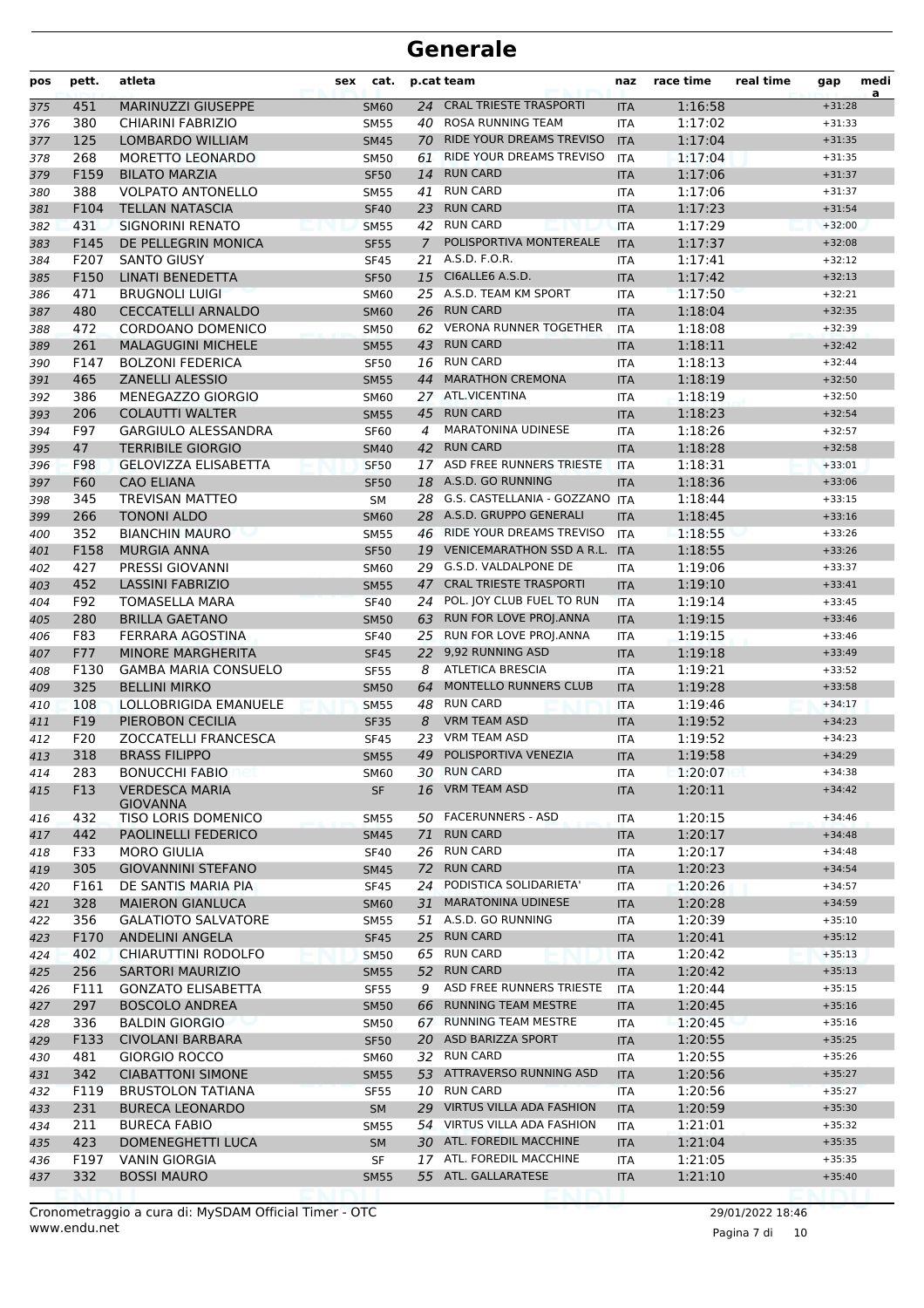| PODISTI ADRIA<br><b>GALLO MICHELE</b><br>1:21:18<br>$+35:49$<br>340<br>73<br>438<br><b>SM45</b><br><b>ITA</b><br>PODISTI ADRIA<br>333<br><b>GALLO PAOLO</b><br>74<br>1:21:18<br>439<br><b>SM45</b><br><b>ITA</b><br>$+35:49$<br>52<br>1:21:31<br><b>CONTI STEFANO</b><br>POL. DIL. SANRAFEL<br>440<br><b>SM55</b><br>56<br><b>ITA</b><br>$+36:02$<br>ASD MARATHON CAVALLI<br>494<br><b>TROLESE STEFANO</b><br>75<br>1:21:54<br>$+36:25$<br><b>SM45</b><br><b>ITA</b><br>441<br>POL. LIBERTAS TOLMEZZO<br>443<br>PITTONI ROBERTO<br>1:22:01<br>442<br><b>SM50</b><br>68<br><b>ITA</b><br>$+36:31$<br>21 A.S.D. MARATHON MONREALE<br>F166<br>INTRAVAIA MARTINA<br><b>ITA</b><br>1:22:18<br><b>SF50</b><br>$+36:49$<br>443<br>392<br>A.S.D. MARATHON MONREALE ITA<br>1:22:18<br>LO IACONO ANTONINO<br>57<br><b>SM55</b><br>$+36:49$<br>444<br>1:22:20<br>39<br><b>MORO ADRIANO</b><br><b>SM60</b><br>33<br>445<br><b>ITA</b><br>$+36:51$<br>43<br><b>RUN CARD</b><br>1:22:20<br><b>VISCONTI GIANLUCA</b><br>58<br><b>SM55</b><br><b>ITA</b><br>$+36:51$<br>446<br>PASSO CAPPONI ASD<br>F122<br><b>CHIARI LARA</b><br>1:22:30<br>$+37:01$<br>9<br><b>SF35</b><br><b>ITA</b><br>447<br>ASV STERZING VOLKSBANK<br>1:22:32<br>F113<br>MITTERMAIR SARAH<br>448<br><b>SF40</b><br>27<br><b>ITA</b><br>$+37:03$<br><b>COLLECTION ATLETICA</b><br>458<br><b>DIONISI FLORIANO</b><br>1:22:33<br>449<br><b>SM60</b><br>34<br><b>ITA</b><br>$+37:04$<br><b>RUN CARD</b><br>486<br><b>CUZZUOL DAVIDE</b><br>1:22:36<br>69<br>$+37:07$<br><b>SM50</b><br><b>ITA</b><br>450<br><b>IOB ONORATO</b><br>59 RUN CARD<br>414<br>1:22:37<br><b>SM55</b><br><b>ITA</b><br>$+37:08$<br>451<br>F121<br><b>GOTTARDI SARA</b><br>22<br><b>ATLETICA BRESCIA</b><br>1:22:43<br>$+37:14$<br><b>SF50</b><br><b>ITA</b><br>452<br>322<br>RUN PADOVA ASD<br><b>TONELLO GAMBETTA</b><br>1:22:44<br>$+37:15$<br>60<br>453<br><b>SM55</b><br>ITA<br><b>ROBERTO</b><br>ASD TEAM NUTRAFIT<br>251<br><b>BARISON MICHELE</b><br>1:22:48<br>$+37:19$<br>70<br>454<br><b>SM50</b><br><b>ITA</b><br><b>RUN CARD</b><br>F190<br><b>CREPALDI ROMINA</b><br>1:22:49<br>455<br><b>SF40</b><br>28<br><b>ITA</b><br>$+37:19$<br>POL. PORTA SARAGOZZA<br>F100<br><b>BENASSI FEDERICA</b><br>1:22:52<br><b>SF55</b><br>11<br><b>ITA</b><br>$+37:22$<br>456<br><b>RUN CARD</b><br>384<br><b>MARINO ARTURO</b><br>1:22:53<br>$+37:23$<br><b>SM50</b><br>71<br><b>ITA</b><br>457<br>139<br><b>BERTON GIUSEPPE</b><br><b>CIMAVILLA RUNNING TEAM</b><br>1:23:05<br><b>SM65</b><br>$\mathcal{I}$<br><b>ITA</b><br>$+37:36$<br>458<br>271<br>DEBILIO ANDREA MARCO<br>72<br><b>RUN CARD</b><br>1:23:07<br>$+37:38$<br>459<br><b>SM50</b><br><b>ITA</b><br><b>GIUSEPPE</b><br>295<br><b>RUN CARD</b><br>1:23:13<br><b>BERTELLI NICOLA</b><br>43<br>$+37:44$<br><b>ITA</b><br><b>SM40</b><br>460<br>F81<br>ATL. BANCOLE<br>1:23:18<br>MAZZONI ANNASILVIA<br>$+37:49$<br><b>SF45</b><br>26<br><b>ITA</b><br>461<br>44 A.S.D. CORRITREVISO<br>1:23:25<br>285<br><b>BOTTAZZI CRISTIAN</b><br>462<br><b>SM40</b><br><b>ITA</b><br>$+37:56$<br><b>RUN CARD</b><br>1:23:29<br>F32<br><b>BASSO ALESSANDRA</b><br>27<br><b>SF45</b><br><b>ITA</b><br>$+38:00$<br>463<br><b>ZARI PAOLA</b><br>ASD ATLETICA CEREA<br>1:23:31<br>F146<br>23<br>$+38:02$<br><b>SF50</b><br><b>ITA</b><br>464<br>24 MONTELLO RUNNERS CLUB<br>F108<br>DE POLI ANTONELLA<br>1:23:33<br><b>SF50</b><br><b>ITA</b><br>$+38:04$<br>465<br>F173<br><b>SOSI GIULIA</b><br><b>MARATHON CLUB TRENTO</b><br>1:23:39<br>25<br>$+38:10$<br><b>SF50</b><br><b>ITA</b><br>466<br>F199<br><b>DAL CORSO MARISA</b><br>G.S.D. VALDALPONE DE<br>1:23:40<br><b>SF55</b><br>12<br>$+38:11$<br>467<br><b>ITA</b><br>F200<br><b>VACCARO MARIA TERESA</b><br>G.S.D. VALDALPONE DE<br>1:23:41<br><b>SF60</b><br>5<br><b>ITA</b><br>$+38:11$<br>468<br>385<br><b>ANTONELLI VALTER</b><br>PUROSANGUE ATHLETICS<br>1:23:45<br><b>SM55</b><br>61<br><b>ITA</b><br>$+38:16$<br>469<br><b>TRENTINO RUNNING TEAM</b><br>1:23:58<br>F164<br><b>SALVETTI LAURA</b><br>28<br><b>SF45</b><br><b>ITA</b><br>470<br>$+38:28$<br>G. POD. LE SBARRE<br>347<br><b>BARRACO SALVATORE</b><br>1:24:05<br><b>SM70</b><br>$\overline{4}$<br><b>ITA</b><br>$+38:36$<br>471<br>RUTILI LEONARDO VICTOR<br>ASD PORTO SAN GIORGIO<br>240<br>73<br>1:24:19<br>$+38:49$<br><b>SM50</b><br><b>ITA</b><br>472<br><b>RUN CARD</b><br>365<br>PIPOLA ANTONIO<br>1:24:21<br>62<br>$+38:52$<br>473<br><b>SM55</b><br>ITA<br><b>RUN CARD</b><br>1:24:22<br>F194<br><b>GROPPO MICHELA</b><br>29<br>$+38:53$<br>474<br><b>SF40</b><br><b>ITA</b><br>PARMARATHON ASD<br>408<br>PONZI MARCO<br>76<br>1:24:24<br>475<br><b>SM45</b><br>$+38:55$<br><b>ITA</b><br>CORUZZI RAFFAELLA<br>PARMARATHON ASD<br>F174<br>1:24:24<br><b>SF50</b><br>26<br><b>ITA</b><br>$+38:55$<br>476<br>74 RUN CARD<br>265<br>MARLAZZI GIANPAOLO<br>1:24:37<br>$+39:08$<br><b>SM50</b><br>ITA<br>477<br>UNIONE SPORTIVA NAVE ASD<br>368<br><b>MARTELLI RICCARDO</b><br><b>SM50</b><br>75<br>1:24:39<br>$+39:10$<br><b>ITA</b><br>478<br>18 A.S.D. ATL.CLUB 2000<br>F118<br><b>WISTHALER STEFANIE</b><br>1:24:42<br><b>SF</b><br><b>ITA</b><br>$+39:13$<br>479<br>29 ASD FREE RUNNERS TRIESTE<br>F127<br><b>BERTUOLA GABRIELLA</b><br>1:24:44<br>$+39:15$<br><b>SF45</b><br><b>ITA</b><br>480<br>10 ATL. CORTINA C. RURALE<br>$+39:16$<br>F181<br>DE COL ELETTRA<br>1:24:46<br>481<br><b>SF35</b><br>ITA<br>30 ATL. CORTINA C. RURALE<br>F179<br>SOTTSASS LORENA<br>1:24:46<br><b>SF45</b><br><b>ITA</b><br>$+39:16$<br>482<br>30 CIMAVILLA RUNNING TEAM<br>F112<br><b>CETTOLIN PAOLA</b><br>1:24:58<br><b>SF40</b><br>ITA<br>$+39:29$<br>483<br><b>RUN CARD</b><br>488<br><b>PIERONI GIANPIER</b><br>77<br>1:25:04<br>$+39:35$<br><b>SM45</b><br><b>ITA</b><br>484<br>A.S.D. CORRITREVISO<br>F95<br>MINETTO BARBARA<br>1:25:11<br>$+39:42$<br>SF45<br>31<br>485<br>ITA<br>F75<br><b>GERMANI CLAUDIA</b><br>PUROSANGUE ATHLETICS<br>1:25:13<br><b>SF55</b><br>13<br><b>ITA</b><br>$+39:43$<br>486<br>ASD ATLETICA CEREA<br>$+40:00$<br>364<br><b>MERLIN CLAUDIO</b><br>1:25:29<br><b>SM65</b><br>8<br><b>ITA</b><br>487<br>78 ASD ATLETICA CEREA<br>447<br><b>VISENTINI IGOR</b><br>1:25:30<br><b>SM45</b><br><b>ITA</b><br>$+40:00$<br>488<br>35 A.D.C.S. LIBERTAS SCORZE'<br>391<br>RAVAZZOLO DAVIDE<br>1:25:32<br>$+40:03$<br>489<br><b>SM60</b><br>ITA<br><b>TISON TIZIANA</b><br>14 A.D.C.S. LIBERTAS SCORZE'<br>1:25:32<br>F163<br><b>SF55</b><br>$+40:03$<br><b>ITA</b><br>490<br><b>RUN CARD</b><br>436<br><b>TORRESAN MANUEL</b><br>1:25:39<br><b>SM45</b><br>79<br>$+40:10$<br>491<br>ITA<br>CI6ALLE6 A.S.D.<br>F157<br><b>BASELICE MARIA CRISTINA</b><br>15<br>1:25:39<br>$+40:10$<br><b>SF55</b><br>492<br><b>ITA</b><br><b>RUN CARD</b><br>$+40:18$<br>390<br>LISSANDRON NICO<br>63<br>1:25:47<br><b>SM55</b><br>ITA<br>493<br>NUOVA ATLETICA COPERTINO<br>148<br>RAFASCHIERI DANILO<br>80<br><b>ITA</b><br>1:26:07<br><b>SM45</b><br>$+40:38$<br>494<br>ANDREA<br>NUOVA ATLETICA COPERTINO<br>CHIRIATTI MASSIMILIANO<br>1:26:08<br>441<br>$+40:38$<br>495<br><b>SM55</b><br>64<br>ITA<br>F74<br><b>MANCA MARIA FRANCESCA</b><br>31 NUOVA ATLETICA COPERTINO<br>1:26:08<br><b>SF40</b><br><b>ITA</b><br>$+40:39$<br>496<br>36 NUOVA ATLETICA COPERTINO<br>$+40:39$<br>234<br>NUZZACI PAOLO<br>SM60<br><b>ITA</b><br>1:26:08<br>497<br>NUOVA ATLETICA COPERTINO<br>214<br>NUZZACI COSIMO<br>1:26:08<br>$+40:39$<br><b>SM50</b><br>76<br><b>ITA</b><br>498 | pos | pett. | atleta            | sex | cat.        | p.cat team                  | naz | race time | real time | gap      | medi<br>a |
|------------------------------------------------------------------------------------------------------------------------------------------------------------------------------------------------------------------------------------------------------------------------------------------------------------------------------------------------------------------------------------------------------------------------------------------------------------------------------------------------------------------------------------------------------------------------------------------------------------------------------------------------------------------------------------------------------------------------------------------------------------------------------------------------------------------------------------------------------------------------------------------------------------------------------------------------------------------------------------------------------------------------------------------------------------------------------------------------------------------------------------------------------------------------------------------------------------------------------------------------------------------------------------------------------------------------------------------------------------------------------------------------------------------------------------------------------------------------------------------------------------------------------------------------------------------------------------------------------------------------------------------------------------------------------------------------------------------------------------------------------------------------------------------------------------------------------------------------------------------------------------------------------------------------------------------------------------------------------------------------------------------------------------------------------------------------------------------------------------------------------------------------------------------------------------------------------------------------------------------------------------------------------------------------------------------------------------------------------------------------------------------------------------------------------------------------------------------------------------------------------------------------------------------------------------------------------------------------------------------------------------------------------------------------------------------------------------------------------------------------------------------------------------------------------------------------------------------------------------------------------------------------------------------------------------------------------------------------------------------------------------------------------------------------------------------------------------------------------------------------------------------------------------------------------------------------------------------------------------------------------------------------------------------------------------------------------------------------------------------------------------------------------------------------------------------------------------------------------------------------------------------------------------------------------------------------------------------------------------------------------------------------------------------------------------------------------------------------------------------------------------------------------------------------------------------------------------------------------------------------------------------------------------------------------------------------------------------------------------------------------------------------------------------------------------------------------------------------------------------------------------------------------------------------------------------------------------------------------------------------------------------------------------------------------------------------------------------------------------------------------------------------------------------------------------------------------------------------------------------------------------------------------------------------------------------------------------------------------------------------------------------------------------------------------------------------------------------------------------------------------------------------------------------------------------------------------------------------------------------------------------------------------------------------------------------------------------------------------------------------------------------------------------------------------------------------------------------------------------------------------------------------------------------------------------------------------------------------------------------------------------------------------------------------------------------------------------------------------------------------------------------------------------------------------------------------------------------------------------------------------------------------------------------------------------------------------------------------------------------------------------------------------------------------------------------------------------------------------------------------------------------------------------------------------------------------------------------------------------------------------------------------------------------------------------------------------------------------------------------------------------------------------------------------------------------------------------------------------------------------------------------------------------------------------------------------------------------------------------------------------------------------------------------------------------------------------------------------------------------------------------------------------------------------------------------------------------------------------------------------------------------------------------------------------------------------------------------------------------------------------------------------------------------------------------------------------------------------------------------------------------------------------------------------------------------------------------------------------------------------------------------------------------------------------------------------------------------------------------------------------------------------------------------------------------------------------------------------------------------------------------------------------------------------------------------------------------------------------------------------------------------------------------------------------------------------------------------------------------------------------------------------------------------------------------------------------------------------------------|-----|-------|-------------------|-----|-------------|-----------------------------|-----|-----------|-----------|----------|-----------|
|                                                                                                                                                                                                                                                                                                                                                                                                                                                                                                                                                                                                                                                                                                                                                                                                                                                                                                                                                                                                                                                                                                                                                                                                                                                                                                                                                                                                                                                                                                                                                                                                                                                                                                                                                                                                                                                                                                                                                                                                                                                                                                                                                                                                                                                                                                                                                                                                                                                                                                                                                                                                                                                                                                                                                                                                                                                                                                                                                                                                                                                                                                                                                                                                                                                                                                                                                                                                                                                                                                                                                                                                                                                                                                                                                                                                                                                                                                                                                                                                                                                                                                                                                                                                                                                                                                                                                                                                                                                                                                                                                                                                                                                                                                                                                                                                                                                                                                                                                                                                                                                                                                                                                                                                                                                                                                                                                                                                                                                                                                                                                                                                                                                                                                                                                                                                                                                                                                                                                                                                                                                                                                                                                                                                                                                                                                                                                                                                                                                                                                                                                                                                                                                                                                                                                                                                                                                                                                                                                                                                                                                                                                                                                                                                                                                                                                                                                                                                                                                                                    |     |       |                   |     |             |                             |     |           |           |          |           |
|                                                                                                                                                                                                                                                                                                                                                                                                                                                                                                                                                                                                                                                                                                                                                                                                                                                                                                                                                                                                                                                                                                                                                                                                                                                                                                                                                                                                                                                                                                                                                                                                                                                                                                                                                                                                                                                                                                                                                                                                                                                                                                                                                                                                                                                                                                                                                                                                                                                                                                                                                                                                                                                                                                                                                                                                                                                                                                                                                                                                                                                                                                                                                                                                                                                                                                                                                                                                                                                                                                                                                                                                                                                                                                                                                                                                                                                                                                                                                                                                                                                                                                                                                                                                                                                                                                                                                                                                                                                                                                                                                                                                                                                                                                                                                                                                                                                                                                                                                                                                                                                                                                                                                                                                                                                                                                                                                                                                                                                                                                                                                                                                                                                                                                                                                                                                                                                                                                                                                                                                                                                                                                                                                                                                                                                                                                                                                                                                                                                                                                                                                                                                                                                                                                                                                                                                                                                                                                                                                                                                                                                                                                                                                                                                                                                                                                                                                                                                                                                                                    |     |       |                   |     |             |                             |     |           |           |          |           |
|                                                                                                                                                                                                                                                                                                                                                                                                                                                                                                                                                                                                                                                                                                                                                                                                                                                                                                                                                                                                                                                                                                                                                                                                                                                                                                                                                                                                                                                                                                                                                                                                                                                                                                                                                                                                                                                                                                                                                                                                                                                                                                                                                                                                                                                                                                                                                                                                                                                                                                                                                                                                                                                                                                                                                                                                                                                                                                                                                                                                                                                                                                                                                                                                                                                                                                                                                                                                                                                                                                                                                                                                                                                                                                                                                                                                                                                                                                                                                                                                                                                                                                                                                                                                                                                                                                                                                                                                                                                                                                                                                                                                                                                                                                                                                                                                                                                                                                                                                                                                                                                                                                                                                                                                                                                                                                                                                                                                                                                                                                                                                                                                                                                                                                                                                                                                                                                                                                                                                                                                                                                                                                                                                                                                                                                                                                                                                                                                                                                                                                                                                                                                                                                                                                                                                                                                                                                                                                                                                                                                                                                                                                                                                                                                                                                                                                                                                                                                                                                                                    |     |       |                   |     |             |                             |     |           |           |          |           |
|                                                                                                                                                                                                                                                                                                                                                                                                                                                                                                                                                                                                                                                                                                                                                                                                                                                                                                                                                                                                                                                                                                                                                                                                                                                                                                                                                                                                                                                                                                                                                                                                                                                                                                                                                                                                                                                                                                                                                                                                                                                                                                                                                                                                                                                                                                                                                                                                                                                                                                                                                                                                                                                                                                                                                                                                                                                                                                                                                                                                                                                                                                                                                                                                                                                                                                                                                                                                                                                                                                                                                                                                                                                                                                                                                                                                                                                                                                                                                                                                                                                                                                                                                                                                                                                                                                                                                                                                                                                                                                                                                                                                                                                                                                                                                                                                                                                                                                                                                                                                                                                                                                                                                                                                                                                                                                                                                                                                                                                                                                                                                                                                                                                                                                                                                                                                                                                                                                                                                                                                                                                                                                                                                                                                                                                                                                                                                                                                                                                                                                                                                                                                                                                                                                                                                                                                                                                                                                                                                                                                                                                                                                                                                                                                                                                                                                                                                                                                                                                                                    |     |       |                   |     |             |                             |     |           |           |          |           |
|                                                                                                                                                                                                                                                                                                                                                                                                                                                                                                                                                                                                                                                                                                                                                                                                                                                                                                                                                                                                                                                                                                                                                                                                                                                                                                                                                                                                                                                                                                                                                                                                                                                                                                                                                                                                                                                                                                                                                                                                                                                                                                                                                                                                                                                                                                                                                                                                                                                                                                                                                                                                                                                                                                                                                                                                                                                                                                                                                                                                                                                                                                                                                                                                                                                                                                                                                                                                                                                                                                                                                                                                                                                                                                                                                                                                                                                                                                                                                                                                                                                                                                                                                                                                                                                                                                                                                                                                                                                                                                                                                                                                                                                                                                                                                                                                                                                                                                                                                                                                                                                                                                                                                                                                                                                                                                                                                                                                                                                                                                                                                                                                                                                                                                                                                                                                                                                                                                                                                                                                                                                                                                                                                                                                                                                                                                                                                                                                                                                                                                                                                                                                                                                                                                                                                                                                                                                                                                                                                                                                                                                                                                                                                                                                                                                                                                                                                                                                                                                                                    |     |       |                   |     |             |                             |     |           |           |          |           |
|                                                                                                                                                                                                                                                                                                                                                                                                                                                                                                                                                                                                                                                                                                                                                                                                                                                                                                                                                                                                                                                                                                                                                                                                                                                                                                                                                                                                                                                                                                                                                                                                                                                                                                                                                                                                                                                                                                                                                                                                                                                                                                                                                                                                                                                                                                                                                                                                                                                                                                                                                                                                                                                                                                                                                                                                                                                                                                                                                                                                                                                                                                                                                                                                                                                                                                                                                                                                                                                                                                                                                                                                                                                                                                                                                                                                                                                                                                                                                                                                                                                                                                                                                                                                                                                                                                                                                                                                                                                                                                                                                                                                                                                                                                                                                                                                                                                                                                                                                                                                                                                                                                                                                                                                                                                                                                                                                                                                                                                                                                                                                                                                                                                                                                                                                                                                                                                                                                                                                                                                                                                                                                                                                                                                                                                                                                                                                                                                                                                                                                                                                                                                                                                                                                                                                                                                                                                                                                                                                                                                                                                                                                                                                                                                                                                                                                                                                                                                                                                                                    |     |       |                   |     |             |                             |     |           |           |          |           |
|                                                                                                                                                                                                                                                                                                                                                                                                                                                                                                                                                                                                                                                                                                                                                                                                                                                                                                                                                                                                                                                                                                                                                                                                                                                                                                                                                                                                                                                                                                                                                                                                                                                                                                                                                                                                                                                                                                                                                                                                                                                                                                                                                                                                                                                                                                                                                                                                                                                                                                                                                                                                                                                                                                                                                                                                                                                                                                                                                                                                                                                                                                                                                                                                                                                                                                                                                                                                                                                                                                                                                                                                                                                                                                                                                                                                                                                                                                                                                                                                                                                                                                                                                                                                                                                                                                                                                                                                                                                                                                                                                                                                                                                                                                                                                                                                                                                                                                                                                                                                                                                                                                                                                                                                                                                                                                                                                                                                                                                                                                                                                                                                                                                                                                                                                                                                                                                                                                                                                                                                                                                                                                                                                                                                                                                                                                                                                                                                                                                                                                                                                                                                                                                                                                                                                                                                                                                                                                                                                                                                                                                                                                                                                                                                                                                                                                                                                                                                                                                                                    |     |       |                   |     |             |                             |     |           |           |          |           |
|                                                                                                                                                                                                                                                                                                                                                                                                                                                                                                                                                                                                                                                                                                                                                                                                                                                                                                                                                                                                                                                                                                                                                                                                                                                                                                                                                                                                                                                                                                                                                                                                                                                                                                                                                                                                                                                                                                                                                                                                                                                                                                                                                                                                                                                                                                                                                                                                                                                                                                                                                                                                                                                                                                                                                                                                                                                                                                                                                                                                                                                                                                                                                                                                                                                                                                                                                                                                                                                                                                                                                                                                                                                                                                                                                                                                                                                                                                                                                                                                                                                                                                                                                                                                                                                                                                                                                                                                                                                                                                                                                                                                                                                                                                                                                                                                                                                                                                                                                                                                                                                                                                                                                                                                                                                                                                                                                                                                                                                                                                                                                                                                                                                                                                                                                                                                                                                                                                                                                                                                                                                                                                                                                                                                                                                                                                                                                                                                                                                                                                                                                                                                                                                                                                                                                                                                                                                                                                                                                                                                                                                                                                                                                                                                                                                                                                                                                                                                                                                                                    |     |       |                   |     |             |                             |     |           |           |          |           |
|                                                                                                                                                                                                                                                                                                                                                                                                                                                                                                                                                                                                                                                                                                                                                                                                                                                                                                                                                                                                                                                                                                                                                                                                                                                                                                                                                                                                                                                                                                                                                                                                                                                                                                                                                                                                                                                                                                                                                                                                                                                                                                                                                                                                                                                                                                                                                                                                                                                                                                                                                                                                                                                                                                                                                                                                                                                                                                                                                                                                                                                                                                                                                                                                                                                                                                                                                                                                                                                                                                                                                                                                                                                                                                                                                                                                                                                                                                                                                                                                                                                                                                                                                                                                                                                                                                                                                                                                                                                                                                                                                                                                                                                                                                                                                                                                                                                                                                                                                                                                                                                                                                                                                                                                                                                                                                                                                                                                                                                                                                                                                                                                                                                                                                                                                                                                                                                                                                                                                                                                                                                                                                                                                                                                                                                                                                                                                                                                                                                                                                                                                                                                                                                                                                                                                                                                                                                                                                                                                                                                                                                                                                                                                                                                                                                                                                                                                                                                                                                                                    |     |       |                   |     |             |                             |     |           |           |          |           |
|                                                                                                                                                                                                                                                                                                                                                                                                                                                                                                                                                                                                                                                                                                                                                                                                                                                                                                                                                                                                                                                                                                                                                                                                                                                                                                                                                                                                                                                                                                                                                                                                                                                                                                                                                                                                                                                                                                                                                                                                                                                                                                                                                                                                                                                                                                                                                                                                                                                                                                                                                                                                                                                                                                                                                                                                                                                                                                                                                                                                                                                                                                                                                                                                                                                                                                                                                                                                                                                                                                                                                                                                                                                                                                                                                                                                                                                                                                                                                                                                                                                                                                                                                                                                                                                                                                                                                                                                                                                                                                                                                                                                                                                                                                                                                                                                                                                                                                                                                                                                                                                                                                                                                                                                                                                                                                                                                                                                                                                                                                                                                                                                                                                                                                                                                                                                                                                                                                                                                                                                                                                                                                                                                                                                                                                                                                                                                                                                                                                                                                                                                                                                                                                                                                                                                                                                                                                                                                                                                                                                                                                                                                                                                                                                                                                                                                                                                                                                                                                                                    |     |       |                   |     |             |                             |     |           |           |          |           |
|                                                                                                                                                                                                                                                                                                                                                                                                                                                                                                                                                                                                                                                                                                                                                                                                                                                                                                                                                                                                                                                                                                                                                                                                                                                                                                                                                                                                                                                                                                                                                                                                                                                                                                                                                                                                                                                                                                                                                                                                                                                                                                                                                                                                                                                                                                                                                                                                                                                                                                                                                                                                                                                                                                                                                                                                                                                                                                                                                                                                                                                                                                                                                                                                                                                                                                                                                                                                                                                                                                                                                                                                                                                                                                                                                                                                                                                                                                                                                                                                                                                                                                                                                                                                                                                                                                                                                                                                                                                                                                                                                                                                                                                                                                                                                                                                                                                                                                                                                                                                                                                                                                                                                                                                                                                                                                                                                                                                                                                                                                                                                                                                                                                                                                                                                                                                                                                                                                                                                                                                                                                                                                                                                                                                                                                                                                                                                                                                                                                                                                                                                                                                                                                                                                                                                                                                                                                                                                                                                                                                                                                                                                                                                                                                                                                                                                                                                                                                                                                                                    |     |       |                   |     |             |                             |     |           |           |          |           |
|                                                                                                                                                                                                                                                                                                                                                                                                                                                                                                                                                                                                                                                                                                                                                                                                                                                                                                                                                                                                                                                                                                                                                                                                                                                                                                                                                                                                                                                                                                                                                                                                                                                                                                                                                                                                                                                                                                                                                                                                                                                                                                                                                                                                                                                                                                                                                                                                                                                                                                                                                                                                                                                                                                                                                                                                                                                                                                                                                                                                                                                                                                                                                                                                                                                                                                                                                                                                                                                                                                                                                                                                                                                                                                                                                                                                                                                                                                                                                                                                                                                                                                                                                                                                                                                                                                                                                                                                                                                                                                                                                                                                                                                                                                                                                                                                                                                                                                                                                                                                                                                                                                                                                                                                                                                                                                                                                                                                                                                                                                                                                                                                                                                                                                                                                                                                                                                                                                                                                                                                                                                                                                                                                                                                                                                                                                                                                                                                                                                                                                                                                                                                                                                                                                                                                                                                                                                                                                                                                                                                                                                                                                                                                                                                                                                                                                                                                                                                                                                                                    |     |       |                   |     |             |                             |     |           |           |          |           |
|                                                                                                                                                                                                                                                                                                                                                                                                                                                                                                                                                                                                                                                                                                                                                                                                                                                                                                                                                                                                                                                                                                                                                                                                                                                                                                                                                                                                                                                                                                                                                                                                                                                                                                                                                                                                                                                                                                                                                                                                                                                                                                                                                                                                                                                                                                                                                                                                                                                                                                                                                                                                                                                                                                                                                                                                                                                                                                                                                                                                                                                                                                                                                                                                                                                                                                                                                                                                                                                                                                                                                                                                                                                                                                                                                                                                                                                                                                                                                                                                                                                                                                                                                                                                                                                                                                                                                                                                                                                                                                                                                                                                                                                                                                                                                                                                                                                                                                                                                                                                                                                                                                                                                                                                                                                                                                                                                                                                                                                                                                                                                                                                                                                                                                                                                                                                                                                                                                                                                                                                                                                                                                                                                                                                                                                                                                                                                                                                                                                                                                                                                                                                                                                                                                                                                                                                                                                                                                                                                                                                                                                                                                                                                                                                                                                                                                                                                                                                                                                                                    |     |       |                   |     |             |                             |     |           |           |          |           |
|                                                                                                                                                                                                                                                                                                                                                                                                                                                                                                                                                                                                                                                                                                                                                                                                                                                                                                                                                                                                                                                                                                                                                                                                                                                                                                                                                                                                                                                                                                                                                                                                                                                                                                                                                                                                                                                                                                                                                                                                                                                                                                                                                                                                                                                                                                                                                                                                                                                                                                                                                                                                                                                                                                                                                                                                                                                                                                                                                                                                                                                                                                                                                                                                                                                                                                                                                                                                                                                                                                                                                                                                                                                                                                                                                                                                                                                                                                                                                                                                                                                                                                                                                                                                                                                                                                                                                                                                                                                                                                                                                                                                                                                                                                                                                                                                                                                                                                                                                                                                                                                                                                                                                                                                                                                                                                                                                                                                                                                                                                                                                                                                                                                                                                                                                                                                                                                                                                                                                                                                                                                                                                                                                                                                                                                                                                                                                                                                                                                                                                                                                                                                                                                                                                                                                                                                                                                                                                                                                                                                                                                                                                                                                                                                                                                                                                                                                                                                                                                                                    |     |       |                   |     |             |                             |     |           |           |          |           |
|                                                                                                                                                                                                                                                                                                                                                                                                                                                                                                                                                                                                                                                                                                                                                                                                                                                                                                                                                                                                                                                                                                                                                                                                                                                                                                                                                                                                                                                                                                                                                                                                                                                                                                                                                                                                                                                                                                                                                                                                                                                                                                                                                                                                                                                                                                                                                                                                                                                                                                                                                                                                                                                                                                                                                                                                                                                                                                                                                                                                                                                                                                                                                                                                                                                                                                                                                                                                                                                                                                                                                                                                                                                                                                                                                                                                                                                                                                                                                                                                                                                                                                                                                                                                                                                                                                                                                                                                                                                                                                                                                                                                                                                                                                                                                                                                                                                                                                                                                                                                                                                                                                                                                                                                                                                                                                                                                                                                                                                                                                                                                                                                                                                                                                                                                                                                                                                                                                                                                                                                                                                                                                                                                                                                                                                                                                                                                                                                                                                                                                                                                                                                                                                                                                                                                                                                                                                                                                                                                                                                                                                                                                                                                                                                                                                                                                                                                                                                                                                                                    |     |       |                   |     |             |                             |     |           |           |          |           |
|                                                                                                                                                                                                                                                                                                                                                                                                                                                                                                                                                                                                                                                                                                                                                                                                                                                                                                                                                                                                                                                                                                                                                                                                                                                                                                                                                                                                                                                                                                                                                                                                                                                                                                                                                                                                                                                                                                                                                                                                                                                                                                                                                                                                                                                                                                                                                                                                                                                                                                                                                                                                                                                                                                                                                                                                                                                                                                                                                                                                                                                                                                                                                                                                                                                                                                                                                                                                                                                                                                                                                                                                                                                                                                                                                                                                                                                                                                                                                                                                                                                                                                                                                                                                                                                                                                                                                                                                                                                                                                                                                                                                                                                                                                                                                                                                                                                                                                                                                                                                                                                                                                                                                                                                                                                                                                                                                                                                                                                                                                                                                                                                                                                                                                                                                                                                                                                                                                                                                                                                                                                                                                                                                                                                                                                                                                                                                                                                                                                                                                                                                                                                                                                                                                                                                                                                                                                                                                                                                                                                                                                                                                                                                                                                                                                                                                                                                                                                                                                                                    |     |       |                   |     |             |                             |     |           |           |          |           |
|                                                                                                                                                                                                                                                                                                                                                                                                                                                                                                                                                                                                                                                                                                                                                                                                                                                                                                                                                                                                                                                                                                                                                                                                                                                                                                                                                                                                                                                                                                                                                                                                                                                                                                                                                                                                                                                                                                                                                                                                                                                                                                                                                                                                                                                                                                                                                                                                                                                                                                                                                                                                                                                                                                                                                                                                                                                                                                                                                                                                                                                                                                                                                                                                                                                                                                                                                                                                                                                                                                                                                                                                                                                                                                                                                                                                                                                                                                                                                                                                                                                                                                                                                                                                                                                                                                                                                                                                                                                                                                                                                                                                                                                                                                                                                                                                                                                                                                                                                                                                                                                                                                                                                                                                                                                                                                                                                                                                                                                                                                                                                                                                                                                                                                                                                                                                                                                                                                                                                                                                                                                                                                                                                                                                                                                                                                                                                                                                                                                                                                                                                                                                                                                                                                                                                                                                                                                                                                                                                                                                                                                                                                                                                                                                                                                                                                                                                                                                                                                                                    |     |       |                   |     |             |                             |     |           |           |          |           |
|                                                                                                                                                                                                                                                                                                                                                                                                                                                                                                                                                                                                                                                                                                                                                                                                                                                                                                                                                                                                                                                                                                                                                                                                                                                                                                                                                                                                                                                                                                                                                                                                                                                                                                                                                                                                                                                                                                                                                                                                                                                                                                                                                                                                                                                                                                                                                                                                                                                                                                                                                                                                                                                                                                                                                                                                                                                                                                                                                                                                                                                                                                                                                                                                                                                                                                                                                                                                                                                                                                                                                                                                                                                                                                                                                                                                                                                                                                                                                                                                                                                                                                                                                                                                                                                                                                                                                                                                                                                                                                                                                                                                                                                                                                                                                                                                                                                                                                                                                                                                                                                                                                                                                                                                                                                                                                                                                                                                                                                                                                                                                                                                                                                                                                                                                                                                                                                                                                                                                                                                                                                                                                                                                                                                                                                                                                                                                                                                                                                                                                                                                                                                                                                                                                                                                                                                                                                                                                                                                                                                                                                                                                                                                                                                                                                                                                                                                                                                                                                                                    |     |       |                   |     |             |                             |     |           |           |          |           |
|                                                                                                                                                                                                                                                                                                                                                                                                                                                                                                                                                                                                                                                                                                                                                                                                                                                                                                                                                                                                                                                                                                                                                                                                                                                                                                                                                                                                                                                                                                                                                                                                                                                                                                                                                                                                                                                                                                                                                                                                                                                                                                                                                                                                                                                                                                                                                                                                                                                                                                                                                                                                                                                                                                                                                                                                                                                                                                                                                                                                                                                                                                                                                                                                                                                                                                                                                                                                                                                                                                                                                                                                                                                                                                                                                                                                                                                                                                                                                                                                                                                                                                                                                                                                                                                                                                                                                                                                                                                                                                                                                                                                                                                                                                                                                                                                                                                                                                                                                                                                                                                                                                                                                                                                                                                                                                                                                                                                                                                                                                                                                                                                                                                                                                                                                                                                                                                                                                                                                                                                                                                                                                                                                                                                                                                                                                                                                                                                                                                                                                                                                                                                                                                                                                                                                                                                                                                                                                                                                                                                                                                                                                                                                                                                                                                                                                                                                                                                                                                                                    |     |       |                   |     |             |                             |     |           |           |          |           |
|                                                                                                                                                                                                                                                                                                                                                                                                                                                                                                                                                                                                                                                                                                                                                                                                                                                                                                                                                                                                                                                                                                                                                                                                                                                                                                                                                                                                                                                                                                                                                                                                                                                                                                                                                                                                                                                                                                                                                                                                                                                                                                                                                                                                                                                                                                                                                                                                                                                                                                                                                                                                                                                                                                                                                                                                                                                                                                                                                                                                                                                                                                                                                                                                                                                                                                                                                                                                                                                                                                                                                                                                                                                                                                                                                                                                                                                                                                                                                                                                                                                                                                                                                                                                                                                                                                                                                                                                                                                                                                                                                                                                                                                                                                                                                                                                                                                                                                                                                                                                                                                                                                                                                                                                                                                                                                                                                                                                                                                                                                                                                                                                                                                                                                                                                                                                                                                                                                                                                                                                                                                                                                                                                                                                                                                                                                                                                                                                                                                                                                                                                                                                                                                                                                                                                                                                                                                                                                                                                                                                                                                                                                                                                                                                                                                                                                                                                                                                                                                                                    |     |       |                   |     |             |                             |     |           |           |          |           |
|                                                                                                                                                                                                                                                                                                                                                                                                                                                                                                                                                                                                                                                                                                                                                                                                                                                                                                                                                                                                                                                                                                                                                                                                                                                                                                                                                                                                                                                                                                                                                                                                                                                                                                                                                                                                                                                                                                                                                                                                                                                                                                                                                                                                                                                                                                                                                                                                                                                                                                                                                                                                                                                                                                                                                                                                                                                                                                                                                                                                                                                                                                                                                                                                                                                                                                                                                                                                                                                                                                                                                                                                                                                                                                                                                                                                                                                                                                                                                                                                                                                                                                                                                                                                                                                                                                                                                                                                                                                                                                                                                                                                                                                                                                                                                                                                                                                                                                                                                                                                                                                                                                                                                                                                                                                                                                                                                                                                                                                                                                                                                                                                                                                                                                                                                                                                                                                                                                                                                                                                                                                                                                                                                                                                                                                                                                                                                                                                                                                                                                                                                                                                                                                                                                                                                                                                                                                                                                                                                                                                                                                                                                                                                                                                                                                                                                                                                                                                                                                                                    |     |       |                   |     |             |                             |     |           |           |          |           |
|                                                                                                                                                                                                                                                                                                                                                                                                                                                                                                                                                                                                                                                                                                                                                                                                                                                                                                                                                                                                                                                                                                                                                                                                                                                                                                                                                                                                                                                                                                                                                                                                                                                                                                                                                                                                                                                                                                                                                                                                                                                                                                                                                                                                                                                                                                                                                                                                                                                                                                                                                                                                                                                                                                                                                                                                                                                                                                                                                                                                                                                                                                                                                                                                                                                                                                                                                                                                                                                                                                                                                                                                                                                                                                                                                                                                                                                                                                                                                                                                                                                                                                                                                                                                                                                                                                                                                                                                                                                                                                                                                                                                                                                                                                                                                                                                                                                                                                                                                                                                                                                                                                                                                                                                                                                                                                                                                                                                                                                                                                                                                                                                                                                                                                                                                                                                                                                                                                                                                                                                                                                                                                                                                                                                                                                                                                                                                                                                                                                                                                                                                                                                                                                                                                                                                                                                                                                                                                                                                                                                                                                                                                                                                                                                                                                                                                                                                                                                                                                                                    |     |       |                   |     |             |                             |     |           |           |          |           |
|                                                                                                                                                                                                                                                                                                                                                                                                                                                                                                                                                                                                                                                                                                                                                                                                                                                                                                                                                                                                                                                                                                                                                                                                                                                                                                                                                                                                                                                                                                                                                                                                                                                                                                                                                                                                                                                                                                                                                                                                                                                                                                                                                                                                                                                                                                                                                                                                                                                                                                                                                                                                                                                                                                                                                                                                                                                                                                                                                                                                                                                                                                                                                                                                                                                                                                                                                                                                                                                                                                                                                                                                                                                                                                                                                                                                                                                                                                                                                                                                                                                                                                                                                                                                                                                                                                                                                                                                                                                                                                                                                                                                                                                                                                                                                                                                                                                                                                                                                                                                                                                                                                                                                                                                                                                                                                                                                                                                                                                                                                                                                                                                                                                                                                                                                                                                                                                                                                                                                                                                                                                                                                                                                                                                                                                                                                                                                                                                                                                                                                                                                                                                                                                                                                                                                                                                                                                                                                                                                                                                                                                                                                                                                                                                                                                                                                                                                                                                                                                                                    |     |       |                   |     |             |                             |     |           |           |          |           |
|                                                                                                                                                                                                                                                                                                                                                                                                                                                                                                                                                                                                                                                                                                                                                                                                                                                                                                                                                                                                                                                                                                                                                                                                                                                                                                                                                                                                                                                                                                                                                                                                                                                                                                                                                                                                                                                                                                                                                                                                                                                                                                                                                                                                                                                                                                                                                                                                                                                                                                                                                                                                                                                                                                                                                                                                                                                                                                                                                                                                                                                                                                                                                                                                                                                                                                                                                                                                                                                                                                                                                                                                                                                                                                                                                                                                                                                                                                                                                                                                                                                                                                                                                                                                                                                                                                                                                                                                                                                                                                                                                                                                                                                                                                                                                                                                                                                                                                                                                                                                                                                                                                                                                                                                                                                                                                                                                                                                                                                                                                                                                                                                                                                                                                                                                                                                                                                                                                                                                                                                                                                                                                                                                                                                                                                                                                                                                                                                                                                                                                                                                                                                                                                                                                                                                                                                                                                                                                                                                                                                                                                                                                                                                                                                                                                                                                                                                                                                                                                                                    |     |       |                   |     |             |                             |     |           |           |          |           |
|                                                                                                                                                                                                                                                                                                                                                                                                                                                                                                                                                                                                                                                                                                                                                                                                                                                                                                                                                                                                                                                                                                                                                                                                                                                                                                                                                                                                                                                                                                                                                                                                                                                                                                                                                                                                                                                                                                                                                                                                                                                                                                                                                                                                                                                                                                                                                                                                                                                                                                                                                                                                                                                                                                                                                                                                                                                                                                                                                                                                                                                                                                                                                                                                                                                                                                                                                                                                                                                                                                                                                                                                                                                                                                                                                                                                                                                                                                                                                                                                                                                                                                                                                                                                                                                                                                                                                                                                                                                                                                                                                                                                                                                                                                                                                                                                                                                                                                                                                                                                                                                                                                                                                                                                                                                                                                                                                                                                                                                                                                                                                                                                                                                                                                                                                                                                                                                                                                                                                                                                                                                                                                                                                                                                                                                                                                                                                                                                                                                                                                                                                                                                                                                                                                                                                                                                                                                                                                                                                                                                                                                                                                                                                                                                                                                                                                                                                                                                                                                                                    |     |       |                   |     |             |                             |     |           |           |          |           |
|                                                                                                                                                                                                                                                                                                                                                                                                                                                                                                                                                                                                                                                                                                                                                                                                                                                                                                                                                                                                                                                                                                                                                                                                                                                                                                                                                                                                                                                                                                                                                                                                                                                                                                                                                                                                                                                                                                                                                                                                                                                                                                                                                                                                                                                                                                                                                                                                                                                                                                                                                                                                                                                                                                                                                                                                                                                                                                                                                                                                                                                                                                                                                                                                                                                                                                                                                                                                                                                                                                                                                                                                                                                                                                                                                                                                                                                                                                                                                                                                                                                                                                                                                                                                                                                                                                                                                                                                                                                                                                                                                                                                                                                                                                                                                                                                                                                                                                                                                                                                                                                                                                                                                                                                                                                                                                                                                                                                                                                                                                                                                                                                                                                                                                                                                                                                                                                                                                                                                                                                                                                                                                                                                                                                                                                                                                                                                                                                                                                                                                                                                                                                                                                                                                                                                                                                                                                                                                                                                                                                                                                                                                                                                                                                                                                                                                                                                                                                                                                                                    |     |       |                   |     |             |                             |     |           |           |          |           |
|                                                                                                                                                                                                                                                                                                                                                                                                                                                                                                                                                                                                                                                                                                                                                                                                                                                                                                                                                                                                                                                                                                                                                                                                                                                                                                                                                                                                                                                                                                                                                                                                                                                                                                                                                                                                                                                                                                                                                                                                                                                                                                                                                                                                                                                                                                                                                                                                                                                                                                                                                                                                                                                                                                                                                                                                                                                                                                                                                                                                                                                                                                                                                                                                                                                                                                                                                                                                                                                                                                                                                                                                                                                                                                                                                                                                                                                                                                                                                                                                                                                                                                                                                                                                                                                                                                                                                                                                                                                                                                                                                                                                                                                                                                                                                                                                                                                                                                                                                                                                                                                                                                                                                                                                                                                                                                                                                                                                                                                                                                                                                                                                                                                                                                                                                                                                                                                                                                                                                                                                                                                                                                                                                                                                                                                                                                                                                                                                                                                                                                                                                                                                                                                                                                                                                                                                                                                                                                                                                                                                                                                                                                                                                                                                                                                                                                                                                                                                                                                                                    |     |       |                   |     |             |                             |     |           |           |          |           |
|                                                                                                                                                                                                                                                                                                                                                                                                                                                                                                                                                                                                                                                                                                                                                                                                                                                                                                                                                                                                                                                                                                                                                                                                                                                                                                                                                                                                                                                                                                                                                                                                                                                                                                                                                                                                                                                                                                                                                                                                                                                                                                                                                                                                                                                                                                                                                                                                                                                                                                                                                                                                                                                                                                                                                                                                                                                                                                                                                                                                                                                                                                                                                                                                                                                                                                                                                                                                                                                                                                                                                                                                                                                                                                                                                                                                                                                                                                                                                                                                                                                                                                                                                                                                                                                                                                                                                                                                                                                                                                                                                                                                                                                                                                                                                                                                                                                                                                                                                                                                                                                                                                                                                                                                                                                                                                                                                                                                                                                                                                                                                                                                                                                                                                                                                                                                                                                                                                                                                                                                                                                                                                                                                                                                                                                                                                                                                                                                                                                                                                                                                                                                                                                                                                                                                                                                                                                                                                                                                                                                                                                                                                                                                                                                                                                                                                                                                                                                                                                                                    |     |       |                   |     |             |                             |     |           |           |          |           |
|                                                                                                                                                                                                                                                                                                                                                                                                                                                                                                                                                                                                                                                                                                                                                                                                                                                                                                                                                                                                                                                                                                                                                                                                                                                                                                                                                                                                                                                                                                                                                                                                                                                                                                                                                                                                                                                                                                                                                                                                                                                                                                                                                                                                                                                                                                                                                                                                                                                                                                                                                                                                                                                                                                                                                                                                                                                                                                                                                                                                                                                                                                                                                                                                                                                                                                                                                                                                                                                                                                                                                                                                                                                                                                                                                                                                                                                                                                                                                                                                                                                                                                                                                                                                                                                                                                                                                                                                                                                                                                                                                                                                                                                                                                                                                                                                                                                                                                                                                                                                                                                                                                                                                                                                                                                                                                                                                                                                                                                                                                                                                                                                                                                                                                                                                                                                                                                                                                                                                                                                                                                                                                                                                                                                                                                                                                                                                                                                                                                                                                                                                                                                                                                                                                                                                                                                                                                                                                                                                                                                                                                                                                                                                                                                                                                                                                                                                                                                                                                                                    |     |       |                   |     |             |                             |     |           |           |          |           |
|                                                                                                                                                                                                                                                                                                                                                                                                                                                                                                                                                                                                                                                                                                                                                                                                                                                                                                                                                                                                                                                                                                                                                                                                                                                                                                                                                                                                                                                                                                                                                                                                                                                                                                                                                                                                                                                                                                                                                                                                                                                                                                                                                                                                                                                                                                                                                                                                                                                                                                                                                                                                                                                                                                                                                                                                                                                                                                                                                                                                                                                                                                                                                                                                                                                                                                                                                                                                                                                                                                                                                                                                                                                                                                                                                                                                                                                                                                                                                                                                                                                                                                                                                                                                                                                                                                                                                                                                                                                                                                                                                                                                                                                                                                                                                                                                                                                                                                                                                                                                                                                                                                                                                                                                                                                                                                                                                                                                                                                                                                                                                                                                                                                                                                                                                                                                                                                                                                                                                                                                                                                                                                                                                                                                                                                                                                                                                                                                                                                                                                                                                                                                                                                                                                                                                                                                                                                                                                                                                                                                                                                                                                                                                                                                                                                                                                                                                                                                                                                                                    |     |       |                   |     |             |                             |     |           |           |          |           |
|                                                                                                                                                                                                                                                                                                                                                                                                                                                                                                                                                                                                                                                                                                                                                                                                                                                                                                                                                                                                                                                                                                                                                                                                                                                                                                                                                                                                                                                                                                                                                                                                                                                                                                                                                                                                                                                                                                                                                                                                                                                                                                                                                                                                                                                                                                                                                                                                                                                                                                                                                                                                                                                                                                                                                                                                                                                                                                                                                                                                                                                                                                                                                                                                                                                                                                                                                                                                                                                                                                                                                                                                                                                                                                                                                                                                                                                                                                                                                                                                                                                                                                                                                                                                                                                                                                                                                                                                                                                                                                                                                                                                                                                                                                                                                                                                                                                                                                                                                                                                                                                                                                                                                                                                                                                                                                                                                                                                                                                                                                                                                                                                                                                                                                                                                                                                                                                                                                                                                                                                                                                                                                                                                                                                                                                                                                                                                                                                                                                                                                                                                                                                                                                                                                                                                                                                                                                                                                                                                                                                                                                                                                                                                                                                                                                                                                                                                                                                                                                                                    |     |       |                   |     |             |                             |     |           |           |          |           |
|                                                                                                                                                                                                                                                                                                                                                                                                                                                                                                                                                                                                                                                                                                                                                                                                                                                                                                                                                                                                                                                                                                                                                                                                                                                                                                                                                                                                                                                                                                                                                                                                                                                                                                                                                                                                                                                                                                                                                                                                                                                                                                                                                                                                                                                                                                                                                                                                                                                                                                                                                                                                                                                                                                                                                                                                                                                                                                                                                                                                                                                                                                                                                                                                                                                                                                                                                                                                                                                                                                                                                                                                                                                                                                                                                                                                                                                                                                                                                                                                                                                                                                                                                                                                                                                                                                                                                                                                                                                                                                                                                                                                                                                                                                                                                                                                                                                                                                                                                                                                                                                                                                                                                                                                                                                                                                                                                                                                                                                                                                                                                                                                                                                                                                                                                                                                                                                                                                                                                                                                                                                                                                                                                                                                                                                                                                                                                                                                                                                                                                                                                                                                                                                                                                                                                                                                                                                                                                                                                                                                                                                                                                                                                                                                                                                                                                                                                                                                                                                                                    |     |       |                   |     |             |                             |     |           |           |          |           |
|                                                                                                                                                                                                                                                                                                                                                                                                                                                                                                                                                                                                                                                                                                                                                                                                                                                                                                                                                                                                                                                                                                                                                                                                                                                                                                                                                                                                                                                                                                                                                                                                                                                                                                                                                                                                                                                                                                                                                                                                                                                                                                                                                                                                                                                                                                                                                                                                                                                                                                                                                                                                                                                                                                                                                                                                                                                                                                                                                                                                                                                                                                                                                                                                                                                                                                                                                                                                                                                                                                                                                                                                                                                                                                                                                                                                                                                                                                                                                                                                                                                                                                                                                                                                                                                                                                                                                                                                                                                                                                                                                                                                                                                                                                                                                                                                                                                                                                                                                                                                                                                                                                                                                                                                                                                                                                                                                                                                                                                                                                                                                                                                                                                                                                                                                                                                                                                                                                                                                                                                                                                                                                                                                                                                                                                                                                                                                                                                                                                                                                                                                                                                                                                                                                                                                                                                                                                                                                                                                                                                                                                                                                                                                                                                                                                                                                                                                                                                                                                                                    |     |       |                   |     |             |                             |     |           |           |          |           |
|                                                                                                                                                                                                                                                                                                                                                                                                                                                                                                                                                                                                                                                                                                                                                                                                                                                                                                                                                                                                                                                                                                                                                                                                                                                                                                                                                                                                                                                                                                                                                                                                                                                                                                                                                                                                                                                                                                                                                                                                                                                                                                                                                                                                                                                                                                                                                                                                                                                                                                                                                                                                                                                                                                                                                                                                                                                                                                                                                                                                                                                                                                                                                                                                                                                                                                                                                                                                                                                                                                                                                                                                                                                                                                                                                                                                                                                                                                                                                                                                                                                                                                                                                                                                                                                                                                                                                                                                                                                                                                                                                                                                                                                                                                                                                                                                                                                                                                                                                                                                                                                                                                                                                                                                                                                                                                                                                                                                                                                                                                                                                                                                                                                                                                                                                                                                                                                                                                                                                                                                                                                                                                                                                                                                                                                                                                                                                                                                                                                                                                                                                                                                                                                                                                                                                                                                                                                                                                                                                                                                                                                                                                                                                                                                                                                                                                                                                                                                                                                                                    |     |       |                   |     |             |                             |     |           |           |          |           |
|                                                                                                                                                                                                                                                                                                                                                                                                                                                                                                                                                                                                                                                                                                                                                                                                                                                                                                                                                                                                                                                                                                                                                                                                                                                                                                                                                                                                                                                                                                                                                                                                                                                                                                                                                                                                                                                                                                                                                                                                                                                                                                                                                                                                                                                                                                                                                                                                                                                                                                                                                                                                                                                                                                                                                                                                                                                                                                                                                                                                                                                                                                                                                                                                                                                                                                                                                                                                                                                                                                                                                                                                                                                                                                                                                                                                                                                                                                                                                                                                                                                                                                                                                                                                                                                                                                                                                                                                                                                                                                                                                                                                                                                                                                                                                                                                                                                                                                                                                                                                                                                                                                                                                                                                                                                                                                                                                                                                                                                                                                                                                                                                                                                                                                                                                                                                                                                                                                                                                                                                                                                                                                                                                                                                                                                                                                                                                                                                                                                                                                                                                                                                                                                                                                                                                                                                                                                                                                                                                                                                                                                                                                                                                                                                                                                                                                                                                                                                                                                                                    |     |       |                   |     |             |                             |     |           |           |          |           |
|                                                                                                                                                                                                                                                                                                                                                                                                                                                                                                                                                                                                                                                                                                                                                                                                                                                                                                                                                                                                                                                                                                                                                                                                                                                                                                                                                                                                                                                                                                                                                                                                                                                                                                                                                                                                                                                                                                                                                                                                                                                                                                                                                                                                                                                                                                                                                                                                                                                                                                                                                                                                                                                                                                                                                                                                                                                                                                                                                                                                                                                                                                                                                                                                                                                                                                                                                                                                                                                                                                                                                                                                                                                                                                                                                                                                                                                                                                                                                                                                                                                                                                                                                                                                                                                                                                                                                                                                                                                                                                                                                                                                                                                                                                                                                                                                                                                                                                                                                                                                                                                                                                                                                                                                                                                                                                                                                                                                                                                                                                                                                                                                                                                                                                                                                                                                                                                                                                                                                                                                                                                                                                                                                                                                                                                                                                                                                                                                                                                                                                                                                                                                                                                                                                                                                                                                                                                                                                                                                                                                                                                                                                                                                                                                                                                                                                                                                                                                                                                                                    |     |       |                   |     |             |                             |     |           |           |          |           |
|                                                                                                                                                                                                                                                                                                                                                                                                                                                                                                                                                                                                                                                                                                                                                                                                                                                                                                                                                                                                                                                                                                                                                                                                                                                                                                                                                                                                                                                                                                                                                                                                                                                                                                                                                                                                                                                                                                                                                                                                                                                                                                                                                                                                                                                                                                                                                                                                                                                                                                                                                                                                                                                                                                                                                                                                                                                                                                                                                                                                                                                                                                                                                                                                                                                                                                                                                                                                                                                                                                                                                                                                                                                                                                                                                                                                                                                                                                                                                                                                                                                                                                                                                                                                                                                                                                                                                                                                                                                                                                                                                                                                                                                                                                                                                                                                                                                                                                                                                                                                                                                                                                                                                                                                                                                                                                                                                                                                                                                                                                                                                                                                                                                                                                                                                                                                                                                                                                                                                                                                                                                                                                                                                                                                                                                                                                                                                                                                                                                                                                                                                                                                                                                                                                                                                                                                                                                                                                                                                                                                                                                                                                                                                                                                                                                                                                                                                                                                                                                                                    |     |       |                   |     |             |                             |     |           |           |          |           |
|                                                                                                                                                                                                                                                                                                                                                                                                                                                                                                                                                                                                                                                                                                                                                                                                                                                                                                                                                                                                                                                                                                                                                                                                                                                                                                                                                                                                                                                                                                                                                                                                                                                                                                                                                                                                                                                                                                                                                                                                                                                                                                                                                                                                                                                                                                                                                                                                                                                                                                                                                                                                                                                                                                                                                                                                                                                                                                                                                                                                                                                                                                                                                                                                                                                                                                                                                                                                                                                                                                                                                                                                                                                                                                                                                                                                                                                                                                                                                                                                                                                                                                                                                                                                                                                                                                                                                                                                                                                                                                                                                                                                                                                                                                                                                                                                                                                                                                                                                                                                                                                                                                                                                                                                                                                                                                                                                                                                                                                                                                                                                                                                                                                                                                                                                                                                                                                                                                                                                                                                                                                                                                                                                                                                                                                                                                                                                                                                                                                                                                                                                                                                                                                                                                                                                                                                                                                                                                                                                                                                                                                                                                                                                                                                                                                                                                                                                                                                                                                                                    |     |       |                   |     |             |                             |     |           |           |          |           |
|                                                                                                                                                                                                                                                                                                                                                                                                                                                                                                                                                                                                                                                                                                                                                                                                                                                                                                                                                                                                                                                                                                                                                                                                                                                                                                                                                                                                                                                                                                                                                                                                                                                                                                                                                                                                                                                                                                                                                                                                                                                                                                                                                                                                                                                                                                                                                                                                                                                                                                                                                                                                                                                                                                                                                                                                                                                                                                                                                                                                                                                                                                                                                                                                                                                                                                                                                                                                                                                                                                                                                                                                                                                                                                                                                                                                                                                                                                                                                                                                                                                                                                                                                                                                                                                                                                                                                                                                                                                                                                                                                                                                                                                                                                                                                                                                                                                                                                                                                                                                                                                                                                                                                                                                                                                                                                                                                                                                                                                                                                                                                                                                                                                                                                                                                                                                                                                                                                                                                                                                                                                                                                                                                                                                                                                                                                                                                                                                                                                                                                                                                                                                                                                                                                                                                                                                                                                                                                                                                                                                                                                                                                                                                                                                                                                                                                                                                                                                                                                                                    |     |       |                   |     |             |                             |     |           |           |          |           |
|                                                                                                                                                                                                                                                                                                                                                                                                                                                                                                                                                                                                                                                                                                                                                                                                                                                                                                                                                                                                                                                                                                                                                                                                                                                                                                                                                                                                                                                                                                                                                                                                                                                                                                                                                                                                                                                                                                                                                                                                                                                                                                                                                                                                                                                                                                                                                                                                                                                                                                                                                                                                                                                                                                                                                                                                                                                                                                                                                                                                                                                                                                                                                                                                                                                                                                                                                                                                                                                                                                                                                                                                                                                                                                                                                                                                                                                                                                                                                                                                                                                                                                                                                                                                                                                                                                                                                                                                                                                                                                                                                                                                                                                                                                                                                                                                                                                                                                                                                                                                                                                                                                                                                                                                                                                                                                                                                                                                                                                                                                                                                                                                                                                                                                                                                                                                                                                                                                                                                                                                                                                                                                                                                                                                                                                                                                                                                                                                                                                                                                                                                                                                                                                                                                                                                                                                                                                                                                                                                                                                                                                                                                                                                                                                                                                                                                                                                                                                                                                                                    |     |       |                   |     |             |                             |     |           |           |          |           |
|                                                                                                                                                                                                                                                                                                                                                                                                                                                                                                                                                                                                                                                                                                                                                                                                                                                                                                                                                                                                                                                                                                                                                                                                                                                                                                                                                                                                                                                                                                                                                                                                                                                                                                                                                                                                                                                                                                                                                                                                                                                                                                                                                                                                                                                                                                                                                                                                                                                                                                                                                                                                                                                                                                                                                                                                                                                                                                                                                                                                                                                                                                                                                                                                                                                                                                                                                                                                                                                                                                                                                                                                                                                                                                                                                                                                                                                                                                                                                                                                                                                                                                                                                                                                                                                                                                                                                                                                                                                                                                                                                                                                                                                                                                                                                                                                                                                                                                                                                                                                                                                                                                                                                                                                                                                                                                                                                                                                                                                                                                                                                                                                                                                                                                                                                                                                                                                                                                                                                                                                                                                                                                                                                                                                                                                                                                                                                                                                                                                                                                                                                                                                                                                                                                                                                                                                                                                                                                                                                                                                                                                                                                                                                                                                                                                                                                                                                                                                                                                                                    |     |       |                   |     |             |                             |     |           |           |          |           |
|                                                                                                                                                                                                                                                                                                                                                                                                                                                                                                                                                                                                                                                                                                                                                                                                                                                                                                                                                                                                                                                                                                                                                                                                                                                                                                                                                                                                                                                                                                                                                                                                                                                                                                                                                                                                                                                                                                                                                                                                                                                                                                                                                                                                                                                                                                                                                                                                                                                                                                                                                                                                                                                                                                                                                                                                                                                                                                                                                                                                                                                                                                                                                                                                                                                                                                                                                                                                                                                                                                                                                                                                                                                                                                                                                                                                                                                                                                                                                                                                                                                                                                                                                                                                                                                                                                                                                                                                                                                                                                                                                                                                                                                                                                                                                                                                                                                                                                                                                                                                                                                                                                                                                                                                                                                                                                                                                                                                                                                                                                                                                                                                                                                                                                                                                                                                                                                                                                                                                                                                                                                                                                                                                                                                                                                                                                                                                                                                                                                                                                                                                                                                                                                                                                                                                                                                                                                                                                                                                                                                                                                                                                                                                                                                                                                                                                                                                                                                                                                                                    |     |       |                   |     |             |                             |     |           |           |          |           |
|                                                                                                                                                                                                                                                                                                                                                                                                                                                                                                                                                                                                                                                                                                                                                                                                                                                                                                                                                                                                                                                                                                                                                                                                                                                                                                                                                                                                                                                                                                                                                                                                                                                                                                                                                                                                                                                                                                                                                                                                                                                                                                                                                                                                                                                                                                                                                                                                                                                                                                                                                                                                                                                                                                                                                                                                                                                                                                                                                                                                                                                                                                                                                                                                                                                                                                                                                                                                                                                                                                                                                                                                                                                                                                                                                                                                                                                                                                                                                                                                                                                                                                                                                                                                                                                                                                                                                                                                                                                                                                                                                                                                                                                                                                                                                                                                                                                                                                                                                                                                                                                                                                                                                                                                                                                                                                                                                                                                                                                                                                                                                                                                                                                                                                                                                                                                                                                                                                                                                                                                                                                                                                                                                                                                                                                                                                                                                                                                                                                                                                                                                                                                                                                                                                                                                                                                                                                                                                                                                                                                                                                                                                                                                                                                                                                                                                                                                                                                                                                                                    |     |       |                   |     |             |                             |     |           |           |          |           |
|                                                                                                                                                                                                                                                                                                                                                                                                                                                                                                                                                                                                                                                                                                                                                                                                                                                                                                                                                                                                                                                                                                                                                                                                                                                                                                                                                                                                                                                                                                                                                                                                                                                                                                                                                                                                                                                                                                                                                                                                                                                                                                                                                                                                                                                                                                                                                                                                                                                                                                                                                                                                                                                                                                                                                                                                                                                                                                                                                                                                                                                                                                                                                                                                                                                                                                                                                                                                                                                                                                                                                                                                                                                                                                                                                                                                                                                                                                                                                                                                                                                                                                                                                                                                                                                                                                                                                                                                                                                                                                                                                                                                                                                                                                                                                                                                                                                                                                                                                                                                                                                                                                                                                                                                                                                                                                                                                                                                                                                                                                                                                                                                                                                                                                                                                                                                                                                                                                                                                                                                                                                                                                                                                                                                                                                                                                                                                                                                                                                                                                                                                                                                                                                                                                                                                                                                                                                                                                                                                                                                                                                                                                                                                                                                                                                                                                                                                                                                                                                                                    |     |       |                   |     |             |                             |     |           |           |          |           |
|                                                                                                                                                                                                                                                                                                                                                                                                                                                                                                                                                                                                                                                                                                                                                                                                                                                                                                                                                                                                                                                                                                                                                                                                                                                                                                                                                                                                                                                                                                                                                                                                                                                                                                                                                                                                                                                                                                                                                                                                                                                                                                                                                                                                                                                                                                                                                                                                                                                                                                                                                                                                                                                                                                                                                                                                                                                                                                                                                                                                                                                                                                                                                                                                                                                                                                                                                                                                                                                                                                                                                                                                                                                                                                                                                                                                                                                                                                                                                                                                                                                                                                                                                                                                                                                                                                                                                                                                                                                                                                                                                                                                                                                                                                                                                                                                                                                                                                                                                                                                                                                                                                                                                                                                                                                                                                                                                                                                                                                                                                                                                                                                                                                                                                                                                                                                                                                                                                                                                                                                                                                                                                                                                                                                                                                                                                                                                                                                                                                                                                                                                                                                                                                                                                                                                                                                                                                                                                                                                                                                                                                                                                                                                                                                                                                                                                                                                                                                                                                                                    |     |       |                   |     |             |                             |     |           |           |          |           |
|                                                                                                                                                                                                                                                                                                                                                                                                                                                                                                                                                                                                                                                                                                                                                                                                                                                                                                                                                                                                                                                                                                                                                                                                                                                                                                                                                                                                                                                                                                                                                                                                                                                                                                                                                                                                                                                                                                                                                                                                                                                                                                                                                                                                                                                                                                                                                                                                                                                                                                                                                                                                                                                                                                                                                                                                                                                                                                                                                                                                                                                                                                                                                                                                                                                                                                                                                                                                                                                                                                                                                                                                                                                                                                                                                                                                                                                                                                                                                                                                                                                                                                                                                                                                                                                                                                                                                                                                                                                                                                                                                                                                                                                                                                                                                                                                                                                                                                                                                                                                                                                                                                                                                                                                                                                                                                                                                                                                                                                                                                                                                                                                                                                                                                                                                                                                                                                                                                                                                                                                                                                                                                                                                                                                                                                                                                                                                                                                                                                                                                                                                                                                                                                                                                                                                                                                                                                                                                                                                                                                                                                                                                                                                                                                                                                                                                                                                                                                                                                                                    |     |       |                   |     |             |                             |     |           |           |          |           |
|                                                                                                                                                                                                                                                                                                                                                                                                                                                                                                                                                                                                                                                                                                                                                                                                                                                                                                                                                                                                                                                                                                                                                                                                                                                                                                                                                                                                                                                                                                                                                                                                                                                                                                                                                                                                                                                                                                                                                                                                                                                                                                                                                                                                                                                                                                                                                                                                                                                                                                                                                                                                                                                                                                                                                                                                                                                                                                                                                                                                                                                                                                                                                                                                                                                                                                                                                                                                                                                                                                                                                                                                                                                                                                                                                                                                                                                                                                                                                                                                                                                                                                                                                                                                                                                                                                                                                                                                                                                                                                                                                                                                                                                                                                                                                                                                                                                                                                                                                                                                                                                                                                                                                                                                                                                                                                                                                                                                                                                                                                                                                                                                                                                                                                                                                                                                                                                                                                                                                                                                                                                                                                                                                                                                                                                                                                                                                                                                                                                                                                                                                                                                                                                                                                                                                                                                                                                                                                                                                                                                                                                                                                                                                                                                                                                                                                                                                                                                                                                                                    |     |       |                   |     |             |                             |     |           |           |          |           |
|                                                                                                                                                                                                                                                                                                                                                                                                                                                                                                                                                                                                                                                                                                                                                                                                                                                                                                                                                                                                                                                                                                                                                                                                                                                                                                                                                                                                                                                                                                                                                                                                                                                                                                                                                                                                                                                                                                                                                                                                                                                                                                                                                                                                                                                                                                                                                                                                                                                                                                                                                                                                                                                                                                                                                                                                                                                                                                                                                                                                                                                                                                                                                                                                                                                                                                                                                                                                                                                                                                                                                                                                                                                                                                                                                                                                                                                                                                                                                                                                                                                                                                                                                                                                                                                                                                                                                                                                                                                                                                                                                                                                                                                                                                                                                                                                                                                                                                                                                                                                                                                                                                                                                                                                                                                                                                                                                                                                                                                                                                                                                                                                                                                                                                                                                                                                                                                                                                                                                                                                                                                                                                                                                                                                                                                                                                                                                                                                                                                                                                                                                                                                                                                                                                                                                                                                                                                                                                                                                                                                                                                                                                                                                                                                                                                                                                                                                                                                                                                                                    |     |       |                   |     |             |                             |     |           |           |          |           |
|                                                                                                                                                                                                                                                                                                                                                                                                                                                                                                                                                                                                                                                                                                                                                                                                                                                                                                                                                                                                                                                                                                                                                                                                                                                                                                                                                                                                                                                                                                                                                                                                                                                                                                                                                                                                                                                                                                                                                                                                                                                                                                                                                                                                                                                                                                                                                                                                                                                                                                                                                                                                                                                                                                                                                                                                                                                                                                                                                                                                                                                                                                                                                                                                                                                                                                                                                                                                                                                                                                                                                                                                                                                                                                                                                                                                                                                                                                                                                                                                                                                                                                                                                                                                                                                                                                                                                                                                                                                                                                                                                                                                                                                                                                                                                                                                                                                                                                                                                                                                                                                                                                                                                                                                                                                                                                                                                                                                                                                                                                                                                                                                                                                                                                                                                                                                                                                                                                                                                                                                                                                                                                                                                                                                                                                                                                                                                                                                                                                                                                                                                                                                                                                                                                                                                                                                                                                                                                                                                                                                                                                                                                                                                                                                                                                                                                                                                                                                                                                                                    |     |       |                   |     |             |                             |     |           |           |          |           |
|                                                                                                                                                                                                                                                                                                                                                                                                                                                                                                                                                                                                                                                                                                                                                                                                                                                                                                                                                                                                                                                                                                                                                                                                                                                                                                                                                                                                                                                                                                                                                                                                                                                                                                                                                                                                                                                                                                                                                                                                                                                                                                                                                                                                                                                                                                                                                                                                                                                                                                                                                                                                                                                                                                                                                                                                                                                                                                                                                                                                                                                                                                                                                                                                                                                                                                                                                                                                                                                                                                                                                                                                                                                                                                                                                                                                                                                                                                                                                                                                                                                                                                                                                                                                                                                                                                                                                                                                                                                                                                                                                                                                                                                                                                                                                                                                                                                                                                                                                                                                                                                                                                                                                                                                                                                                                                                                                                                                                                                                                                                                                                                                                                                                                                                                                                                                                                                                                                                                                                                                                                                                                                                                                                                                                                                                                                                                                                                                                                                                                                                                                                                                                                                                                                                                                                                                                                                                                                                                                                                                                                                                                                                                                                                                                                                                                                                                                                                                                                                                                    |     |       |                   |     |             |                             |     |           |           |          |           |
|                                                                                                                                                                                                                                                                                                                                                                                                                                                                                                                                                                                                                                                                                                                                                                                                                                                                                                                                                                                                                                                                                                                                                                                                                                                                                                                                                                                                                                                                                                                                                                                                                                                                                                                                                                                                                                                                                                                                                                                                                                                                                                                                                                                                                                                                                                                                                                                                                                                                                                                                                                                                                                                                                                                                                                                                                                                                                                                                                                                                                                                                                                                                                                                                                                                                                                                                                                                                                                                                                                                                                                                                                                                                                                                                                                                                                                                                                                                                                                                                                                                                                                                                                                                                                                                                                                                                                                                                                                                                                                                                                                                                                                                                                                                                                                                                                                                                                                                                                                                                                                                                                                                                                                                                                                                                                                                                                                                                                                                                                                                                                                                                                                                                                                                                                                                                                                                                                                                                                                                                                                                                                                                                                                                                                                                                                                                                                                                                                                                                                                                                                                                                                                                                                                                                                                                                                                                                                                                                                                                                                                                                                                                                                                                                                                                                                                                                                                                                                                                                                    |     |       |                   |     |             |                             |     |           |           |          |           |
|                                                                                                                                                                                                                                                                                                                                                                                                                                                                                                                                                                                                                                                                                                                                                                                                                                                                                                                                                                                                                                                                                                                                                                                                                                                                                                                                                                                                                                                                                                                                                                                                                                                                                                                                                                                                                                                                                                                                                                                                                                                                                                                                                                                                                                                                                                                                                                                                                                                                                                                                                                                                                                                                                                                                                                                                                                                                                                                                                                                                                                                                                                                                                                                                                                                                                                                                                                                                                                                                                                                                                                                                                                                                                                                                                                                                                                                                                                                                                                                                                                                                                                                                                                                                                                                                                                                                                                                                                                                                                                                                                                                                                                                                                                                                                                                                                                                                                                                                                                                                                                                                                                                                                                                                                                                                                                                                                                                                                                                                                                                                                                                                                                                                                                                                                                                                                                                                                                                                                                                                                                                                                                                                                                                                                                                                                                                                                                                                                                                                                                                                                                                                                                                                                                                                                                                                                                                                                                                                                                                                                                                                                                                                                                                                                                                                                                                                                                                                                                                                                    |     |       |                   |     |             |                             |     |           |           |          |           |
|                                                                                                                                                                                                                                                                                                                                                                                                                                                                                                                                                                                                                                                                                                                                                                                                                                                                                                                                                                                                                                                                                                                                                                                                                                                                                                                                                                                                                                                                                                                                                                                                                                                                                                                                                                                                                                                                                                                                                                                                                                                                                                                                                                                                                                                                                                                                                                                                                                                                                                                                                                                                                                                                                                                                                                                                                                                                                                                                                                                                                                                                                                                                                                                                                                                                                                                                                                                                                                                                                                                                                                                                                                                                                                                                                                                                                                                                                                                                                                                                                                                                                                                                                                                                                                                                                                                                                                                                                                                                                                                                                                                                                                                                                                                                                                                                                                                                                                                                                                                                                                                                                                                                                                                                                                                                                                                                                                                                                                                                                                                                                                                                                                                                                                                                                                                                                                                                                                                                                                                                                                                                                                                                                                                                                                                                                                                                                                                                                                                                                                                                                                                                                                                                                                                                                                                                                                                                                                                                                                                                                                                                                                                                                                                                                                                                                                                                                                                                                                                                                    |     |       |                   |     |             |                             |     |           |           |          |           |
|                                                                                                                                                                                                                                                                                                                                                                                                                                                                                                                                                                                                                                                                                                                                                                                                                                                                                                                                                                                                                                                                                                                                                                                                                                                                                                                                                                                                                                                                                                                                                                                                                                                                                                                                                                                                                                                                                                                                                                                                                                                                                                                                                                                                                                                                                                                                                                                                                                                                                                                                                                                                                                                                                                                                                                                                                                                                                                                                                                                                                                                                                                                                                                                                                                                                                                                                                                                                                                                                                                                                                                                                                                                                                                                                                                                                                                                                                                                                                                                                                                                                                                                                                                                                                                                                                                                                                                                                                                                                                                                                                                                                                                                                                                                                                                                                                                                                                                                                                                                                                                                                                                                                                                                                                                                                                                                                                                                                                                                                                                                                                                                                                                                                                                                                                                                                                                                                                                                                                                                                                                                                                                                                                                                                                                                                                                                                                                                                                                                                                                                                                                                                                                                                                                                                                                                                                                                                                                                                                                                                                                                                                                                                                                                                                                                                                                                                                                                                                                                                                    |     |       |                   |     |             |                             |     |           |           |          |           |
|                                                                                                                                                                                                                                                                                                                                                                                                                                                                                                                                                                                                                                                                                                                                                                                                                                                                                                                                                                                                                                                                                                                                                                                                                                                                                                                                                                                                                                                                                                                                                                                                                                                                                                                                                                                                                                                                                                                                                                                                                                                                                                                                                                                                                                                                                                                                                                                                                                                                                                                                                                                                                                                                                                                                                                                                                                                                                                                                                                                                                                                                                                                                                                                                                                                                                                                                                                                                                                                                                                                                                                                                                                                                                                                                                                                                                                                                                                                                                                                                                                                                                                                                                                                                                                                                                                                                                                                                                                                                                                                                                                                                                                                                                                                                                                                                                                                                                                                                                                                                                                                                                                                                                                                                                                                                                                                                                                                                                                                                                                                                                                                                                                                                                                                                                                                                                                                                                                                                                                                                                                                                                                                                                                                                                                                                                                                                                                                                                                                                                                                                                                                                                                                                                                                                                                                                                                                                                                                                                                                                                                                                                                                                                                                                                                                                                                                                                                                                                                                                                    |     |       |                   |     |             |                             |     |           |           |          |           |
|                                                                                                                                                                                                                                                                                                                                                                                                                                                                                                                                                                                                                                                                                                                                                                                                                                                                                                                                                                                                                                                                                                                                                                                                                                                                                                                                                                                                                                                                                                                                                                                                                                                                                                                                                                                                                                                                                                                                                                                                                                                                                                                                                                                                                                                                                                                                                                                                                                                                                                                                                                                                                                                                                                                                                                                                                                                                                                                                                                                                                                                                                                                                                                                                                                                                                                                                                                                                                                                                                                                                                                                                                                                                                                                                                                                                                                                                                                                                                                                                                                                                                                                                                                                                                                                                                                                                                                                                                                                                                                                                                                                                                                                                                                                                                                                                                                                                                                                                                                                                                                                                                                                                                                                                                                                                                                                                                                                                                                                                                                                                                                                                                                                                                                                                                                                                                                                                                                                                                                                                                                                                                                                                                                                                                                                                                                                                                                                                                                                                                                                                                                                                                                                                                                                                                                                                                                                                                                                                                                                                                                                                                                                                                                                                                                                                                                                                                                                                                                                                                    |     |       |                   |     |             |                             |     |           |           |          |           |
|                                                                                                                                                                                                                                                                                                                                                                                                                                                                                                                                                                                                                                                                                                                                                                                                                                                                                                                                                                                                                                                                                                                                                                                                                                                                                                                                                                                                                                                                                                                                                                                                                                                                                                                                                                                                                                                                                                                                                                                                                                                                                                                                                                                                                                                                                                                                                                                                                                                                                                                                                                                                                                                                                                                                                                                                                                                                                                                                                                                                                                                                                                                                                                                                                                                                                                                                                                                                                                                                                                                                                                                                                                                                                                                                                                                                                                                                                                                                                                                                                                                                                                                                                                                                                                                                                                                                                                                                                                                                                                                                                                                                                                                                                                                                                                                                                                                                                                                                                                                                                                                                                                                                                                                                                                                                                                                                                                                                                                                                                                                                                                                                                                                                                                                                                                                                                                                                                                                                                                                                                                                                                                                                                                                                                                                                                                                                                                                                                                                                                                                                                                                                                                                                                                                                                                                                                                                                                                                                                                                                                                                                                                                                                                                                                                                                                                                                                                                                                                                                                    |     |       |                   |     |             |                             |     |           |           |          |           |
|                                                                                                                                                                                                                                                                                                                                                                                                                                                                                                                                                                                                                                                                                                                                                                                                                                                                                                                                                                                                                                                                                                                                                                                                                                                                                                                                                                                                                                                                                                                                                                                                                                                                                                                                                                                                                                                                                                                                                                                                                                                                                                                                                                                                                                                                                                                                                                                                                                                                                                                                                                                                                                                                                                                                                                                                                                                                                                                                                                                                                                                                                                                                                                                                                                                                                                                                                                                                                                                                                                                                                                                                                                                                                                                                                                                                                                                                                                                                                                                                                                                                                                                                                                                                                                                                                                                                                                                                                                                                                                                                                                                                                                                                                                                                                                                                                                                                                                                                                                                                                                                                                                                                                                                                                                                                                                                                                                                                                                                                                                                                                                                                                                                                                                                                                                                                                                                                                                                                                                                                                                                                                                                                                                                                                                                                                                                                                                                                                                                                                                                                                                                                                                                                                                                                                                                                                                                                                                                                                                                                                                                                                                                                                                                                                                                                                                                                                                                                                                                                                    |     |       |                   |     |             |                             |     |           |           |          |           |
|                                                                                                                                                                                                                                                                                                                                                                                                                                                                                                                                                                                                                                                                                                                                                                                                                                                                                                                                                                                                                                                                                                                                                                                                                                                                                                                                                                                                                                                                                                                                                                                                                                                                                                                                                                                                                                                                                                                                                                                                                                                                                                                                                                                                                                                                                                                                                                                                                                                                                                                                                                                                                                                                                                                                                                                                                                                                                                                                                                                                                                                                                                                                                                                                                                                                                                                                                                                                                                                                                                                                                                                                                                                                                                                                                                                                                                                                                                                                                                                                                                                                                                                                                                                                                                                                                                                                                                                                                                                                                                                                                                                                                                                                                                                                                                                                                                                                                                                                                                                                                                                                                                                                                                                                                                                                                                                                                                                                                                                                                                                                                                                                                                                                                                                                                                                                                                                                                                                                                                                                                                                                                                                                                                                                                                                                                                                                                                                                                                                                                                                                                                                                                                                                                                                                                                                                                                                                                                                                                                                                                                                                                                                                                                                                                                                                                                                                                                                                                                                                                    |     |       |                   |     |             |                             |     |           |           |          |           |
|                                                                                                                                                                                                                                                                                                                                                                                                                                                                                                                                                                                                                                                                                                                                                                                                                                                                                                                                                                                                                                                                                                                                                                                                                                                                                                                                                                                                                                                                                                                                                                                                                                                                                                                                                                                                                                                                                                                                                                                                                                                                                                                                                                                                                                                                                                                                                                                                                                                                                                                                                                                                                                                                                                                                                                                                                                                                                                                                                                                                                                                                                                                                                                                                                                                                                                                                                                                                                                                                                                                                                                                                                                                                                                                                                                                                                                                                                                                                                                                                                                                                                                                                                                                                                                                                                                                                                                                                                                                                                                                                                                                                                                                                                                                                                                                                                                                                                                                                                                                                                                                                                                                                                                                                                                                                                                                                                                                                                                                                                                                                                                                                                                                                                                                                                                                                                                                                                                                                                                                                                                                                                                                                                                                                                                                                                                                                                                                                                                                                                                                                                                                                                                                                                                                                                                                                                                                                                                                                                                                                                                                                                                                                                                                                                                                                                                                                                                                                                                                                                    |     |       |                   |     |             |                             |     |           |           |          |           |
|                                                                                                                                                                                                                                                                                                                                                                                                                                                                                                                                                                                                                                                                                                                                                                                                                                                                                                                                                                                                                                                                                                                                                                                                                                                                                                                                                                                                                                                                                                                                                                                                                                                                                                                                                                                                                                                                                                                                                                                                                                                                                                                                                                                                                                                                                                                                                                                                                                                                                                                                                                                                                                                                                                                                                                                                                                                                                                                                                                                                                                                                                                                                                                                                                                                                                                                                                                                                                                                                                                                                                                                                                                                                                                                                                                                                                                                                                                                                                                                                                                                                                                                                                                                                                                                                                                                                                                                                                                                                                                                                                                                                                                                                                                                                                                                                                                                                                                                                                                                                                                                                                                                                                                                                                                                                                                                                                                                                                                                                                                                                                                                                                                                                                                                                                                                                                                                                                                                                                                                                                                                                                                                                                                                                                                                                                                                                                                                                                                                                                                                                                                                                                                                                                                                                                                                                                                                                                                                                                                                                                                                                                                                                                                                                                                                                                                                                                                                                                                                                                    | 499 | F76   | MARGAPOTI DANIELA |     | <b>SF50</b> | 27 NUOVA ATLETICA COPERTINO | ITA | 1:26:09   |           | $+40:40$ |           |

Pagina 8 di 10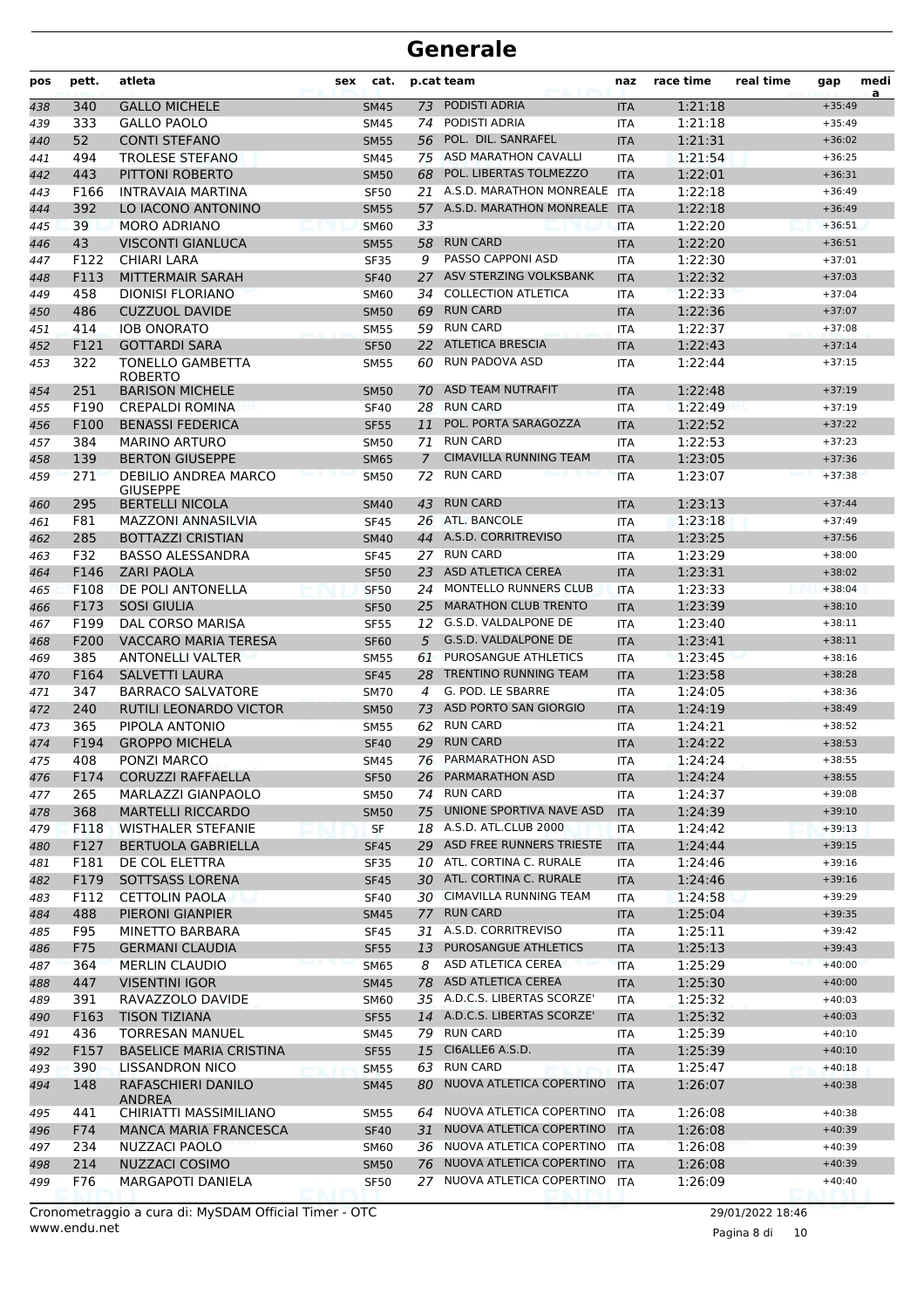| pos        | pett.       | atleta                                            | sex | cat.                       |                 | p.cat team                                    | naz                      | race time          | real time | gap                  | medi<br>a |
|------------|-------------|---------------------------------------------------|-----|----------------------------|-----------------|-----------------------------------------------|--------------------------|--------------------|-----------|----------------------|-----------|
| 500        | F202        | <b>CO' FRANCESCA</b>                              |     | <b>SF40</b>                | 32 <sup>2</sup> | <b>RUN CARD</b>                               | <b>ITA</b>               | 1:26:17            |           | $+40:47$             |           |
| 501        | 262         | <b>FLORA NICOLA</b>                               |     | <b>SM60</b>                |                 | 37 GRUPPO SAN PIO X                           | ITA                      | 1:26:37            |           | $+41:07$             |           |
| 502        | 358         | <b>FLORES LUNA ALBERT</b>                         |     | <b>SM50</b>                | 77              |                                               | <b>ESP</b>               | 1:26:37            |           | $+41:07$             |           |
| 503        | 484         | PINTON MATTEO                                     |     | <b>SM50</b>                | 78              | <b>VENICEMARATHON SSD A R.L.</b>              | <b>ITA</b>               | 1:26:46            |           | $+41:17$             |           |
| 504        | 381         | <b>GASTALDELLO ENRICO</b>                         |     | <b>SM35</b>                | 18              | <b>RUN CARD</b>                               | <b>ITA</b>               | 1:27:30            |           | $+42:01$             |           |
| 505        | F162        | <b>RIZZI CLAUDIA</b>                              |     | <b>SF45</b>                |                 | 32 RUN CARD                                   | <b>ITA</b>               | 1:27:31            |           | $+42:02$             |           |
| 506        | 264         | <b>BASCHIERA DANIELE</b>                          |     | <b>SM50</b>                | 79              | ASD ATLETICA BIOTEKNA                         | <b>ITA</b>               | 1:27:41            |           | $+42:12$             |           |
| 507        | F107        | <b>ZACCO CRISTINA</b>                             |     | <b>SF45</b>                |                 | 33 ASD ATLETICA BIOTEKNA                      | <b>ITA</b>               | 1:27:41            |           | $+42:12$             |           |
| 508        | 64          | <b>DREI GIOVANNI</b>                              |     | <b>SM55</b>                | 65              | RAVENNA RUNNERS CLUB                          | <b>ITA</b>               | 1:28:56            |           | $+43:27$             |           |
| 509        | 469         | <b>NICOLIS LUCA</b>                               |     | <b>SM55</b>                | 66              | <b>ASD LAVORATORI INTESA</b>                  | <b>ITA</b>               | 1:28:58            |           | $+43:29$             |           |
| 510        | F135        | <b>BROTTO BARBARA</b>                             |     | <b>SF55</b>                | 16              | <b>RUNNING TEAM MESTRE</b>                    | <b>ITA</b>               | 1:28:59            |           | $+43:30$             |           |
| 511        | 189         | <b>BRUNELLI DAVIDE</b>                            |     | SM60                       | 38              | RAVENNA RUNNERS CLUB                          | <b>ITA</b>               | 1:29:02            |           | $+43:33$             |           |
| 512        | 312         | FORASTIERO ANTONELLO                              |     | <b>SM35</b>                | 19              | <b>KEEP MOVING</b>                            | <b>ITA</b>               | 1:29:21            |           | $+43:52$             |           |
| 513        | F136        | <b>GEMMA MARIA</b>                                |     | <b>SF40</b>                |                 | 33 VERONA RUNNER TOGETHER                     | ITA                      | 1:29:40            |           | $+44:10$             |           |
| 514        | 343         | <b>COLLEPICCOLO ANDREA</b>                        |     | <b>SM55</b>                | 67              | ATL. TUSCULUM                                 | <b>ITA</b>               | 1:30:07            |           | $+44:38$             |           |
| 515        | F215        | <b>CESARONI PINA</b>                              |     | <b>SF60</b>                | 6               | ATL. TUSCULUM                                 | ITA                      | 1:30:08            |           | $+44:39$             |           |
| 516        | F21         | <b>VIOLANTE ANTONIETTA</b>                        |     | <b>SF40</b>                | 34              | <b>VRM TEAM ASD</b>                           | <b>ITA</b>               | 1:30:08            |           | $+44:39$             |           |
| 517        | F185        | <b>BERNARDI CECILIA</b>                           |     | <b>SF50</b>                |                 | 28 RUN CARD                                   | <b>ITA</b>               | 1:30:11            |           | $+44:42$             |           |
| 518        | F186        | <b>BORGIA INES</b>                                |     | <b>SF50</b>                | 29              | <b>RUN CARD</b>                               | <b>ITA</b>               | 1:30:11            |           | $+44:42$             |           |
| 519        | F116        | D'ORLANDO ELENA                                   |     | <b>SF50</b>                |                 | 30 ATL-ETICA SAN VENDEMIANO                   | <b>ITA</b>               | 1:30:30            |           | $+45:00$             |           |
| 520        | F132        | <b>SANTON ANNA</b>                                |     | <b>SF55</b>                |                 | 17 A.S.D. F.O.R.                              | <b>ITA</b>               | 1:30:49            |           | $+45:20$             |           |
| 521        | 499         | <b>BARNI ANDREA</b>                               |     | <b>SM45</b>                | 81              | <b>RUN CARD</b>                               | <b>ITA</b>               | 1:30:50            |           | $+45:21$             |           |
| 522        | 489         | CASTELLARO GIAMMARIA                              |     | <b>SM60</b>                | 39              | SPORT PROJECT VCO                             | <b>ITA</b>               | 1:31:22            |           | $+45:53$             |           |
| 523        | F88         | <b>BIZZOTTO SARA</b>                              |     | <b>SF55</b>                | 18              | <b>RUN CARD</b>                               | <b>ITA</b>               | 1:31:25            |           | $+45:56$             |           |
| 524        | 464         | <b>FRANCESCHINI ANDREA</b>                        |     | <b>SM45</b>                | 82              | <b>RUN CARD</b>                               | <b>ITA</b>               | 1:31:25            |           | $+45:56$             |           |
| 525        | F140        | PERLINI SARA                                      |     | <b>SF40</b>                |                 | 35 RUN CARD                                   | <b>ITA</b>               | 1:31:25            |           | $+45:56$             |           |
| 526        | 66          | <b>VALERO LARA JOSE</b>                           |     | <b>SM50</b>                | 80              |                                               | <b>ESP</b>               | 1:31:36            |           | $+46:07$             |           |
| 527        | F203        | <b>MONDA BARBARA</b>                              |     | <b>SF35</b>                | 11              | A.S.D. CORRITREVISO                           | <b>ITA</b>               | 1:31:39            |           | $+46:10$             |           |
| 528        | 315         | <b>RUBAGOTTI ENRICO</b>                           |     | <b>SM55</b>                | 68              | <b>VENUS TRIATHLON ACADEMY</b>                | <b>ITA</b>               | 1:31:52            |           | $+46:22$             |           |
| 529        | F91         | LANDI SARA                                        |     | <b>SF40</b>                |                 | 36 A.S.D. CORRITREVISO                        | <b>ITA</b>               | 1:32:47            |           | $+47:18$             |           |
| 530        | F137        | <b>BONINI LAURA</b>                               |     | <b>SF60</b>                | $\overline{7}$  | <b>VERONA RUNNER TOGETHER</b>                 | <b>ITA</b>               | 1:33:12            |           | $+47:42$             |           |
| 531        | F103        | <b>MASTROSIMONE STEFANIA</b>                      |     | <b>SF60</b>                | 8               | <b>CIMAVILLA RUNNING TEAM</b>                 | <b>ITA</b>               | 1:33:39            |           | $+48:10$             |           |
| 532        | 369         | <b>PUSTETTO FABIO</b>                             |     | <b>SM40</b>                | 45              | <b>VENICEMARATHON SSD A R.L.</b>              | <b>ITA</b>               | 1:33:56            |           | $+48:27$             |           |
| 533        | 307         | SOGGIU ROBERTO                                    |     | <b>SM55</b>                | 69              | VENICEMARATHON SSD A R.L.                     | ITA                      | 1:33:56            |           | $+48:27$             |           |
| 534        | F192        | <b>BONOTTO DOMENICA</b>                           |     | <b>SF50</b>                | 31              | A.S.D. BARBONI DI LUSSO                       | <b>ITA</b>               | 1:34:16            |           | $+48:47$             |           |
| 535        | F178        | <b>MODICA SILVANA</b>                             |     | <b>SF45</b>                |                 | 34 A.S.D. BARBONI DI LUSSO                    | <b>ITA</b>               | 1:34:16            |           | $+48:47$             |           |
| 536        | 350         | <b>ANTONIONI FRANCESCO</b>                        |     | <b>SM60</b>                |                 | 40 ATL. TUSCULUM                              | <b>ITA</b>               | 1:34:32            |           | $+49:03$             |           |
| 537        | 304         | <b>GARATTI NATALINO</b>                           |     | <b>SM55</b>                |                 | 70 MARTESANA CORSE<br>37 G.S.D. VALDALPONE DE | <b>ITA</b>               | 1:34:36            |           | $+49:06$             |           |
| 538        | F201        | TAMBARA SERENA AMABILE                            |     | <b>SF40</b>                |                 | <b>RUN CARD</b>                               | <b>ITA</b>               | 1:34:58            |           | $+49:29$             |           |
| 539        | 375         | <b>FACCIN GINO</b><br><b>TSALDARAKIS GIOVANNA</b> |     | <b>SM75</b>                | 1               | <b>VRM TEAM ASD</b>                           | ITA                      | 1:34:59<br>1:35:20 |           | $+49:29$             |           |
| 540        | F17         |                                                   |     | <b>SF50</b>                | 32              | 19 RUN CARD                                   | <b>ITA</b>               |                    |           | $+49:51$<br>$+50:15$ |           |
| 541        | F167        | <b>BOLZAN ANGELA</b>                              |     | <b>SF55</b>                | 83              | <b>RUN CARD</b>                               | ITA                      | 1:35:45            |           |                      |           |
| 542        | 273<br>F152 | <b>FUSCO GIANLUCA</b><br><b>COLLE SARA</b>        |     | <b>SM45</b><br><b>SF40</b> |                 | 38 RUN CARD                                   | <b>ITA</b><br><b>ITA</b> | 1:35:47<br>1:36:05 |           | $+50:18$<br>$+50:36$ |           |
| 543        | F196        | <b>RUPENA EVA</b>                                 |     |                            |                 | 35 ASD FREE RUNNERS TRIESTE                   |                          | 1:36:06            |           | $+50:37$             |           |
| 544        | 341         | <b>BERTANI ANDREA</b>                             |     | <b>SF45</b>                | 81              | AMICI DELLA FATICA CESENA                     | <b>ITA</b>               | 1:36:13            |           | $+50:44$             |           |
| 545<br>546 | 253         | <b>FATUZZO GIOVANNI</b>                           |     | <b>SM50</b><br><b>SM60</b> | 41              | <b>RUN CARD</b>                               | ITA<br><b>ITA</b>        | 1:36:49            |           | $+51:20$             |           |
| 547        | F134        | <b>VIANELLO MICHELA</b>                           |     | <b>SF55</b>                |                 | 20 RUN CARD                                   | ITA                      | 1:37:18            |           | $+51:49$             |           |
|            | F142        | <b>SPADON KATIA</b>                               |     | <b>SF55</b>                | 21              | <b>RUN CARD</b>                               | <b>ITA</b>               | 1:37:57            |           | $+52:28$             |           |
| 548<br>549 | F139        | ROCCUZZO GIUSEPPA                                 |     | <b>SF50</b>                |                 | 33 RUN CARD                                   | <b>ITA</b>               | 1:37:59            |           | $+52:29$             |           |
| 550        | 310         | <b>MANFRIN ANTONIO</b>                            |     | <b>SM45</b>                |                 | 84 RUN CARD                                   | <b>ITA</b>               | 1:38:22            |           | $+52:53$             |           |
| 551        | 313         | <b>MANFRIN EMILIO</b>                             |     | <b>SM70</b>                | 5               | <b>ATLETICA MARENO</b>                        | ITA                      | 1:38:23            |           | $+52:54$             |           |
| 552        | F151        | <b>TOZZATO MARICA</b>                             |     | <b>SF40</b>                |                 | 39 VENICEMARATHON SSD A R.L. ITA              |                          | 1:38:34            |           | $+53:05$             |           |
| 553        | 284         | ROSSI STEFANO                                     |     | SM55                       | 71              | <b>RUN CARD</b>                               | ITA                      | 1:39:18            |           | $+53:49$             |           |
| 554        | F206        | ROTTIN SIMONETTA                                  |     | <b>SF50</b>                |                 | 34 ATL-ETICA SAN VENDEMIANO                   | <b>ITA</b>               | 1:39:20            |           | $+53:51$             |           |
| 555        | 96          | FOTI MARCELLO                                     |     | <b>SM65</b>                | 9               | A.S.D. PIANO MA ARRIVIAMO                     | <b>ITA</b>               | 1:39:32            |           | $+54:03$             |           |
| 556        | 255         | <b>MADESANI STEFANO</b>                           |     | <b>SM60</b>                | 42              | <b>RUN CARD</b>                               | <b>ITA</b>               | 1:39:44            |           | $+54:14$             |           |
| 557        | F169        | MAZZOCCO MARTA                                    |     | <b>SF45</b>                |                 | 36 RUN CARD                                   | ITA                      | 1:40:28            |           | $+54:59$             |           |
| 558        | F126        | <b>CARTA MANOLA</b>                               |     | <b>SF45</b>                | 37              | <b>RUN CARD</b>                               | <b>ITA</b>               | 1:40:28            |           | $+54:59$             |           |
| 559        | F129        | <b>FUSER MARIACECILIA</b>                         |     | <b>SF45</b>                |                 | 38 RUN CARD                                   | ITA                      | 1:42:41            |           | $+57:12$             |           |
| 560        | F101        | <b>MIORIN FRANCESCA</b>                           |     | <b>SF60</b>                | 9               | PODISTI CORDENONS                             | <b>ITA</b>               | 1:42:50            |           | $+57:21$             |           |
| 561        | F148        | <b>SALIC DIJANA</b>                               |     | <b>SF40</b>                |                 | 40 RUN CARD                                   | ITA                      | 1:43:09            |           | $+57:40$             |           |
| 562        | F110        | CECCONELLO ALESSANDRA                             |     | <b>SF60</b>                |                 | 10 RUN CARD                                   | <b>ITA</b>               | 1:43:41            |           | $+58:12$             |           |
| 563        | F155        | MABELLINI ANGELITA                                |     | <b>SF55</b>                |                 | 22 LIBERTAS VALLESABBIA                       | ITA                      | 1:44:19            |           | $+58:50$             |           |
|            |             |                                                   |     |                            |                 |                                               |                          |                    |           |                      |           |

Pagina 9 di 10